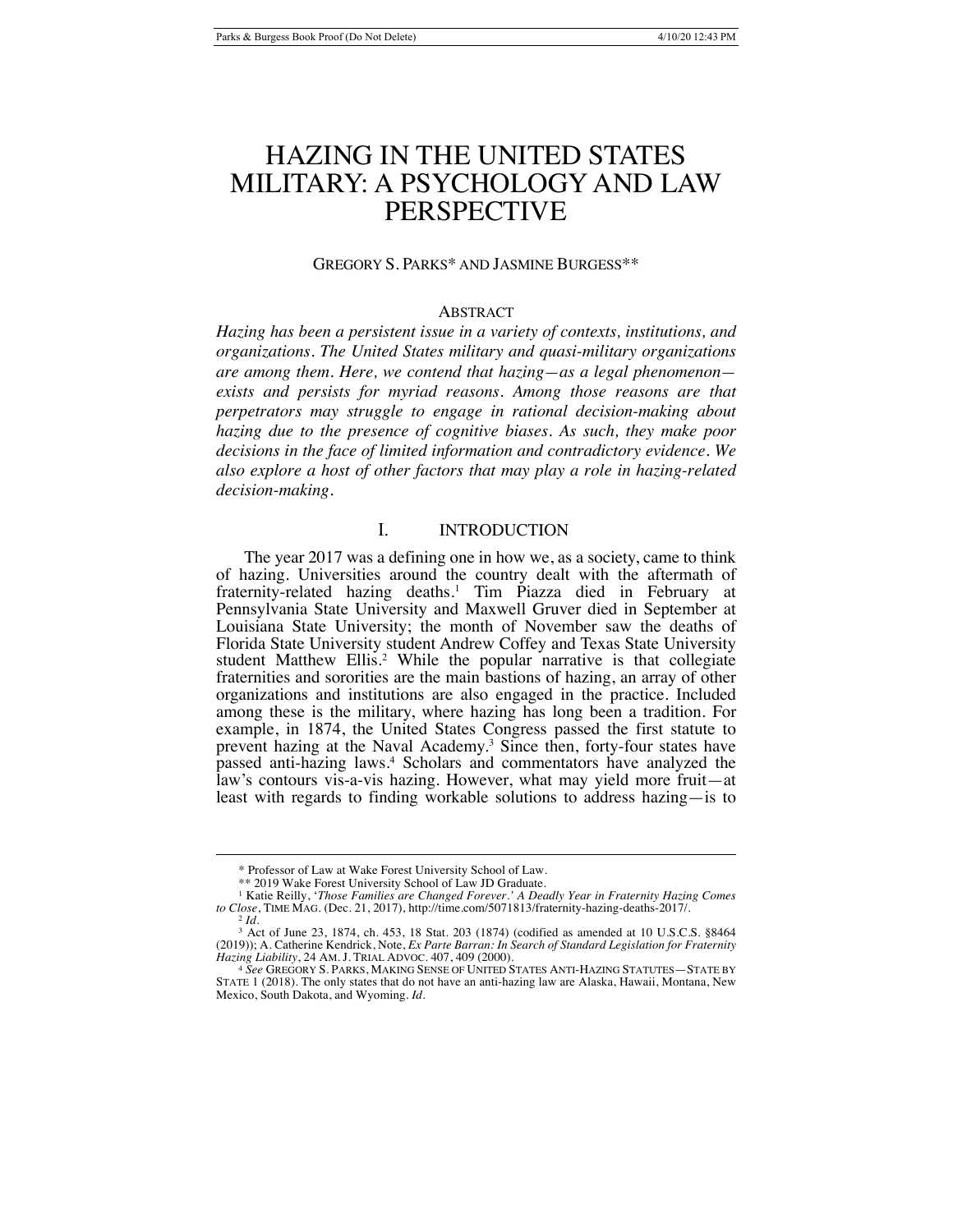discern not simply the law on the books but rather the law in action.<sup>5</sup> If, for example, the law is intended to be a system that regulates, curtails, and shapes human behavior,<sup>6</sup> then hazing court opinions or statutes are nothing more than a mere bundle of words. The heart of the matter is those factors that underscore, amplify, and propel hazing. In Part II of this article, we highlight a variety of hazing incidents within the United States military and military-related organizations. In Part III, we explore the limited research on military hazing. In Part IV, we investigate hazing through the lens of what drives individuals to engage in said activity. Specifically, we focus on a range of cognitive biases, including, among others, systematic errors in judgment and decision-making.

# II. MILITARY HAZING INCIDENTS

In this section, we highlight a variety of hazing incidents within the military and military-related organizations. These accounts underscore that hazing is a problem that exists in a range of contexts and not simply within fraternities and sororities.

#### A. DEATHS

**Juwan Johnson:** Rico Rodrigus Williams was an airman at Ramstein Air Force Base in Germany from 2001 to 2005 and later remained on the base as his wife's dependent, who was also an airman.7 During this time, Williams was the leader of a group that referred to themselves by various names, one of them being, "Brothers of the Struggle" ("BOS").<sup>8</sup> Williams participated in a hazing ritual called the "one-hitter quitter," in which people were knocked out with one punch.<sup>9</sup> Another hazing ritual was called "jumpin," where six BOS members would beat up a new member for six minutes.<sup>10</sup>

On July 3, 2005, Williams led the group in hazing Army Sergeant Juwan Johnson through the "jump-in" ritual.<sup>11</sup> They repeatedly punched and kicked Johnson while he lay on the floor, curled up in a ball.<sup>12</sup> After six minutes,

<sup>5</sup> Gregory Scott Parks, Note, *Toward a Critical Race Realism*, 17 CORNELL J.L. & PUB. POL'Y 683, 692 (2008) (citing Karl N. Llewellyn, *Some Realism About Realism: Responding to Dean Pound*, 44 HARV. L. REV. 1222, 1222–24 (1931)).

<sup>6</sup> United States v. Safarini, 257 F. Supp. 2d 191, 200 (D.C. 2003) ("the core purpose of the criminal law [is to] to regulate behavior by threatening unpleasant consequences should an individual commit a harmful act") (quoting Warren v. United States Parole Comm'n, 659 F.2d 183, 188 (D.C. Cir. 1981), cert. denied, 455 U.S. 950 (1982)); Washington Metropolitan Area Transit Authority v. Johnson, 726 A.2d 172, 176 (D.C. 1999) ("[O]ne aim of tort law is to deter negligent (and certainly reckless) behavior . . . ."); United States v. One Single Family Residence with Outbuildings Located at 15621 S.W. 209th Ave., Miami, Fla., 699 F. Supp. 1531, 1536 (S.D. Fla. 1998) ("criminal and quasi-criminal laws serve to regulate behavior which is undesirable from a societal viewpoint"); General Motors Corp. v. Farnsworth, 965 P.2d 1209, 1218 (Ark. 1998) ("Tort law seeks to deter future behavior that exposes others to injury."); Emp'rs Ins. of Wausau v. Smith, 453 N.W.2d 856, 866 (Wis. 1990) ("[t]he strong common-law tradition is that the legislature's primary function is to declare law to regulate future behavior"); Thomas C. v. Physicians Ins. Co. of Wis., 509 N.W.2d 81, 83 (Wis. Ct. App. 1993) ("tort law seeks to deter unsafe behavior…").

<sup>7</sup> United States v. Williams, 836 F.3d 1, 4 (D. C. Cir. 2016).

<sup>8</sup> *Id.* <sup>9</sup> *Id.* at 10.

<sup>10</sup> *Id.* at 4.

<sup>11</sup> *Id.*

<sup>12</sup> *Id*. at 10.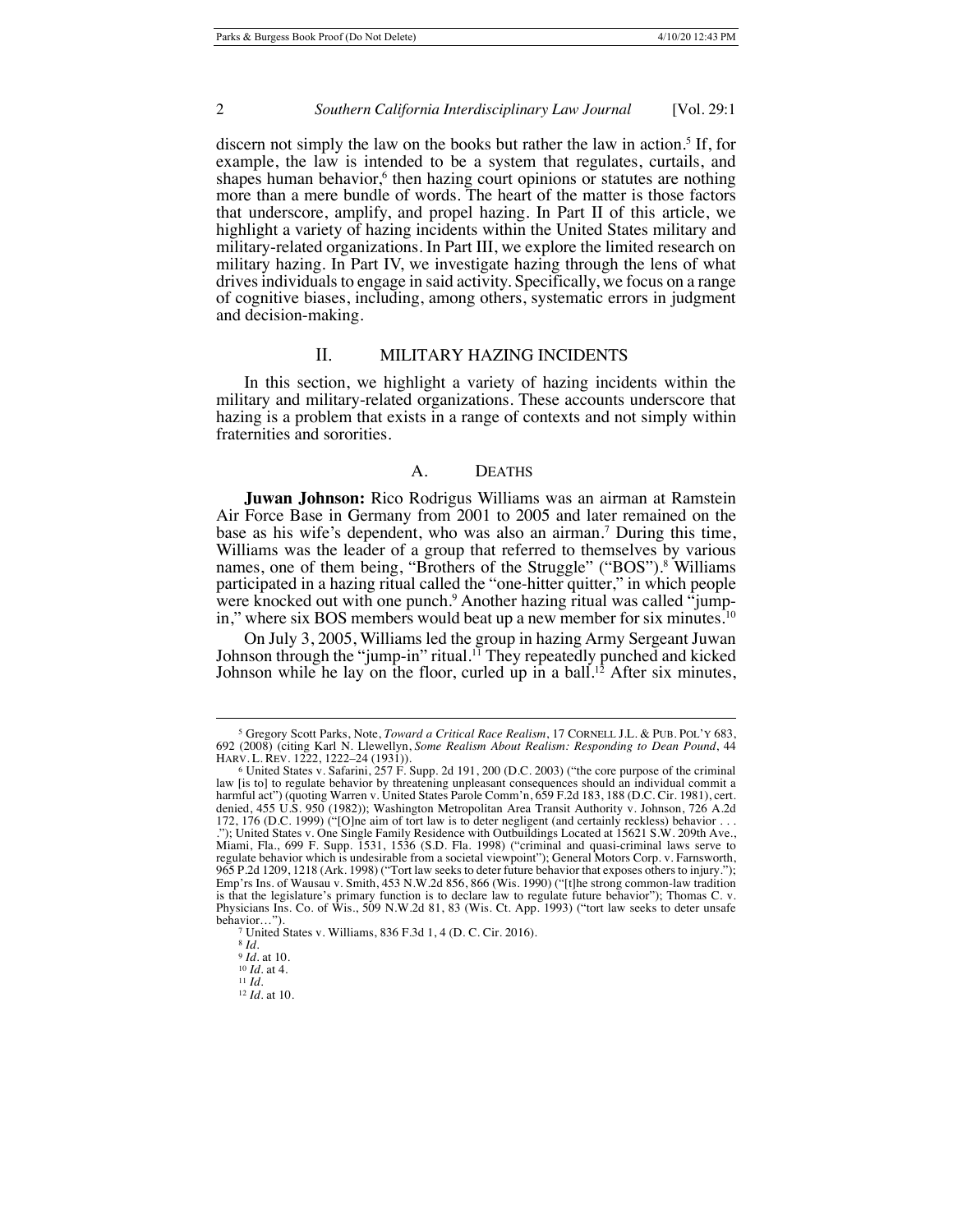Johnson showed no signs of serious injury and never lost consciousness.<sup>13</sup> Later that night, Johnson was walking as if he were intoxicated, had soiled himself, and had slurred speech.<sup>14</sup> Williams ordered Florentino Charris to watch Johnson overnight and told him not to take him to the hospital.<sup>15</sup> The next morning Johnson was dead.16 Williams retreated to the United States two days later and was arrested in 2009.17

Leading up to the trial, Williams told other BOS members to tell the authorities that "Turkish people jumped" Johnson and that they would be "basically done for" if they told the truth.18 Additionally, he called members to have them cover up a tattoo signifying gang membership.19 After his trial, Williams was convicted of second-degree murder and witness tampering.<sup>20</sup> On appeal, his murder conviction was overturned, and a new trial was ordered; his witness tampering conviction was upheld.21 The appellate court held that it was important that the jury consider whether Johnson gave consent when determining what Williams intended to happen on that night.<sup>22</sup> Following a second trial, Williams was convicted of second-degree murder; the jury found that he demonstrated a conscious disregard of the risk of death when he ordered Johnson's hazing.<sup>23</sup>

#### B. CRIMINAL LITIGATION

**Staff Sergeant Brandon C. Morrow – United States Army:** Staff Sergeant Brandon C. Morrow pled guilty to charges including failure to obey a lawful general regulation, maltreatment of a subordinate (two specifications), and assault consummated by battery (two specifications) in violation of Articles 92, 93, and 128 of the Uniform Code of Military Justice.  $24$  These charges arose after Morrow participated in hazing activities that included ripping a soldier's boxer shorts in front of other soldiers, hitting the same soldier repeatedly in the testicles, and other aggressive behavior such as kicking and choking.25 In accordance with the severity of these various actions, Morrow was sentenced to a bad-conduct discharge, two-month confinement, pay-grade degradation, and forfeiture of payment.26 Morrow appealed his sentence claiming that the facts of the case called for Article 93 to preempt Article 92 to avoid multiplicities.<sup>27</sup> He also requested that the finding of guilty as to the Article 92 charge, the Specification of Charge I, be dismissed.<sup>28</sup> The court agreed with Morrow stating that he had suffered an

<sup>13</sup> *Id.* at 5. <sup>14</sup> *Id*. <sup>15</sup> *Id.* <sup>16</sup> *Id.* <sup>17</sup> *Id.* <sup>18</sup> *Id.* at 5. <sup>19</sup> *Id*. at 5–6. <sup>20</sup> *Id*. at 6. <sup>21</sup> *Id*. at 19. <sup>22</sup> *Id*. at 11. <sup>23</sup> Id. <sup>24</sup> United States v. Morrow, ARMY 20111135, 2014 WL 843582, at \*1 (A. Ct. Crim. App. Feb. 27, 2014). <sup>25</sup> *Id.* <sup>26</sup> *Id.* <sup>27</sup> *Id.* <sup>28</sup> *Id*. at \*2.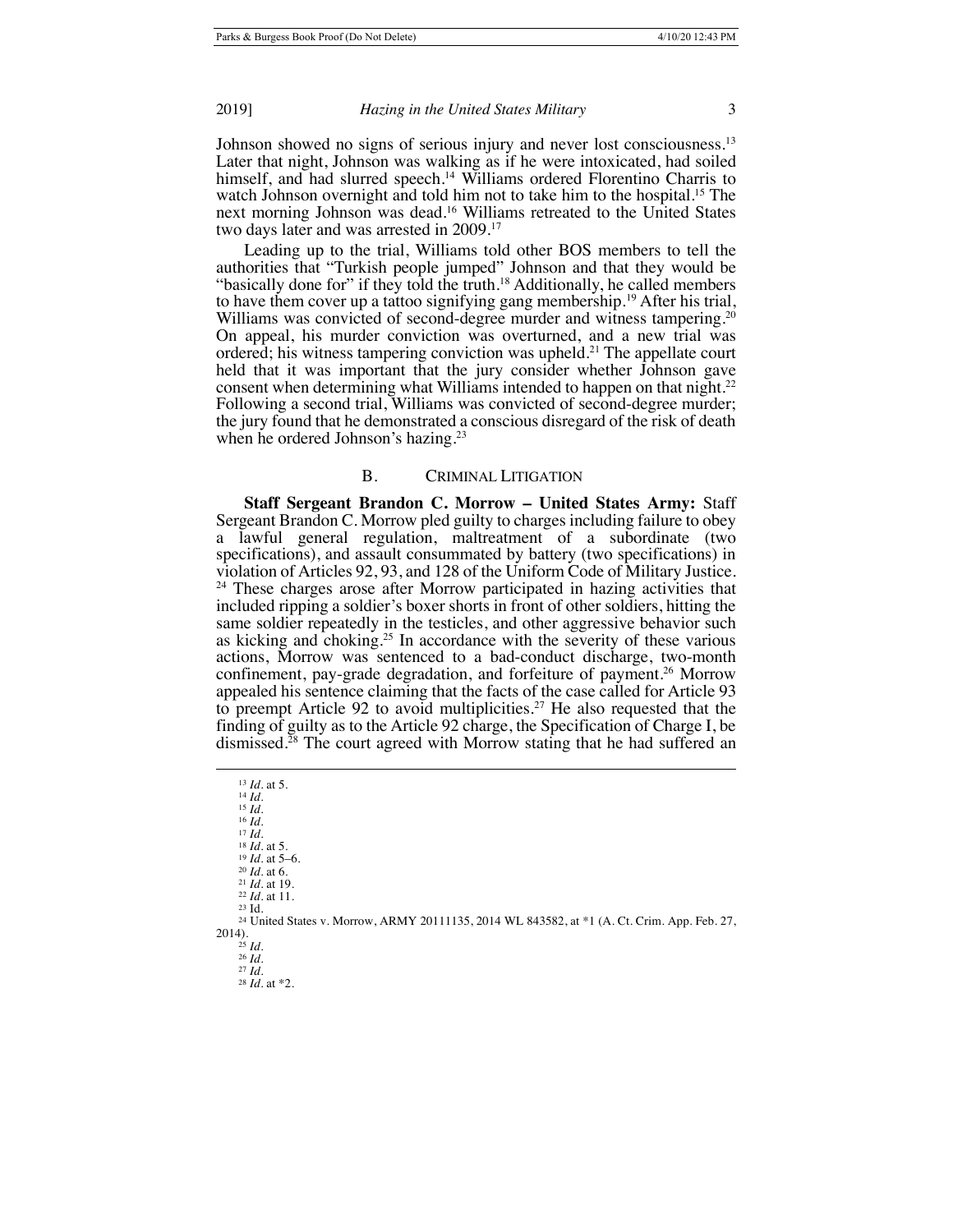unreasonable multiplication of charges as Article 92 punished him for violating a general regulation that prohibited the same conduct that he had been convicted of under Article 93. <sup>29</sup> Therefore, the court dismissed the regulatory disobedience offense.

Morrow then claimed that his sentence was disproportionately severe when compared to the other non-commissioned officers who mistreated the same victims in similar ways.<sup>30</sup> The government acknowledged that the cases were similar and that Morrow's sentence was the only one to include confinement or a punitive discharge.<sup>31</sup> However, the government pointed to Morrow's position as the victim's platoon sergeant, a responsibility not held by the other perpetrators.<sup>32</sup> The court found that this was a rational basis for  $\alpha$  disparate sentence structure.<sup>33</sup> The court ultimately dismissed the finding of guilty for the Specification of Charge I but affirmed the remaining findings of guilty and the initial sentence.34

**Annamarie D. Ellis – United States Air Force:** In 2008, Annamarie Ellis was a military training instructor who frequently used physical training exercises as a tool for punishing new trainees.<sup>35</sup> She would require the trainees to strip naked and perform group exercises while standing in a cold shower.36 She frequently threatened to harm her trainees, and she often followed through with these threats.<sup>37</sup> Ellis also promoted "street justice" among her trainees, which led to two trainees fighting each other, resulting in the injury of one.<sup>38</sup> Following this injury, Ellis told all trainees who had witnessed the fight not to tell anyone what they had seen.<sup>39</sup>

Ellis was reprimanded for her verbal abuse of trainees in January of 2010 and six months later "received nonjudicial punishment for abuse of trainees in the flight she was . . . leading.<sup>740</sup> She was removed from her training position.<sup>41</sup> Ellis was later charged with dereliction of duty, cruelty, and maltreatment.<sup>42</sup> Ellis pled guilty to all charges and was sentenced to a bad-<br>conduct discharge, eight months of confinement, and a demotion.<sup>43</sup> On appeal, the court upheld the sentence.<sup>44</sup>

**Eric P. Zacatelco – United States Marines:** Erik P. Zacatelco, was charged "with abusing his position and authority as a noncommissioned officer" by hazing and striking the Marines under his command, following a series of incidents spanning from July 2006 to October 2006.<sup>45</sup> These incidents included physical violence and verbal abuse—Zacatelco had a

<sup>32</sup> *Id.*

<sup>33</sup> *Id.*

<sup>34</sup> *Id.*

<sup>35</sup> United States v. Ellis, ACM 38655, 2016 WL 383080, at \*1 (A.F. Ct. Crim. App. Jan. 12, 2016). <sup>36</sup> *Id.*

<sup>37</sup> *Id.* <sup>38</sup> *Id.*

<sup>39</sup> *Id.*

- <sup>40</sup> *Id.*
- <sup>41</sup> *Id.*

<sup>42</sup> *Id.* at \*2. <sup>43</sup> *Id.* at \*3.

<sup>45</sup> United States v. Zacatelco, NMCCA 200700588, 2008 WL 5025022, at \*1 (N-M. Ct. Crim. App. Nov. 25, 2008).

<sup>29</sup> *Id.*

<sup>30</sup> *Id.* <sup>31</sup> *Id.*

<sup>44</sup> *Id.* at \*8.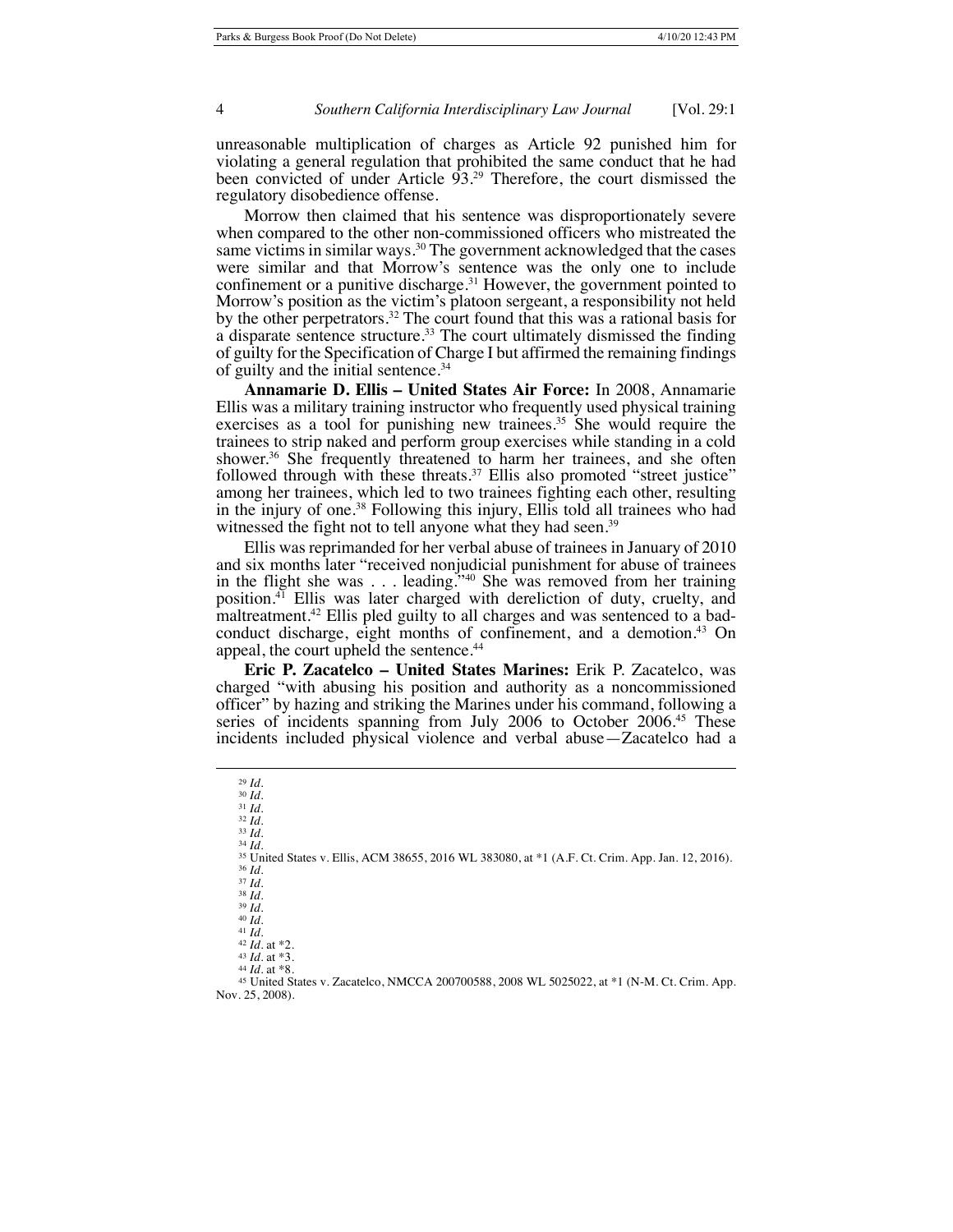history of punching his recruits in the face while calling them derogatory names.46 There were at least five instances where Zacatelco punched his recruits in the face, jaw, neck, and stomach, frequently while calling the victims derogatory names.47 In one incident, Zacatelco physically forced two Marines to bite a desk.<sup>48</sup> During these incidents, Zacatelco threatened his trainees, telling them not to tell anyone about the abuse.<sup>49</sup> These threats were effective, as the victims initially denied any hazing when questioned. Zacatelco was eventually found guilty of hazing, resulting in a temporary forfeiture of payment, a pay-grade deduction, and a discharge for badconduct.

Because of Zacatelco's threats, witnesses had been afraid when questioned, and as a result, many provided false statements in which they denied any knowledge of hazing.<sup>50</sup> Zacatelco attempted to use these inconsistent statements as a basis for his appeal. However, the court noted that the witnesses were cross-examined by defense counsel and that their initial denials concerning the hazing incidents were explained. After reviewing the record and taking this information into account, the court found the witnesses' testimony credible and consistent.<sup>51</sup> The court affirmed Zacatelco's conviction and sentence.<sup>52</sup>

**Eric Gonzalez – Texas A&M University:** In October 2002, Eric Gonzalez, a student at Texas A&M University, reported hazing in the University's Corps of Cadets unit.<sup>53</sup> Following the incident, in 2003, the university initiated disciplinary action for misconduct.<sup>54</sup> Gonzales filed a petition seeking a Temporary Restraining Order, which the court granted.<sup>55</sup> The court then issued an additional Temporary Restraining Order, which stopped all Corps of Cadets related hearings, all university appellate proceedings, and the enforcement of sanctions already assessed.56 A court order was entered before Texas A&M University, which initiated disciplinary action for some students before any student exhausted the appellate process.<sup>57</sup>

Eventually, twenty-three plaintiffs sought relief from the trial court in the form of a permanent injunction, forbidding Texas A&M University from continuing with the student-disciplinary process.<sup>58</sup> This also prohibited declarations under the Uniform Declaratory Judgements Act, Student Conduct Code, and student disciplinary process.<sup>59</sup> The court considered the "ripeness" of the case by analyzing if the facts were sufficiently developed at the time the lawsuit was filed, "so that an injury [had] occurred or [was]

<sup>46</sup> *Id.* at \*1–\*2. <sup>47</sup> *Id.* <sup>48</sup> *Id*. at \*2.  $49$   $\overline{Id}$ . <sup>50</sup> *Id.* at \*3. <sup>51</sup> *Id.* <sup>52</sup> *Id.* <sup>53</sup> Tex. A&M Univ. v. Hole, 194 S.W.3d 591, 592 (Tex. Ct. App. 2006). <sup>54</sup> *Id.* <sup>55</sup> *Id.* <sup>56</sup> *Id.* at 593. <sup>57</sup> *Id.* <sup>58</sup> *Id.* <sup>59</sup> *Id.*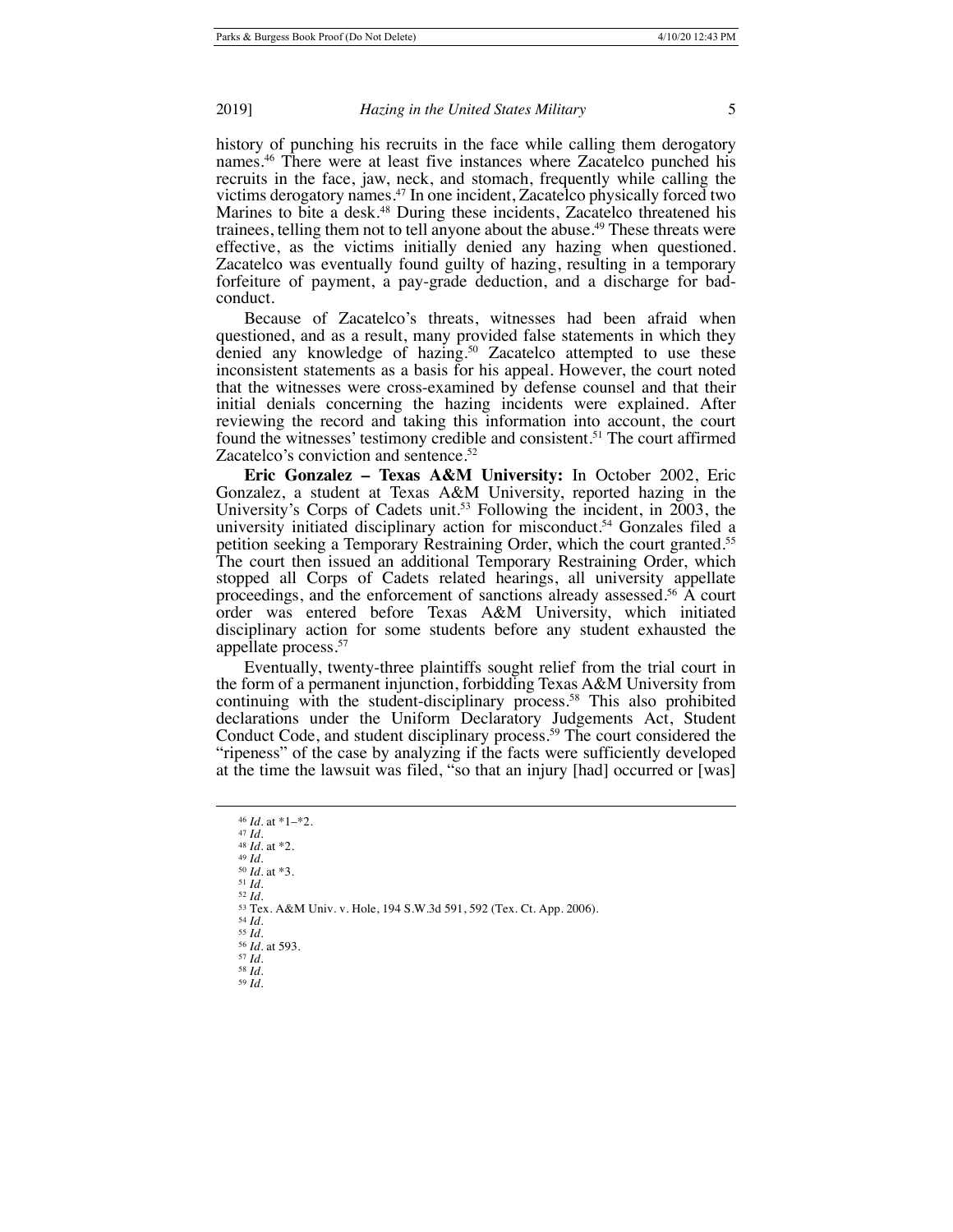likely to occur, rather than being contingent or remote."<sup>60</sup> The court, siding with Texas A&M University, said that since the victims had not yet completed the university's disciplinary process, they did not have a concrete injury, and thus decided the case was not ripe for adjudication.<sup>61</sup> The court denied the appellees' motion for rehearing.<sup>62</sup>

**Susan Sutek Roberts – U.S. Navy:** In 1980, Susan Sutek Roberts, a fireman apprentice with the Navy onboard the U.S.S. Dixon, fled the ship without permission following a hazing ritual known as "oiling." During this ritual, male firemen on the ship tied her wrists with cord, tied her to piping on the ship, cut a hole in her pants near her crotch area, and stuck the nozzle of an oil can into this hole and pumped the area full of oil. Roberts fled, fearing another phase of the initiation called "greasing." Greasing entails tying the victim down, removing the victim's pants, and then placing a grease gun in the victim's seat and pumping it full of grease, coffee grounds, cigarette butts, and anything that will fit through the tubing. Because Roberts fled the ship due to hazing, she was found not guilty of being absent without leave. $63$ 

# C. CIVIL LITIGATION

**Osiris Terry – Hawaii Air National Guard:** In 2013, Osiris Terry filed an Employment Discrimination Complaint pursuant to Title VII of the Civil Rights Act of 1964 after the National Guard retaliated against him for making complaints about racial discrimination.<sup>64</sup> This discrimination included denial of mandatory training, denial of open positions, and hazing.<sup>65</sup> A lower court ruled against Terry, stating that the basis for Terry's treatment was his lack of training, not racial discrimination.<sup>66</sup>

**Jeanie Mentavlos – The Citadel:** Jeanie Mentavlos, one of the first female students at the Citadel, alleged that John Justice Anderson and James Saleeby violated her constitutional rights to equal protection under the Fourteenth Amendment by intentionally depriving her of equal access to educational opportunities. <sup>67</sup> Specifically, she argued that she was hazed while at the Citadel because the defendants lit her clothes on fire, kicked her in the legs, and entered Mentavlos' room wearing nothing but shorts.<sup>68</sup> In addition, Mentavlos showed evidence of Anderson pushing cardboard against Mentavlos' face and chin while shouting in order to discipline her, and making threatening statements. In addition, he sent her to the company commander's office for coming in drunk just before Thanksgiving dinner.<sup>69</sup> Mentavlos did not report most of these instances until she had withdrawn from the school for fear of retaliation.70 In these cases, Mentavlos alleged

8, 2014).

<sup>60</sup> *Id.* <sup>61</sup> *Id.*

<sup>62</sup> *Id.* at 592–93.

<sup>&</sup>lt;sup>63</sup> *Navy's Highest Court Voids Conviction of Female Sailor* , N.Y. TIMES, Dec. 12, 1982, at 72.<br><sup>64</sup> Terry v. Haw. Air Nat'l. Guard, No. 13–00295 LEK–RLP, 2014 WL 5089179, at \*1 (D. Haw. Oct.

<sup>65</sup> *Id.*

<sup>66</sup> *Id.* at \*2.

<sup>67</sup> Mentavlos v. Anderson, 85 F. Supp. 2d 609, 610 (D.S.C. 2000).

<sup>68</sup> *Id.* at 612–13. <sup>69</sup> *Id.* at 613.

<sup>70</sup> *Id.* at 614.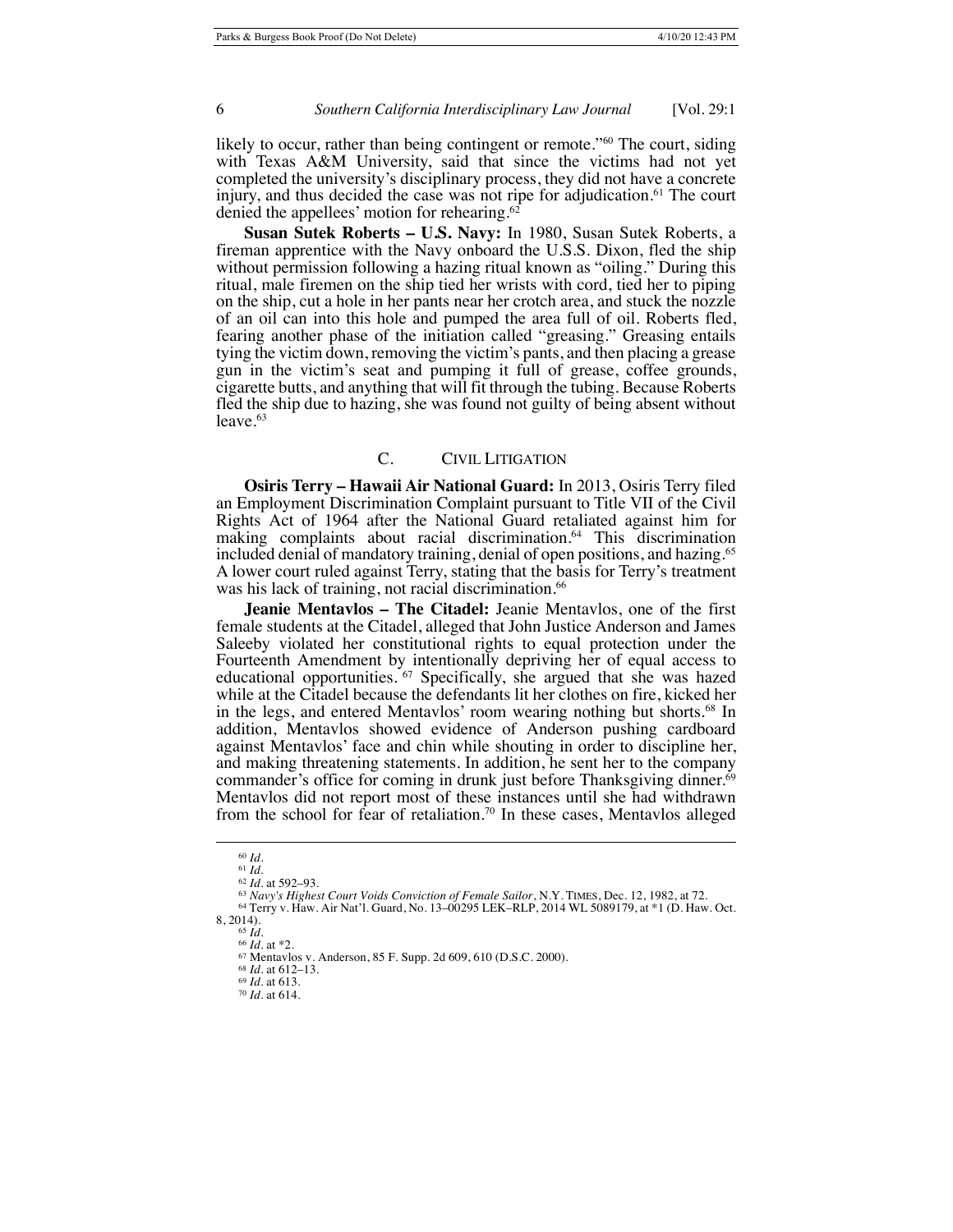that the cadets used their authority as upperclassmen against her.<sup>71</sup> When Mentavlos reported the actions, the school investigated and punished the cadets, including Saleeby—who was suspended—and Anderson—who resigned before further punishment.<sup>72</sup> Mentavlos claimed these actions were gender motivated, as she testified that multiple cadets told her she "didn't belong," and Anderson was concerned about the disruption females would bring to the Citadel environment.<sup>73</sup>

The district court found that the defendants had limited authority over Mentavlos, except Saleeby, who had greater authority over her as a squad leader.<sup>74</sup> The court determined that the defendants were not state actors and that the Citadel was taking appropriate measures to thwart any abuses that could arise from the Citadel's hierarchy.<sup>75</sup> Furthermore, the court was not able to find evidence to support the gender motivation behind Saleeby's actions, and there was insufficient evidence to prove Anderson's actions.76 Further, Mentavlos was unable to establish that these cadets received encouragement and exercised the state's coercive powers.<sup>77</sup> As a result, the court granted summary judgments for the defendants.<sup>78</sup>

**Travis Alton – Texas A&M University:** Travis Alton was a member of the Corps of Cadets, a voluntary student military training organization, at Texas A&M University.<sup>79</sup> Alton was also a member of the "Fish Drill Team" ("FDT"), a precision rifle drill team unit made up of freshman cadets.80 FDT was run by nine upperclassmen advisors known as "hounds."<sup>81</sup> The freshman in the program competed in rifle drill competitions throughout the year.82 Alton claims that during FDT, the freshmen endured "hell week," which involved intense training prior to the spring semester.<sup>83</sup> During this week, the freshman also received nightly dorm visits from the hounds in which the students either witnessed, participated in, or had knowledge of beatings, kicking, and slapping of other FDT members.<sup>84</sup> Alton claimed he was singled out for special treatment, claiming he had his chapped lips twisted and jerked and had his head taped like a mummy.<sup>85</sup> Alton did not report any of these incidents to school authorities.<sup>86</sup> Following hell week, Alton recalled an incident where he had performed a drill movement incorrectly.<sup>87</sup> He claims he was taken to the FDT weapons room, where he was grabbed by the throat and choked, repeatedly knocked to the ground, and repeatedly punched in the face.88 Alton recalled another incident where he was again knocked to the

<sup>71</sup> *Id.* <sup>72</sup> *Id.*

<sup>73</sup> *Id.* at 615.

<sup>74</sup> *Id*. at 618–19.

<sup>75</sup> *Id.* at 628.

<sup>76</sup> *Id.*

<sup>77</sup> *Id*. at 620. <sup>78</sup> *Id*. at 628.

<sup>79</sup> Alton v. Texas A&M Univ., 168 F.3d 196, 198 (5th Cir. 1999).

<sup>80</sup> *Id.* <sup>81</sup> *Id.*

<sup>82</sup> *Id.*

<sup>83</sup> *Id.*

<sup>84</sup> *Id.*

<sup>85</sup> *Id.* <sup>86</sup> *Id.*

<sup>87</sup> *Id.*

<sup>88</sup> *Id.*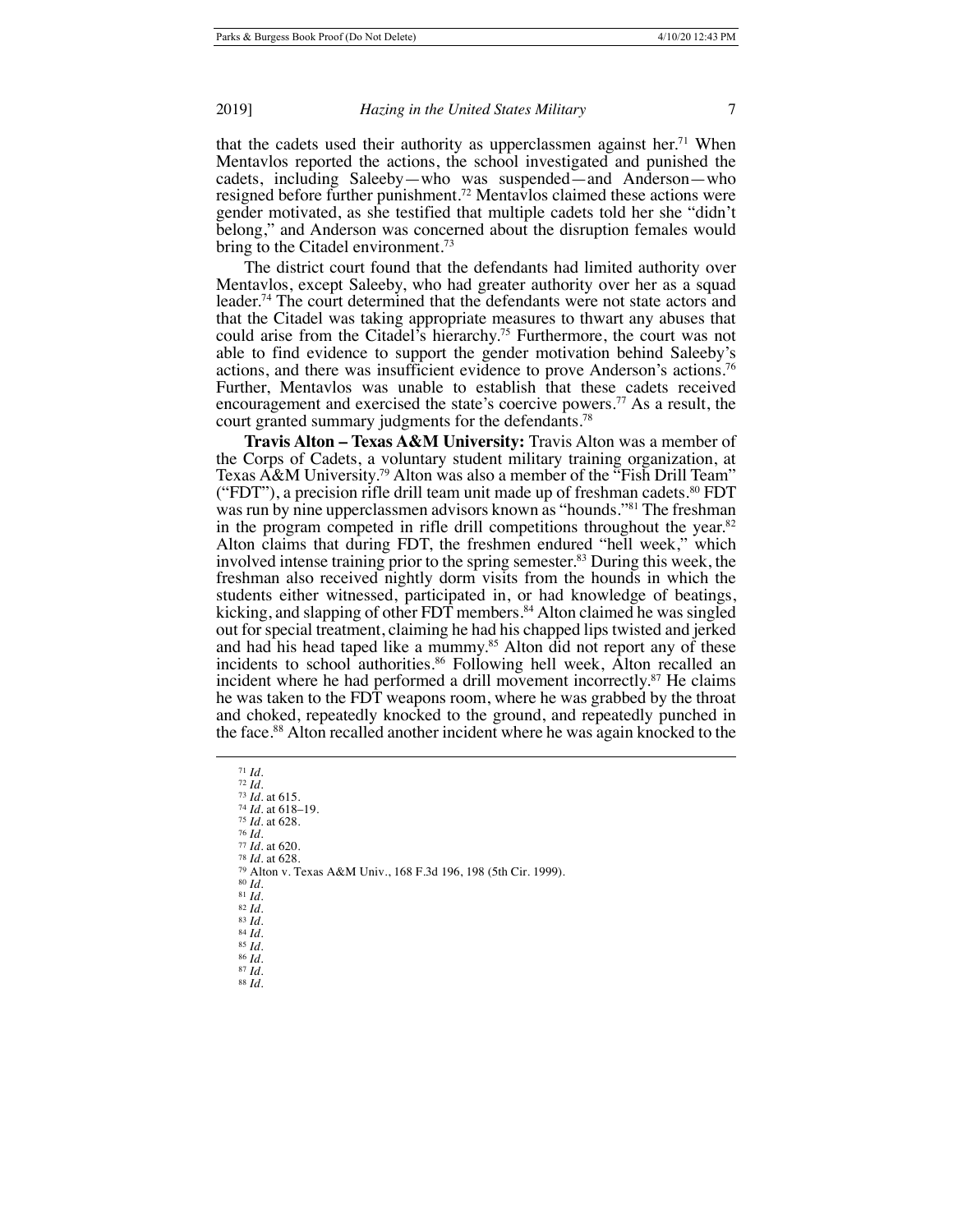ground and repeatedly kicked in the ribs.<sup>89</sup> After the beating, he claimed the student defendants made him run until he fell, suffering from overexertion.<sup>90</sup> Neither of these incidents was reported to authorities; however, Alton did inform his parents.<sup>91</sup>

Eventually, his parents notified Colonel Hoffman, after a rumor surfaced regarding the hazing of an unidentified freshman.<sup>92</sup> Alton was then questioned by Captain Dalton.<sup>93</sup> Alton denied that any of the events occurred but later reasoned that his denial was due to pressure from other cadets.<sup>94</sup> A meeting with Colonel Ruiz for further discussion was postponed to the following week, which Alton alleged left him without protection and vulnerable to hazing.<sup>95</sup>

At the end of the school year, members of the FDT could try out to become an FDT "hound."96 Despite his alleged abuse, Alton wanted to be a hound.<sup>97</sup> The selection process was extremely rigorous and included a "hound interview."98 Alton claims that during his interview, the defendants poked him in the eye and punched him in the face.<sup>99</sup> They then turned out the lights and repeatedly beat him all over his body.<sup>100</sup> After turning the lights on, Alton claims the defendants forced him to stand at attention, gave him a knife, and made him cut a three to four-inch gash into his shoulder.<sup>101</sup> Following the meetings with Captain Dalton and Colonel Ruiz, Alton and his parents met with General Hopgood and other colonels.<sup>102</sup> Hopgood claimed it was obvious that Alton had been a victim of hazing.<sup>103</sup> The General suspended all nine cadets, who were eventually expelled after their hearings.<sup>104</sup> At the district court level, the court found that Alton's claims did not have a legal basis and dismissed the case.<sup>105</sup> The dismissal was upheld on appeal.<sup>106</sup>

**Andrew Day – Massachusetts Air National Guard:** Andrew Day was attacked on the morning of July 22, 1994, while serving with the 104th Fighter Group at Volk Field in Wisconsin.<sup>107</sup> When he was assigned to this unit, Day claimed that one of the defendants, Balisle, stated that the Munitions and Weapons Section would "rape" him.108 Day observed other members being subjected to hazing, including stripping and fastening an

<sup>89</sup> *Id.*  $90 \overline{Id}$ . <sup>91</sup> *Id.* <sup>92</sup> *Id*. <sup>93</sup> *Id.* <sup>94</sup> *Id.* <sup>95</sup> *Id.* <sup>96</sup> *Id.* <sup>97</sup> *Id.* <sup>98</sup> *Id.* <sup>99</sup> *Id.* <sup>100</sup> *Id.* at 199. <sup>101</sup> *Id.* <sup>102</sup> *Id.* <sup>103</sup> *Id.* <sup>104</sup> *Id.* <sup>105</sup> *Id.* <sup>106</sup> *Id.* at 201. <sup>107</sup> Day v. Mass. Air Nat'l. Guard, 994 F. Supp. 72, 73 (D. Mass. 1998), aff'd in part, vacated in part, 167 F.3d 678 (1st Cir. Mass. 1999). <sup>108</sup> *Id.* at 74.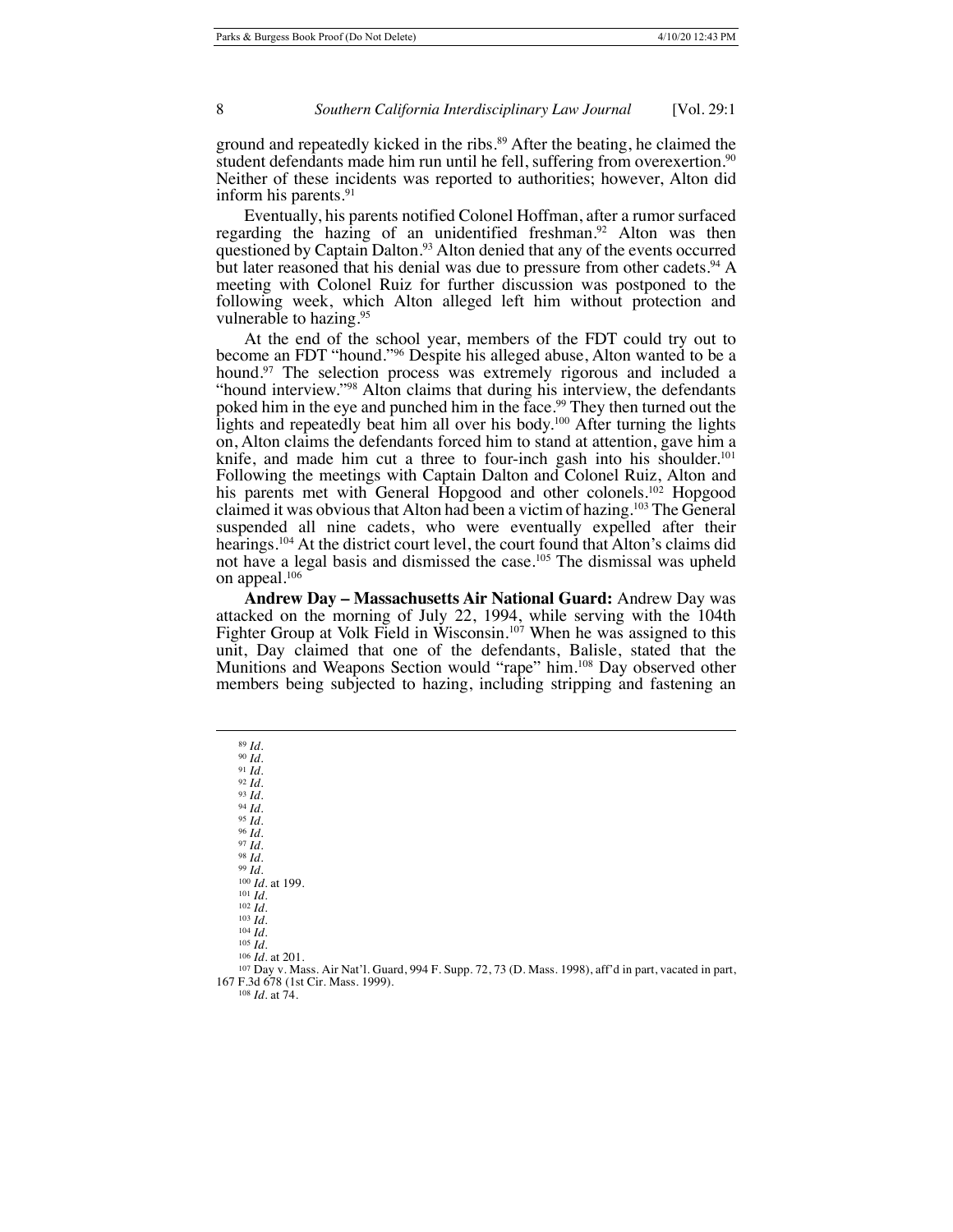airman to a bed with duct tape and placing him outside for public mockery.109 On the evening of July 21, defendant Duquette, allegedly warned Day that he would be attacked.<sup>110</sup> In the early morning of July 22, Day was awakened and forcibly carried outside by several people.<sup>111</sup> They removed his clothing and forced him to lie on the bed outside.<sup>112</sup> They poured an unknown liquid between his buttocks and proceeded to forcibly insert a traffic cone between his buttocks.<sup>113</sup> Day tried to resist but was unsuccessful.<sup>114</sup> Caton, another airman, took pictures of the incident as it was occurring.115 After the incident, Day claimed he tried to file a report; however, the members of the 104th and the Massachusetts Air National Guard ("MANG") thwarted his efforts by providing the incorrect forms and attempting to coerce him to drop the claims. $116$ 

He asserted that his civil rights pursuant to Mass. Gen. Laws ch.12 §111 and 42 U.S.C  $\S 1983$  were violated.<sup>117</sup> His claim included charges of assault and battery, negligent supervision, intentional and negligent infliction of emotional distress, and negligent enlisting and commissioning against the defendants, the United States Air Force, and MANG.118 Day presented credible evidence to the court, proving he had suffered physical injuries and severe emotional distress.<sup>119</sup> The court found he was entitled to  $$1,500,000$ , limited to his recovery on all claims.<sup>120</sup> The court also granted Day reasonable attorney's fees.<sup>121</sup>

**Robert K. Romero – United States Marines:** Robert K. Romero, a Marine veteran, appealed a disability benefits decision, stating that the Marines owed him compensation for the psychiatric disorder that, he argued, resulted from hazing while he was in the Marines.122 Romero asserted that Marines forced him to paint his nails, sprayed with perfume, and made him walk around, pretending to be a woman.<sup>123</sup> Romero claimed the event led to the onset of post-traumatic stress disorder, thirty-two years later, and that he is owed compensation for treatment.124 Following a series of expert examinations, the appeals court held that there was insufficient evidence to find that the post-traumatic stress disorder was caused by the alleged hazing.125

**Morey Wadleigh – Northwestern Military & Naval Academy:**  Hazing at Northwestern Military & Naval Academy (the "Academy"), led the mother of student Morey Wadleigh to remove him during the semester.

<sup>109</sup> *Id.* <sup>110</sup> *Id.* <sup>111</sup> *Id.* at 75. <sup>112</sup> *Id.* <sup>113</sup> *Id.* <sup>114</sup> *Id.* <sup>115</sup> *Id.* <sup>116</sup> *Id.* <sup>117</sup> *Id.* at 74. <sup>118</sup> *Id.* <sup>119</sup> Day v. Towle, No. 200176, 2001 WL 34038580, at \*1 (Mass. Mar. 19, 2001). <sup>120</sup> *Id.* <sup>121</sup> *Id.* <sup>122</sup> Romero v. Shinseki, No. 08–0579, 2011 WL 49607, at \*1 (Vet. App. Jan. 7, 2011). <sup>123</sup> *Id.* <sup>124</sup> *Id.* <sup>125</sup> *Id*. at \*4.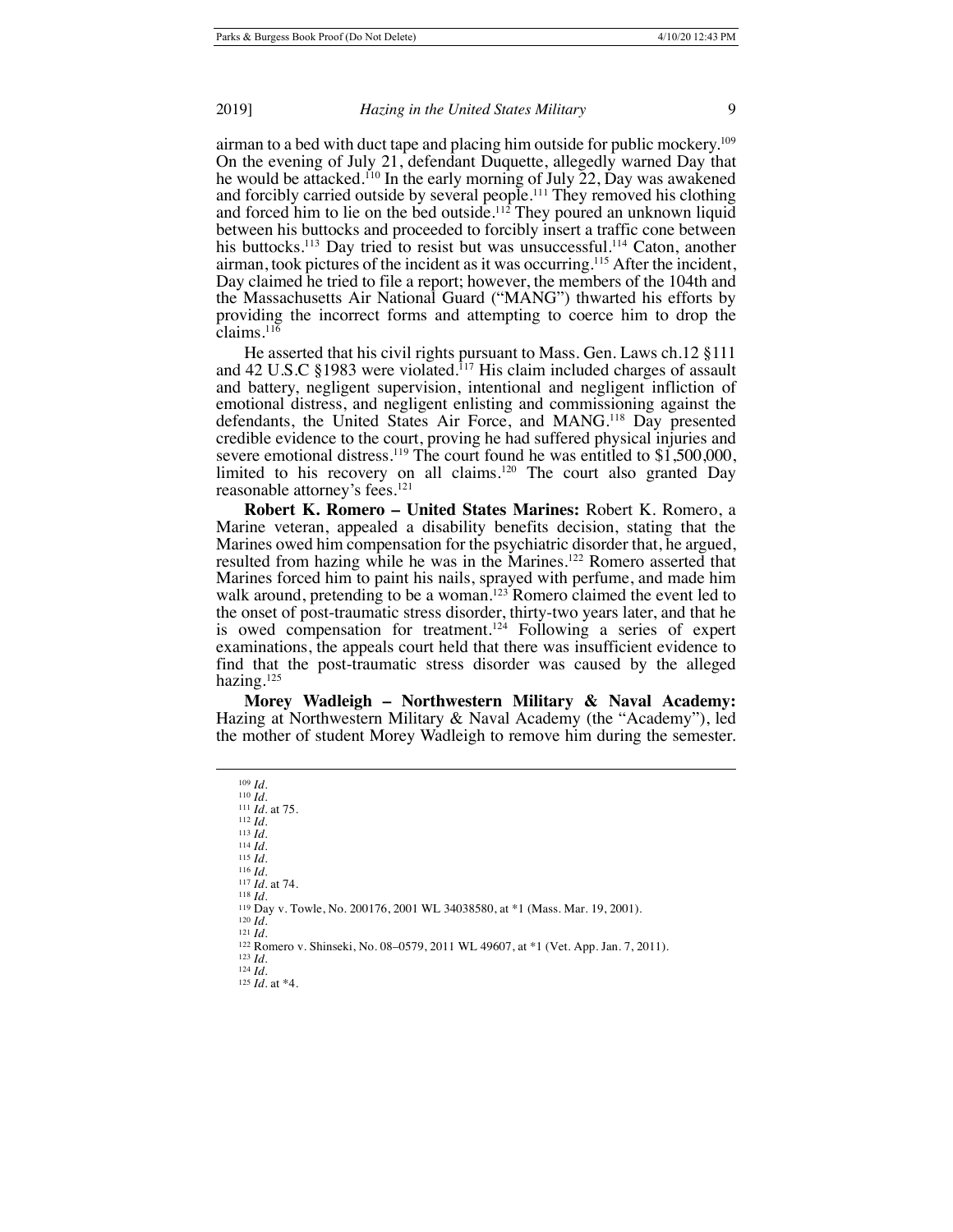Morey testified that hazing was regularly practiced by the cadets even though the Academy handbook strictly prohibited it in all forms.126 Morey stated that he and two other freshmen were called "rats" by upperclassmen, and were ordered by them to shine their shoes and clean their gloves.<sup>127</sup> He was unable to recall the exact number of gloves he washed, but he estimated that he polished about a dozen pairs of shoes.<sup>128</sup> Morey did not report the hazing incidents to authorities, and there were no official records indicating that the school knew or allowed such treatment.<sup>129</sup> Although Morey did not complete the semester, the Academy argued that his mother was responsible for paying the remaining tuition.<sup>130</sup> The court ruled in favor of the Academy, and Morey's mother was required to pay the remaining balance.<sup>131</sup>

# III. PRIOR RESEARCH ON MILITARY HAZING

There has been limited research on hazing in the military. This section explores the few studies that scholars have conducted, as well as one commissioned by the United States Department of Defense. Among the former, Kristina Østvik and Floyd Rudmin analyzed the social and cognitive contexts of bullying and hazing within the Norwegian Army, in two separate studies.<sup>132</sup> In one study, they focused primarily on the physical and social contexts of bullying and examined soldiers' own perspectives on such bullying and hazing.133 Østvik and Rudmin made five findings. First, bullying is not necessarily caused by the victim's personality or physical characteristics.134 Second, bullying is more likely to occur when people are familiar with their social context or with each other.<sup>135</sup> Third, almost all victims' and witnesses' descriptions of bullying includes characteristics of the victim but does not reference the characteristics or motives of the bully.136 Fourth, hazing is different from bullying in several ways, and a lack of exposure to hazing may be a good indicator that soldiers will not participate in hazing themselves.<sup>137</sup> Fifth, those who are socially isolated or are eighteen years of age are weakly but statistically significantly correlated with being a victim.138

In a second study, they focused primarily on the cognitive contexts of bullying, specifically the similarities or differences in soldiers' and officers' beliefs about bullying.<sup>139</sup> This study revealed that soldiers blamed the victim

<sup>126</sup> Nw. Military & Naval Acad. v. Wadleigh, 267 Ill. App. 1, 10 (Ill. App. Ct. 1932).

<sup>127</sup> *Id.*

<sup>128</sup> *Id.*

<sup>129</sup> *Id.* at 10–11. <sup>318</sup> *Id.* at 8–9.

<sup>131</sup> *Id.* at 11.

<sup>132</sup> Kristina Østvik & Floyd Rudmin, *Bullying and Hazing Among Norwegian Army Soldiers: Two Studies of Prevalence, Context, and Cognition*, 13 MIL. PSYCHOL. 17, 17–39 (2001).

<sup>133</sup> *Id.* at 20.

<sup>134</sup> *Id.* at 22. <sup>135</sup> *Id.* at 23.

<sup>136</sup> *Id.* at 20. This is consistent with the Fundamental Error of Attribution, which is a bias in social perception that leads people, particularly observers, "to underestimate the importance of the situation when explaining behavior and to overestimate the importance of the personality traits and motivations of the participants." *Id*.

<sup>137</sup> *Id.* at 24–25.

<sup>138</sup> *Id*.

<sup>139</sup> *Id.* at 27.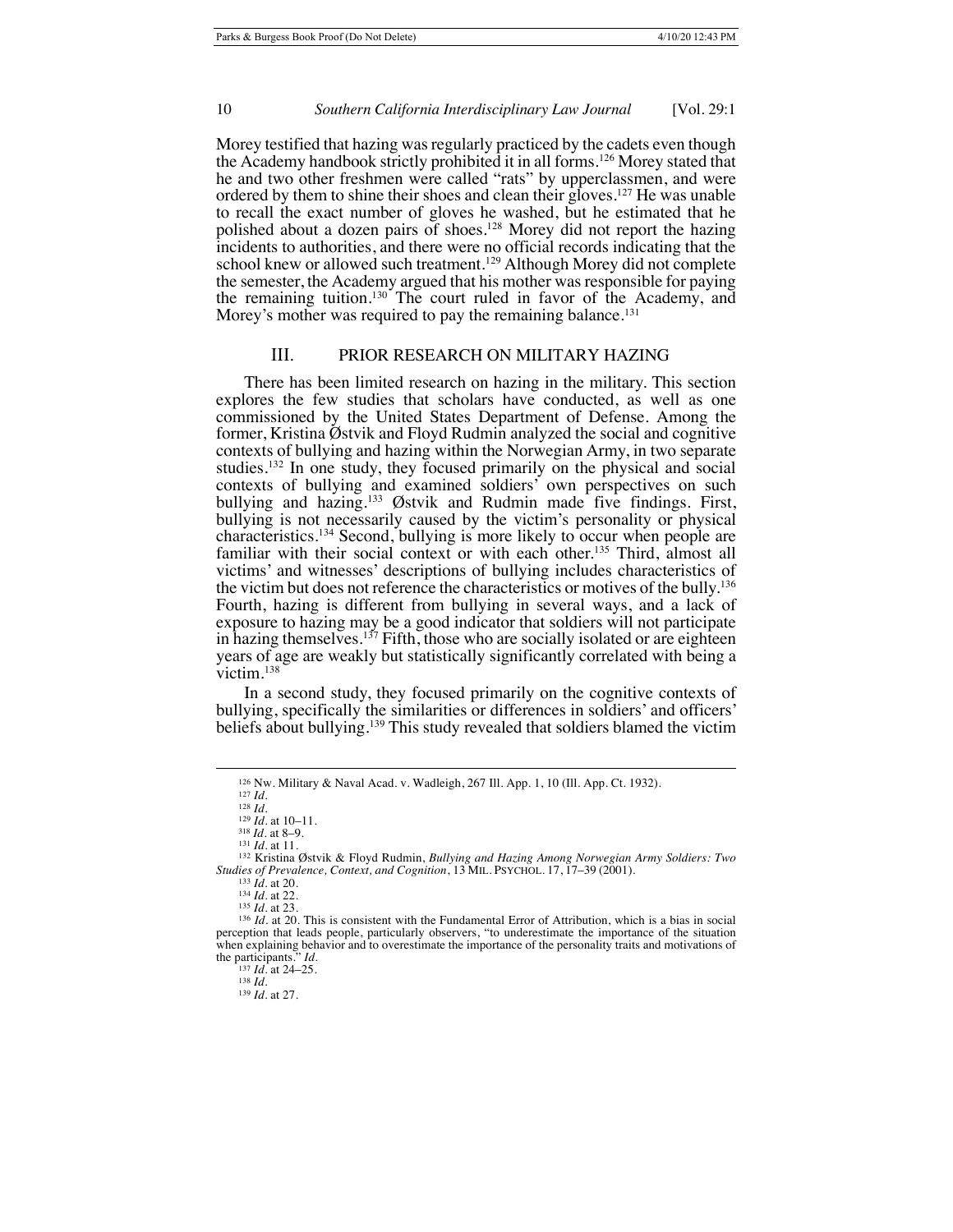more than the officers did, and neither group consistently blamed the bully.<sup>140</sup> Victims did not blame victims, but non-victims did blame victims.141 Second, both soldiers and officers believed bullying is a problem, officers more so than soldiers. Among soldiers, victims believed bullying is a problem more so than non-victims.<sup>142</sup> Third, both soldiers and officers did not believe intervention was difficult. Officers were more likely to intervene when they blamed the victim, while soldiers were less likely to intervene when they blamed the victim.<sup>143</sup>

Another study, by Carlos Linhares de Albuquerque and Eduardo Paes- Machado, investigated hazing practices at the Military Police Academy of Bahia, Brazil.<sup>144</sup> Their work revealed that hazing  $(1)$  strips recruits of their identities and integrates them into the institution, and (2) serves as a form of informal education that undermines the new, official curriculum that seeks to democratize policing principles.<sup>145</sup> Albuquerque and Paes-Machado found that the Bahia Military Police Academy authorizes hazing by delegating it to the official members of the supervisory staff, who then authorize seniors to carry it out.<sup>146</sup> "The task assigned to the seniors affirms and tests their capabilities in terms of the transmission of professional identity, temporarily mediating between directors and trainees."<sup>147</sup> The hazing process often involves verbal abuse, humiliation, tests of physical endurance, manipulation of eating habits, and the defilement of clothing with the ultimate goals of "separation, [liminality], and integration of freshmen."148 Because recruits are isolated from their social networks and are at the mercy of an institution, resistance is highly unlikely. The hazing process does not acknowledge race, gender, or social class, teaching recruits that before they can rise to superior status, they must assimilate.<sup>149</sup> Significantly, cockroaches are used as a metaphor throughout the hazing process, demonstrating to the freshman that they are inferior and may be crushed by the institution at any time.<sup>150</sup> In conclusion, Albuquerque and Paes-Machado found that hazing instills recruits with a militaristic sense of the identity of a police officer, including abuse of power.151 While this tradition of education has proven difficult to reform, the authors argue that reform must go beyond changes to instructional curriculums and address this Darwinist culture and reliance on hazing.152

<sup>140</sup> *Id.* at 29. <sup>141</sup> *Id.* at 29–30.

<sup>142</sup> *Id.* at 30

<sup>143</sup> *Id.* Finally, the authors suggest seven possible methods of intervention: (1) Identify and attend to high-risk groups, (2) Improve assessment of duty assignments, (3) Make systematic use of superordinate goals, (4) Give more care to the design and management of barracks, (5) Educate soldiers about bullying, (6) Instruct officers about bullying, and (7) Regulate hazing. *Id.* at 32–34.

<sup>&</sup>lt;sup>144</sup> Carlos Linhares de Albuquerque & Eduardo Paes-Machado, *The Hazing Machine: The Shaping of Brazilian Military Police Recruits*, 14 POLICING & SOC'Y 175, 175–92 (2004).

<sup>145</sup> *Id.* at 175–76. <sup>146</sup> *Id.* at 179.

<sup>147</sup> *Id.* at 180 (citing PAUL WILLIS, LEARNING TO LABOR: HOW WORKING CLASS KIDS GET WORKING CLASS JOBS (1977)). <sup>148</sup> *Id.* at 183.

<sup>149</sup> *Id.* at 184. <sup>150</sup> *Id.* at 185.

<sup>151</sup> *Id.* at 188.

<sup>152</sup> *Id.* at 189.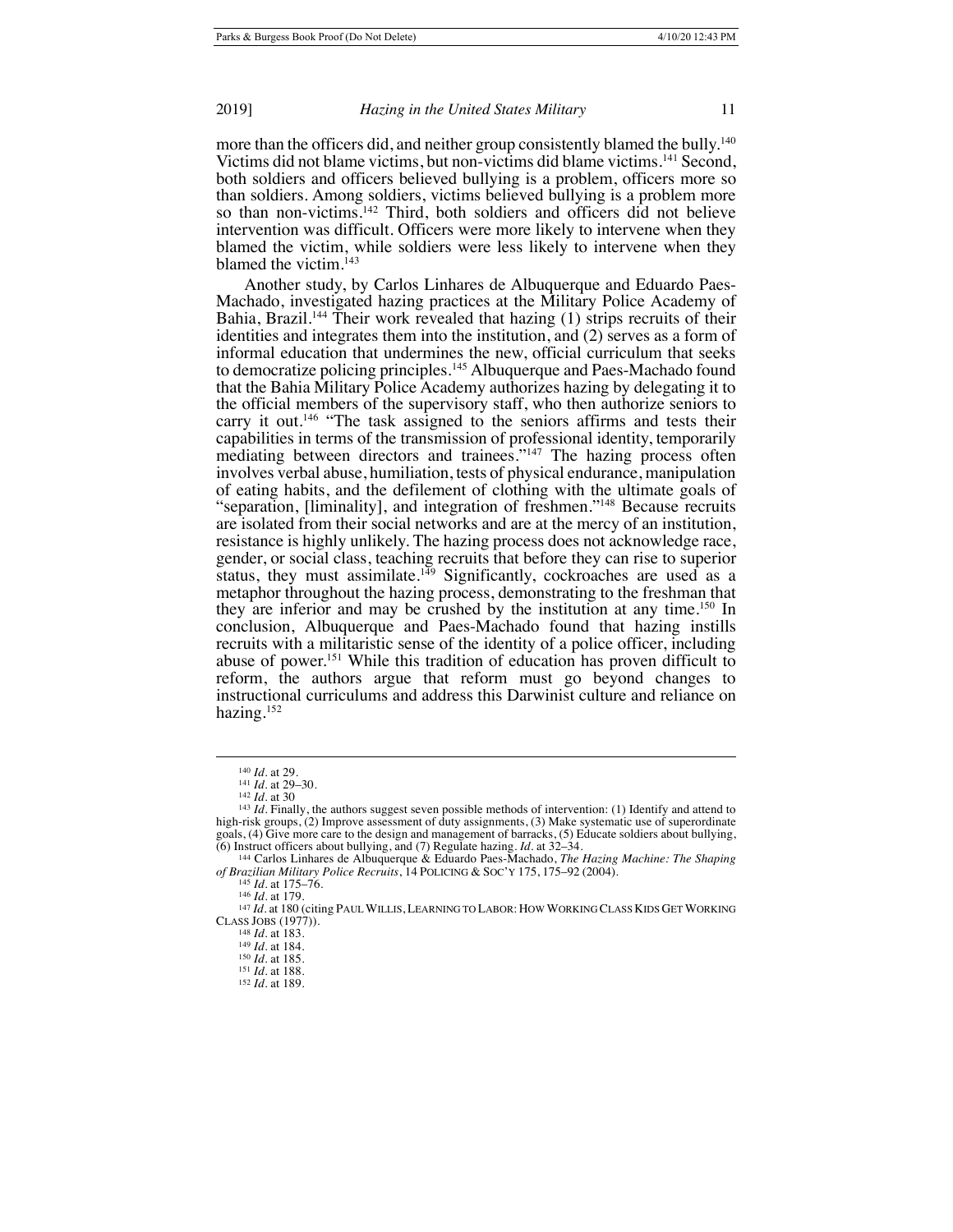Closer to home, Jana Pershing conducted a case study of the U.S. Naval Academy that sought to examine the similarities and differences in men's and women's experiences with hazing in a male-dominated institution in which women are a relatively new population.<sup>153</sup> Pershing selected this elite military institution because the hazing of freshman is a fundamental component of the Academy, which seeks only to retain the freshman, or "plebes," that "are committed to enduring four years of intensive academic, military and physical training . . . ."154 She found that most midshipmen reported experiencing minor forms of hazing during their freshman year at least several times per month. In general, men and women were equally likely to experience most forms of hazing. However, men were more likely to report experiencing the least common form, physically abusive hazing.<sup>155</sup> Pershing notes that the lack of gender differences is likely unique to freshman year when the status as a "plebe" supersedes one's gender status.156

Men and women's attitudes toward hazing tended to vary based on the severity of the offense. Most midshipmen indicated that physical forms of hazing should not be allowed.<sup>157</sup> However, women were significantly more likely to indicate that both physically abusive hazing and severe forms of verbal hazing should not be allowed. This is likely due to women's tendency to view freshman year as a leadership development tool, and the tendency of men to view freshman year as a rite of passage.<sup>158</sup> Men and women did not, however, exhibit a significant difference in their attitudes about four types of hazing, probably because both men and women share the belief that freshman year is critical to detect a midshipman's capability of completing all four years at the Academy.<sup>159</sup> Where men and women have differing attitudes toward hazing, it may be linked to gender status and tradition. Because women were only admitted to the Academy starting in 1976 and comprise only 10 percent of the population, they are less likely to support many traditional hazing rituals that are inherently associated with malebonding, and therefore, exclusive of women. On the other hand, men are more likely to support these hazing rituals as "traditional military values and norms passed down from . . . generations . . . ."<sup>160</sup>

The most comprehensive analysis of military hazing came in 2015. In 2012, the United States Department of Defense Office of Diversity Management and Equal Opportunity asked the RAND Corporation ("RAND") to examine and provide recommendations on current hazing prevention policies and practices across the armed services. Based on this request, RAND developed a six-part report entitled *Hazing in the U.S. Armed Forces*. <sup>161</sup> In the report, RAND addressed: "whether the 1997 definition of hazing is relevant or should be refined to better track hazing incidents across

<sup>153</sup> *See generally* Jana L. Pershing, *Men and Women's Experiences with Hazing in a Male-Dominated Elite Military Institution*, 18 MEN & MASCULINITIES 470 (2006).

<sup>154</sup> *Id.* at 475.

<sup>155</sup> *Id.* at 478.

<sup>156</sup> *Id.* at 479.

<sup>157</sup> *Id.* at 480.

<sup>158</sup> *Id.* at 488.

<sup>159</sup> *Id.* at 481.

<sup>160</sup> *Id.* at 483.

<sup>161</sup> *See generally* KIRSTEN M. KELLER ET AL., HAZING IN THE U.S. ARMED FORCES: RECOMMENDATIONS FOR HAZING PREVENTION POLICY AND PRACTICE (2015).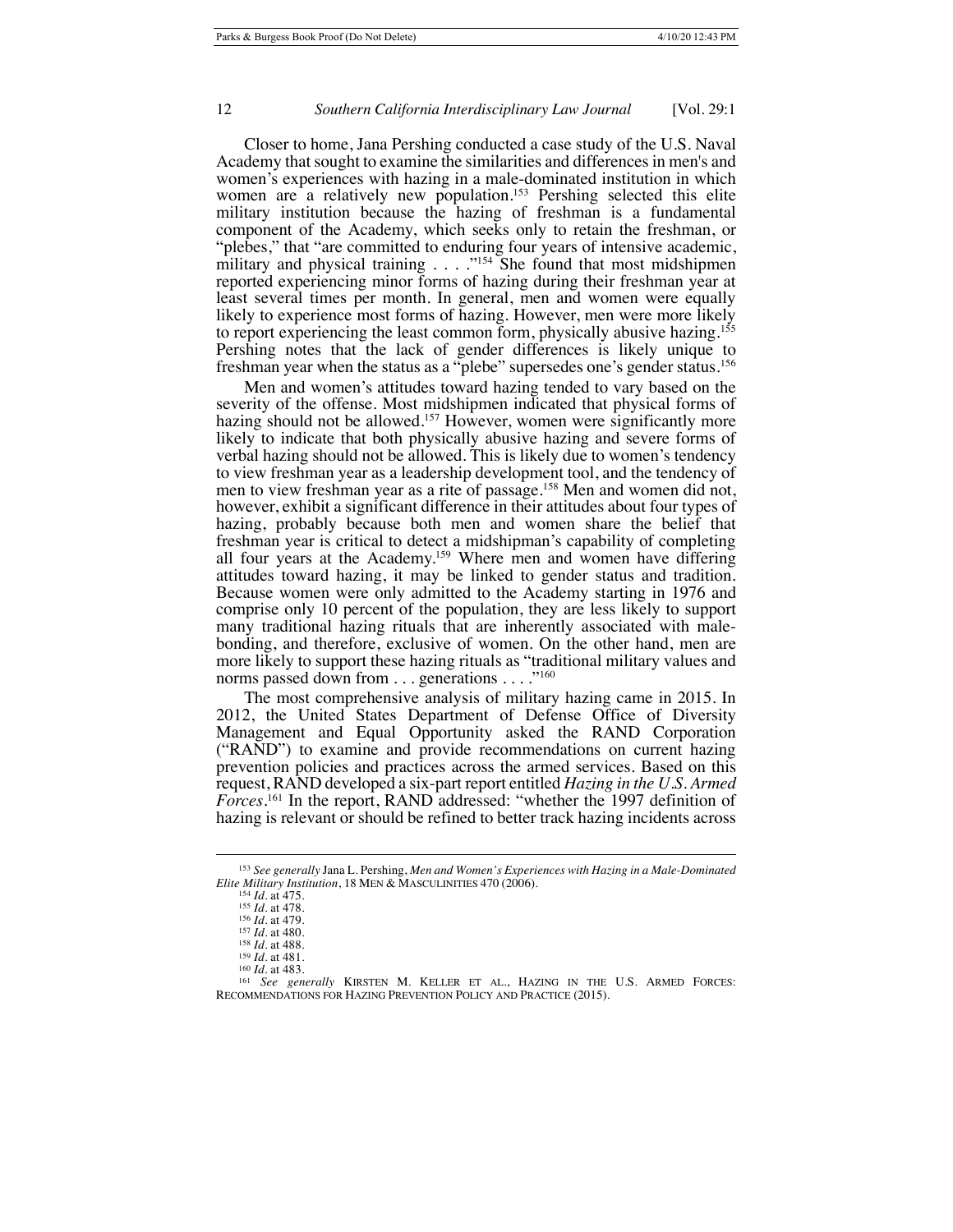the armed forces"; "identify[ing] practices to prevent and respond to incidents of hazing"; and "examin[ing] the feasibility of and key data elements needed for a comprehensive hazing incident database."162

The RAND report began by defining hazing by discussing the different meanings of hazing and determining that a consistent definition was needed to assist in recognizing hazing in the military.163 The report also noted that there is inconsistent and limited general knowledge of hazing across the military: students that experienced hazing were not aware of it and did not know the legal implications.<sup>164</sup> The report noted one reason for this—the only available research on hazing focuses on hazing in academic settings.165 The report went on to note that because of the nature of the military, it is sometimes difficult to differentiate between training functions and hazing, which leads to confusion.<sup>166</sup> Among the multiple definitions of hazing across branches of the armed forces, the commonalities consisted of: a form of harassment, ritualistic or traditional components, a clear point at which it stops, and socialization of individuals within a group.<sup>167</sup> The critiques of the definitions included that they were limited to educational institutions and were overly broad.<sup>168</sup> Part One concluded with a recommended, workable definition of hazing. <sup>169</sup>

The report discussed the effects and motivations for hazing and compared hazing to rituals. The report proposed hazing can be considered a ritual because it has the same purpose.<sup>170</sup> The report proposed the following hazing effects were similar to ritual effects, such as commitment to the group; feeling that the group is more desirable; and greater dependency on the group.171 Among hazers, similarities included: showing commitment to the group, preventing free riders in the group, and maintaining the power structure within the group.<sup>172</sup> The report distinguished between three different types of hazing: initiation ritual, newcomer testing, and maintenance of the group structure.<sup>173</sup>

The report went on to analyze prevention and response methods to hazing in the armed forces and discussed the different levels of anti-hazing efforts. These levels include organization-level efforts, organization-level punishments, organization-level prevention, and individual-level efforts.174 The report went on to identify the elements of hazing: knowledge; attitudes

<sup>162</sup> *Id.* at iii. <sup>163</sup> *Id.* at 21.

<sup>164</sup> *Id.* at 6–8.

<sup>165</sup> *Id.* at 7.

<sup>166</sup> *Id.* at 8.

<sup>167</sup> *Id.* at 10–11.

<sup>168</sup> *Id.* at 11–12.

<sup>169</sup> *Id.* at 5–6. Hazing is defined as:

any conduct whereby a military member or members, regardless of service or rank, without proper authority causes another military member or members, regardless of service or rank, to suffer or be exposed to any activity which is cruel, abusive, humiliating, oppressive, demeaning, or harmful. Soliciting or coercing another to perpetrate any such activity is also considered hazing. Hazing need not involve physical contact among or between military members; it can be verbal or psychological in nature. Actual or implied consent to acts of hazing does not eliminate the culpability of the perpetrator. *Id.*

 $^{170}$  *Id.* at 24.

<sup>171</sup> *Id.* at 26–29. <sup>172</sup> *Id.* at 29–32.

<sup>173</sup> *Id.* at 33.

<sup>174</sup> *Id.* at 46–49.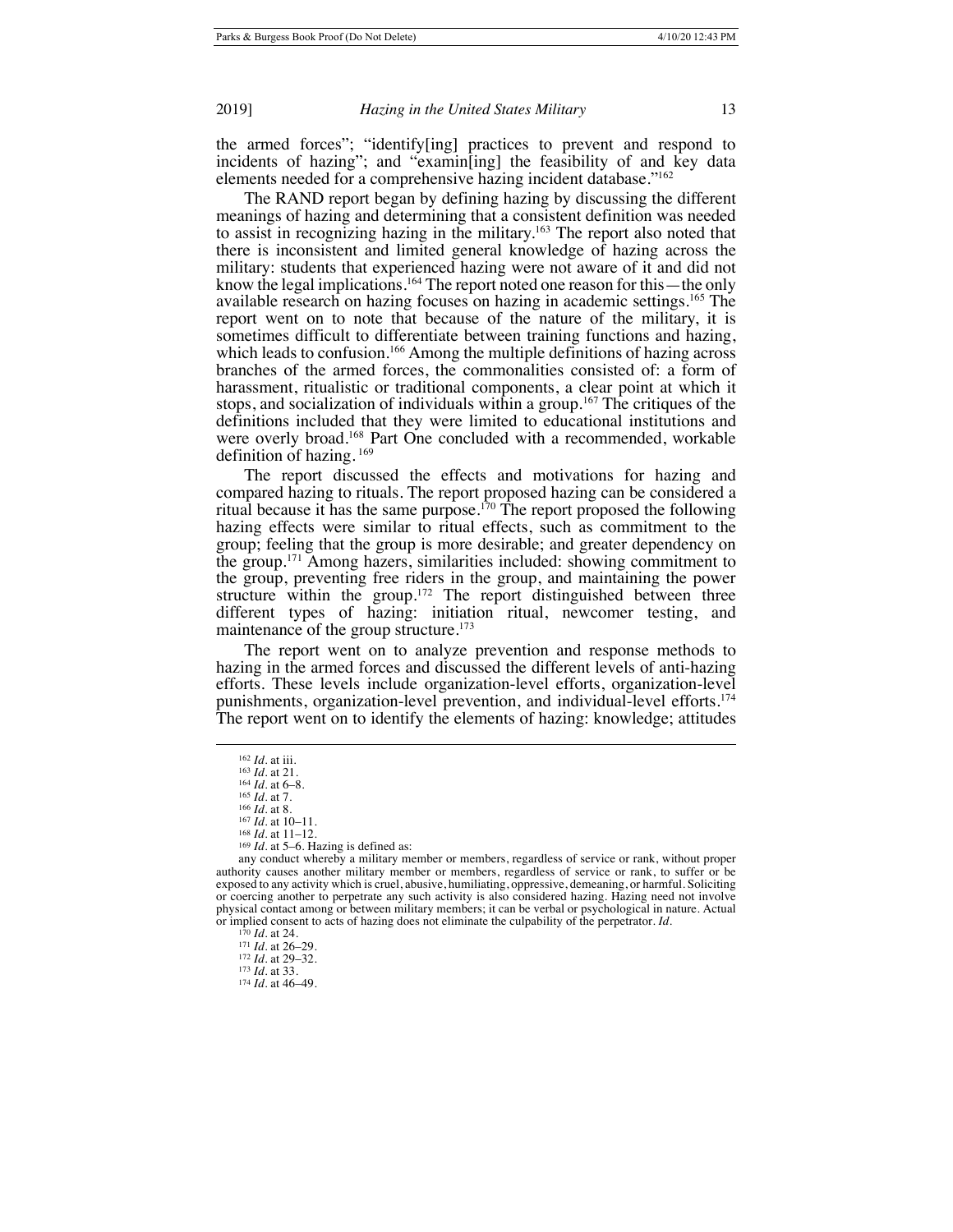and perceptions; and skills and behaviors.<sup>175</sup> The report further discussed how to capture and maintain the attention of passive and active learners in order to reach all types of learners when implementing a training program on hazing.176 Trainers need not only use PowerPoints to engage trainees but also group discussion, active engagement with the materials, and critical thinking.<sup>177</sup> The report noted that although there is no definitive frequency for training on hazing, it should occur early in a career and at multiple points in a career.178 Overall, leaders should demonstrate a consistent commitment to anti-hazing efforts within their organization.<sup>179</sup> Training materials currently used to train active soldiers on anti-hazing efforts were provided to RAND. After reviewing the materials, RAND recommended that training provide targeted information specific to certain groups.<sup>180</sup> For instance, information pertinent to the officers is distinct from information pertinent to enlisted personnel.<sup>181</sup> The training should also include information about the elements of hazing. Lastly, RAND recommended that the training include versatile techniques, including discussions, interactive activities, and quizzes.182 Overall, recommendations to the armed forces included initiating a Needs Assessment.183 A Needs Assessment would encompass a review of the scope of hazing and initiation practices, factors that increase and decrease the risk of hazing, and resources that are available and needed to eliminate hazing in the armed forces.<sup>184</sup>

In closing, the report addressed understanding the prevalence and characteristics of hazing incidents.185 The report noted that it is important to track the pervasiveness of hazing incidents to identify trends and factors associated with hazing, which in turn will guide the implementation of prevention efforts.<sup>186</sup> Currently, hazing incidents are only being tracked on an individual service level on a limited basis.<sup>187</sup> Additionally, each military branch collects data using a different method.<sup>188</sup> The report proposed developing a Department of Defense-wide system to track hazing incidents.<sup>189</sup> It suggested the Defense Sexual Assault Database as a model for the hazing database.190 The report concluded that in order to address hazing prevention in the armed forces, a military-wide system that can track hazing incidents must be implemented. This system would be utilized to determine where training efforts need to be focused and to understand the depth and magnitude of hazing in the military.

 *Id.* at 50–52. *Id.* at 52–53. *Id.* at 52. *Id.* at 53. <sup>179</sup> *Id. Id.* at 58. <sup>181</sup> *Id*. *Id.* at 58–59. *Id.* at 59. <sup>184</sup> *Id. Id.* at 63. *Id.* at 64. *Id.* at 64–65. *Id.* at 66. *Id.* at 73. *Id.* at 79.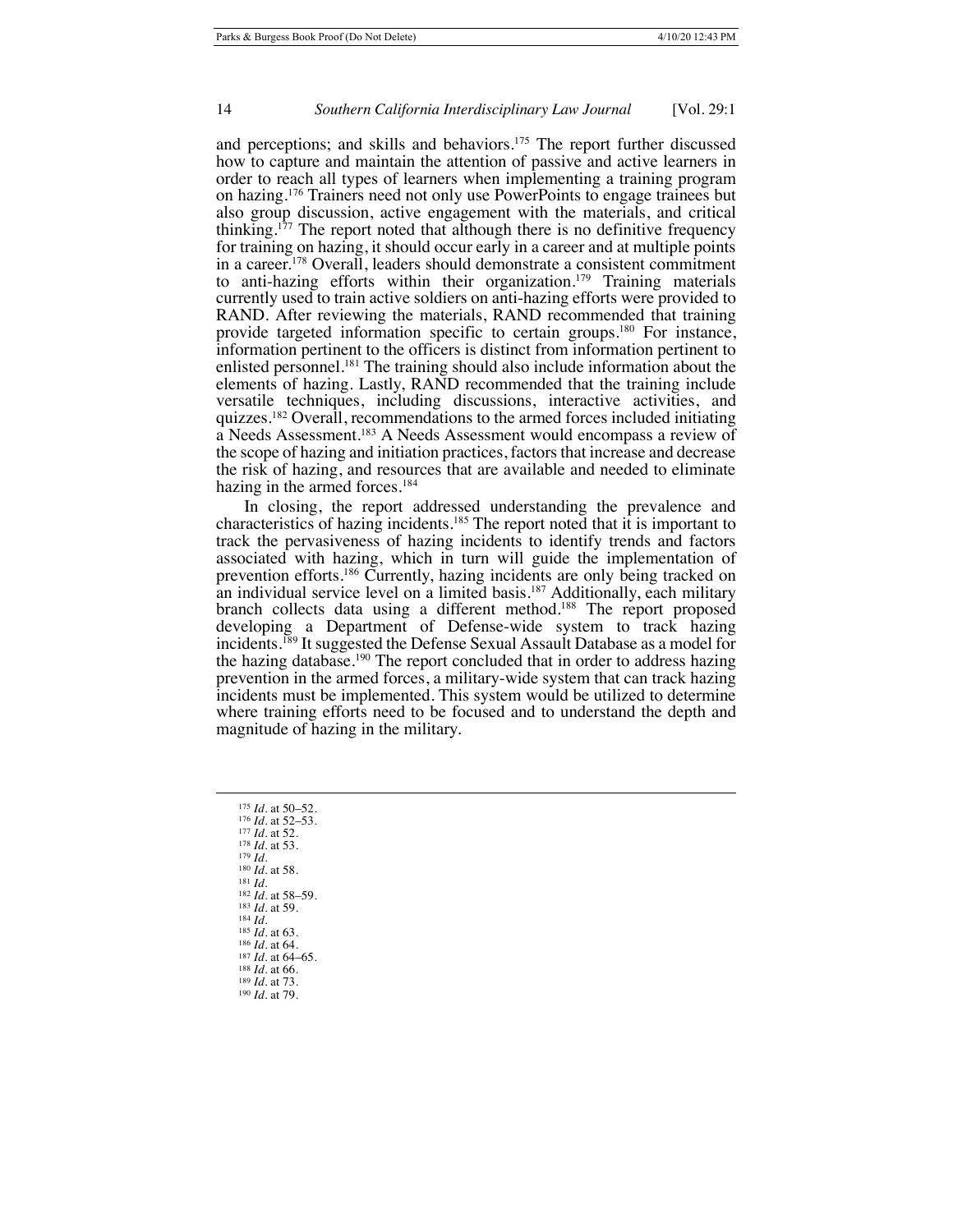# IV. INDIVIDUAL-LEVEL FACTORS AMONG MILITARY **PERSONNEL**

In this section, we investigate the various factors that come to bear on individuals and their decision to haze others. First, we explore why military personnel may haze others when the hazers do not have information on the harmful effects of hazing. Second, we explore why hazers continue even once provided with information about hazing's harmful effects. In both of these contexts, cognitive biases influence hazers' judgment and decision- making. Finally, we explore a range of other factors that undergird and propel hazing among military personnel.

# A. WHY MEMBERS HAZE IN THE FACE OF LIMITED INFORMATION

Above and in other writings, scholars and commentators have underscored hazing's deleterious effects. What is uncommon is an acknowledgment of hazing's utility, especially in reaching its desired ends of bonding among individuals and commitment to an organization or institution. In this section, we explore how and why hazing helps people and organizations meet their desired ends of bonding and commitment, despite its harmful effects. We also explore why hazing perpetrators fixate on the former and ignore the latter in many instances, especially when they have limited information on the negative effects of hazing.

#### 1. Hazing is Harmful, but It Seems to Work

Several theories support the contention that challenging experiences either commit individuals to others who share in that experience, to organizations to which they seek membership, or evoke such strong emotions that the victim misperceives them in a way that makes the precipitating event not seem as bad is it actually may be. In the following subsection, we explore how hazing encourages group loyalty while solidifying its power structure through social dependence, fostered by maltreatment and its subsequent effects.

# *a. Hazing and the Cultivation of Group Skills*

Hazing predicts the cultivation of valuable group skills. Caroline Keating and colleagues proposed that "threatening initiation practices such as hazing rituals function to support and maintain groups in at least three ways: by promoting group-relevant skills and attitudes, by reinforcing the group's status hierarchy, and by stimulating cognitive, behavioral, and affective forms of social dependency in-group members."191 As Keating explained, hazing, ranging from mild to severe, is typically a complex event and can have fun, embarrassing, disgusting, painful, and challenging facets.192 Adopting a functional perspective, Keating posited that pursuance

<sup>191</sup> Caroline F. Keating et al., *Going to College and Unpacking Hazing: A Functional Approach to Decrypting Initiation Practices Among Undergraduates*, 9 GROUP DYNAMICS: THEORY, RES., & PRAC. 104, 105 (2005).

<sup>192</sup> *See id.* at 110 (citation omitted).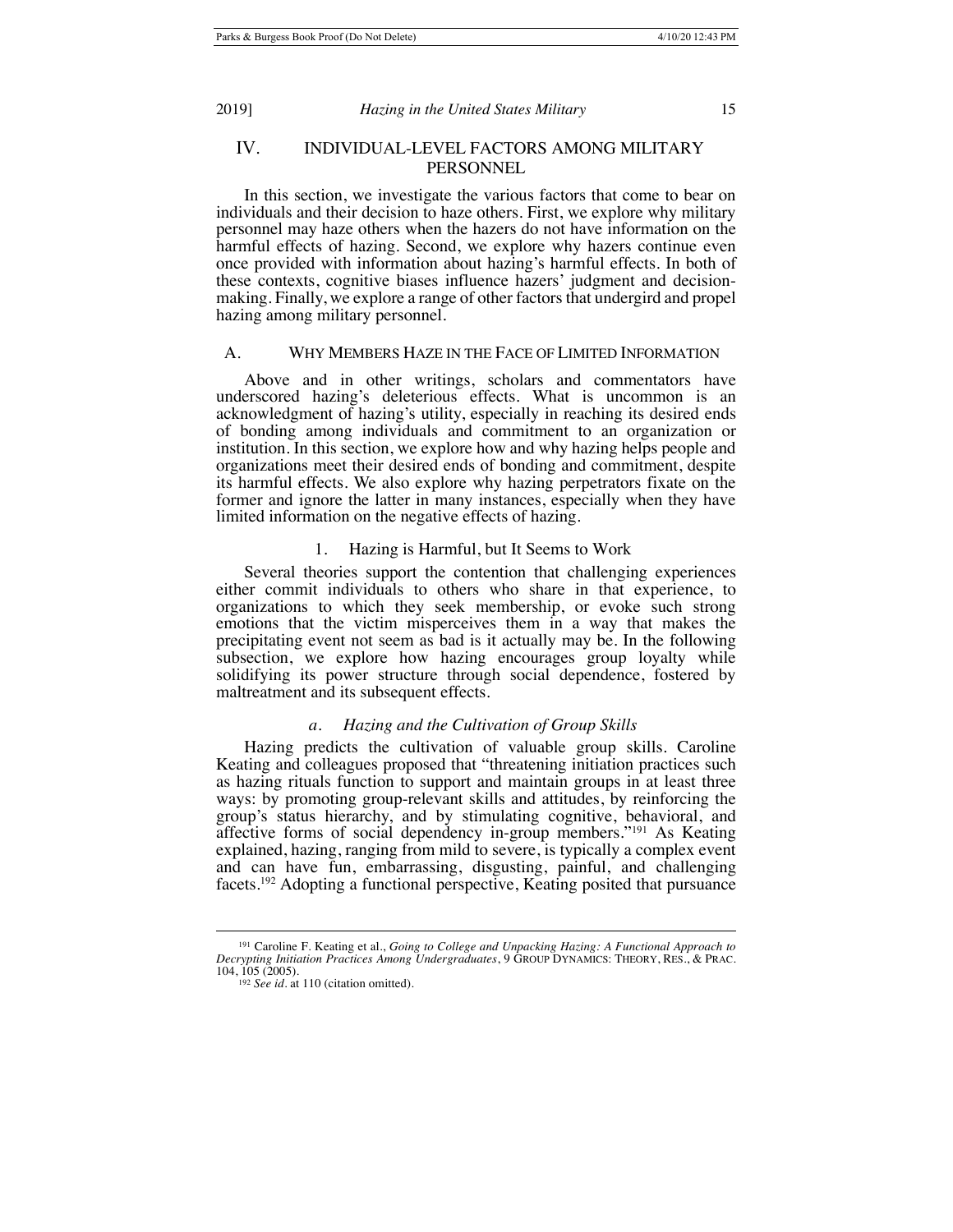of particular goals orchestrates specific initiation processes.193 Keating and colleagues found that initial compliance with early forms of hazing typically makes subsequent compliance more likely, even with costly and violent consequences.194 Contrived threats, including hazing activities (e.g., physical challenges and social deviance), help create group identity, and inspire obedience and devotion among group members.<sup>195</sup> The first proposition, that initiations cultivate group-relevant skills and attitudes, was tested by "unpacking" the initiation practices of college athletic teams and Greek Life Organizations (both fraternities and sororities).<sup>196</sup> Keating posited that the second function of member initiation is to create and maintain the group's hierarchical authority and power structure, which requires that initiation rituals tune initiates' deferential responses to themselves.197

Keating argued that initiations provide a third function: promotion of the cognitive, behavioral, and affective forms of social dependency.198 She posited that dissonance theory is the standard explanation for why "initiation experiences that induce threat, duress, or discomfort rally rather than discourage the loyalties of those who endure them."199 Keating proposed that "attachment theory," which proposes that humans are motivated to seek proximity to significant others in times of danger, stress, or novelty, explained individual attachments to social groups.<sup>200</sup> She proposed that  $\ddot{a}$ unique aspect of the attachment system, maltreatment effects, applies to human connections with groups" and can help explain how group initiations function to promote behavioral, cognitive, and emotional forms of "social dependency."<sup>201</sup> She described "maltreatment effects" as the "phenomenon whereby harsh conditions trigger goal-directed responses in organisms seeking refuge from duress."<sup>202</sup> Accordingly, "[w]hen maltreatment is connected to involvement with a defined group, the social dependency it fuels may be manifested cognitively, emotionally, and behaviorally."203<sup>7</sup> At the cognitive and emotional levels, the need to defend the sense of self against threat and uncertainty can be remedied by transforming the personal concept of the self into a group identity.<sup>204</sup> At the behavioral level, dependency generated by maltreatment is likely displayed through compliance with group norms and attraction to group members.<sup>205</sup>

Keating discovered that initiations create social dependency. The level of importance the individuals in her study ascribed to the group they identified with was predicted by perceptions of both fun and initiation difficulty.206 Accordingly, the researchers concluded that "social identity is a social-cognitive consequence of social dependency . . . . . . 2007 In her other

<sup>193</sup> *See id.* at 106. <sup>194</sup> *See id.* at 105. <sup>195</sup> *See id.* <sup>196</sup> *See id.*

<sup>197</sup> *See id.* <sup>198</sup> *Id.* at 107.

<sup>199</sup> *Id.*

<sup>200</sup> *See id.*

<sup>201</sup> *Id.*

<sup>202</sup> *Id.*

<sup>203</sup> *Id.* at 108.

<sup>204</sup> *Id.* at 107 (citation omitted). <sup>205</sup> *Id.* at 108 (citations omitted).

<sup>206</sup> *Id.* at 114.

<sup>207</sup> *Id.* at 123.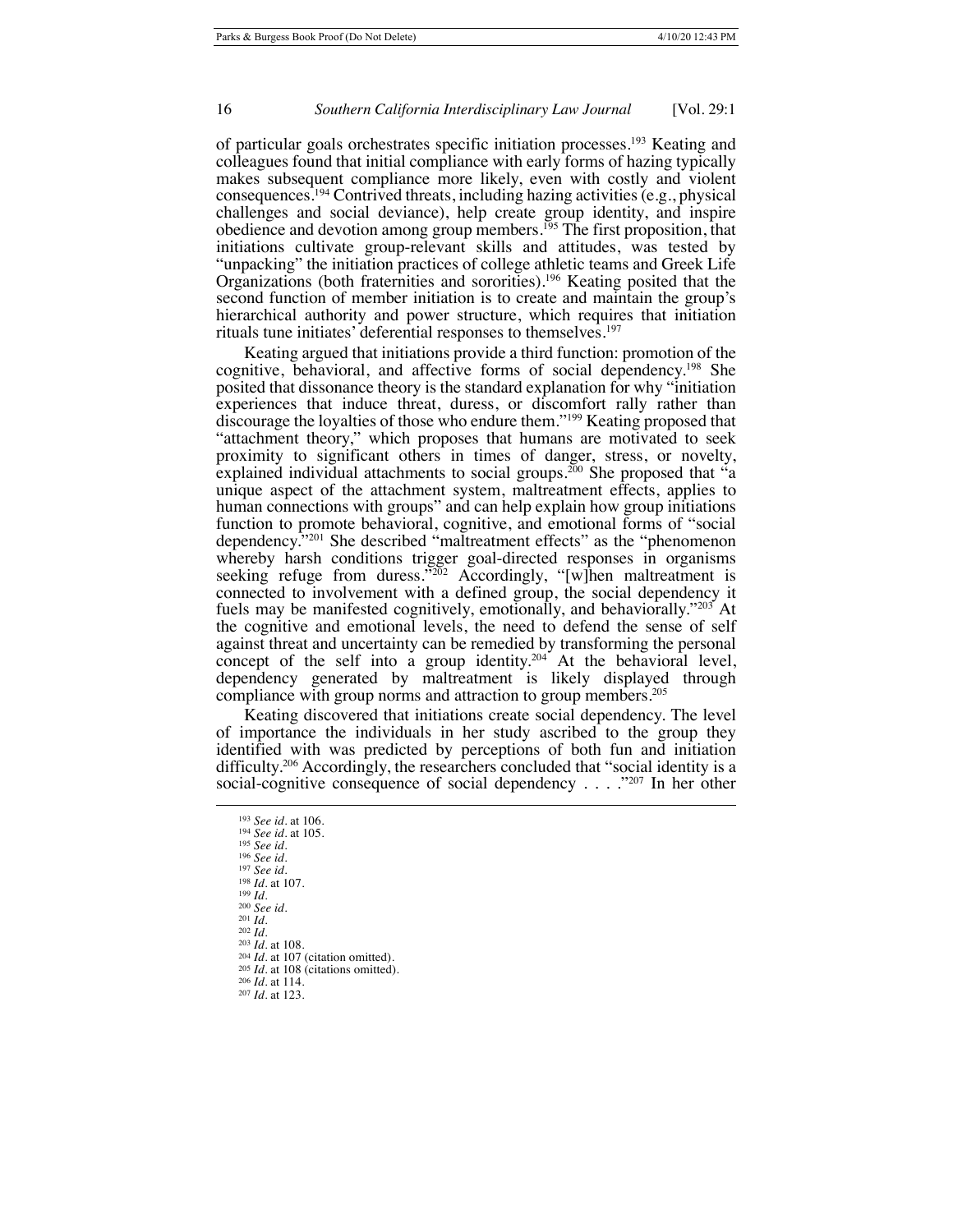work, Keating tested whether relatively severe inductions spawned conformity and attraction to group members as manifestations of social dependency,208 and the results, taken together, confirmed the dependence interpretation. In summary, Keating and colleagues contend that the overarching function of an initiation is to enhance dependency on the group. The dependency elicited from the maltreatment is expressed cognitively, behaviorally, and emotionally. These needs can be met by transforming individuated identity into a group identity, conforming to group norms, and remaining in close proximity to group members.<sup>209</sup>

#### *b. External Threat, Self-Sacrifice, and Group Cohesion*

The external threat and self-sacrifice within groups that come along with hazing may aid group cohesion. Research on the development of cohesion, which refers to the factors that cause group members to remain in the group, suggests that several factors may be important.<sup>210</sup> First, simply assembling people into a group may be sufficient to produce some cohesion, and the more time people spend together, the stronger the cohesion becomes.211 Second, cohesion is stronger in groups whose members like one another.<sup>212</sup> Third, groups that are more rewarding to their members are more cohesive.<sup>213</sup> Fourth, external threats to a group can increase the group's cohesiveness, but only when everybody in the group is affected, and people believe that they can cope with such threats more effectively by working together.<sup>214</sup> Fifth, groups are more cohesive when leaders encourage feelings of warmth among followers.215 One positive effect of cohesion is that the group is easier to maintain.216 Studies also reveal a positive relationship between group cohesion and performance.<sup>217</sup> Research also supports that the presence of cohesion is associated with member behavior.<sup>218</sup> Researchers found that sacrificial behavior—individual behavior that involves giving up prerogative or privilege for the sake of another person or persons without regard to reciprocity—was positively associated with task and group cohesion.<sup>219</sup> Moreover, the researchers found that individual sacrificial behavior leads to increased social sacrifice, which in turn contributed to increased conformity to group norms.<sup>220</sup>

<sup>219</sup> *Id.* at 231, 235.

<sup>220</sup> *Id.*

<sup>208</sup> *Id.* at 117.

<sup>209</sup> Contra Judy L. Van Raalte et al., *The Relationship Between Hazing and Team Cohesion*, 30 J. SPORT BEHAV. 491, 499, 503 (2007) (finding that hazing was negatively correlated with less attraction to group tasks, less bonding, and less group closeness).

<sup>210</sup> Albert J. Lott & Bernice E. Lott, *Group Cohesiveness as Interpersonal Attraction*, 64 PSYCHOL. BULL. 259, 259–60 (1965) (citations omitted).

 $^{211}$  *Id.* at 260–62

<sup>&</sup>lt;sup>212</sup> *See id.* at 261-70 (discussing examples such as propinquity, competence, real or perceived similarity).<br><sup>213</sup> *Id*. at 284 (citations omitted).

<sup>214</sup> *See id.* at 246–66.

<sup>215</sup> *Id.* <sup>216</sup> *Id.*

<sup>217</sup> *Id.* at 277.

<sup>218</sup> *See* Harry Prapavessis & Albert V. Cannon, *Sacrifice, Cohesion, & Conformity to Norms in Sport Teams*, 1 GROUP DYNAMICS: THEORY, RES. & PRAC. 231, 231 (1997).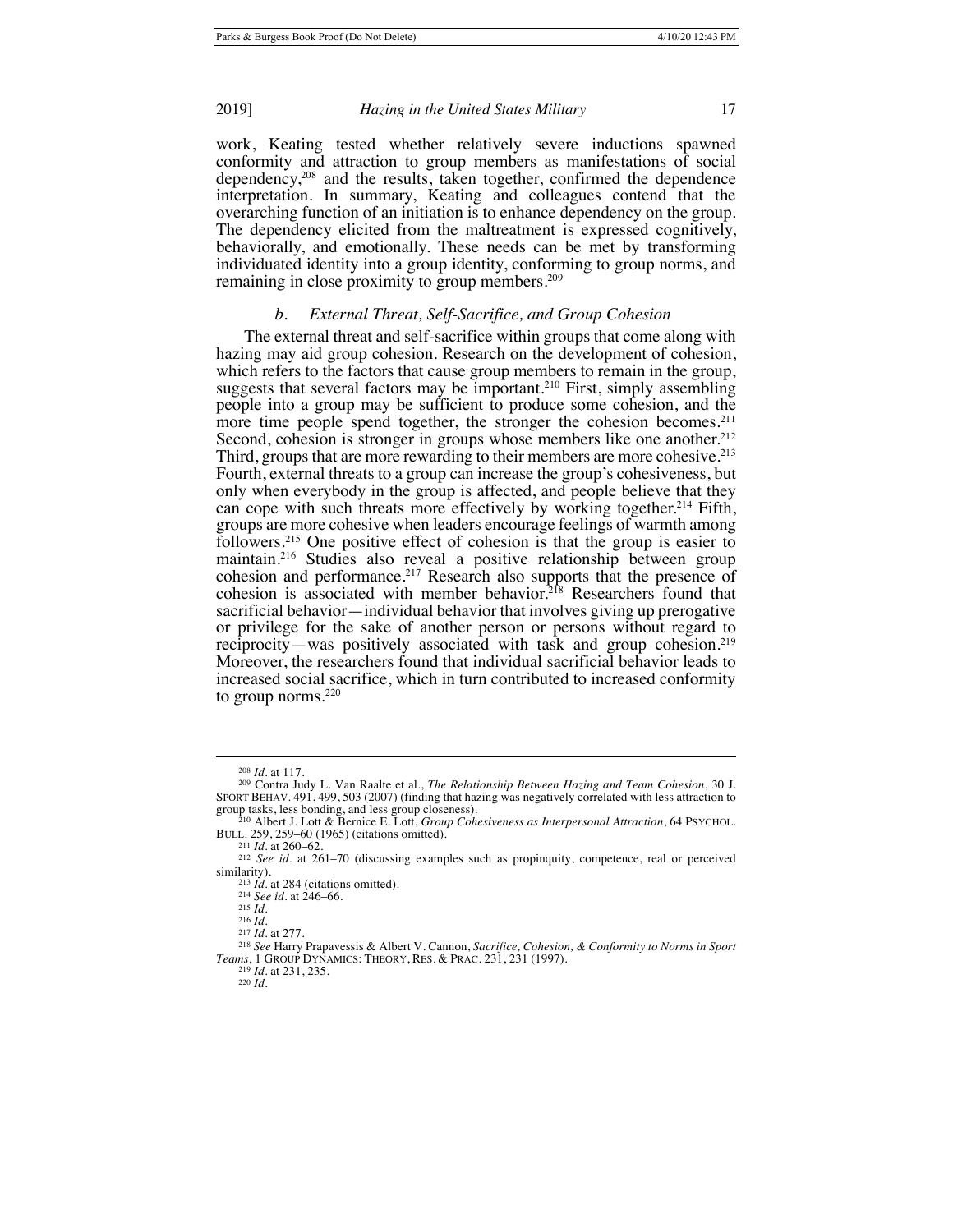# *c. Shared Pain as Social Glue*

The shared pain that hazing victims experience within groups may serve as "social glue" within those groups. Brock Bastian and colleagues sought to examine the social effects of pain; specifically, the potential for painful experiences to promote cooperation within social groups.<sup>221</sup> The study was comprised of three experiments; pain was induced by asking participants in experimental groups to insert their hands in ice water, perform leg squats, or eat a hot chili pepper. Experiment one examined whether sharing a painful experience in a small group of strangers promoted greater bonding than groups that did not experience pain. Results showed a medium-sized effect: groups that shared a painful experience bonded relatively more than groups that shared a non-painful experience.<sup>222</sup> Experiment two sought to determine if this increased perceived level of bonding extended to cooperation.223 Results demonstrated that pain had a medium- to large-sized effect on level of cooperation.224 Experiment three sought to demonstrate the enhanced cooperation induced by sharing painful experiences, as opposed to sharing non-painful experiences. Results revealed that pain had a medium-sized effect on cooperation. In conclusion, all three experiments supported the authors' hypothesis that sharing painful experiences increases perceived group bonding and promotes cooperation. The authors argue that painful experiences promote cooperation because they are highly salient and demand immediate attention, thereby focusing awareness on the present painful event. Furthermore, sharing painful experiences enhances the saliency of the people themselves who shared the event, making pain an especially powerful form of bonding.

# *d. Misattribution of Arousal*

The heightened emotional arousal that takes place during hazing may result in victims mistakenly assuming what causes them to feel such emotions—e.g., confusing fear with deep emotional commitment. The perception of emotion is comprised of two parts: physiological arousal, which allows a person to perceive an emotion, and the emotional label of that arousal.<sup>225</sup> Misattribution theory suggests that when people are highly aroused, they are more attracted to another person because they attribute the source of their arousal to the presence of the other person. Previous research highlights that individuals' emotional behavior is influenced by the source to which they attribute their state of arousal.<sup>226</sup> Schachter and Singer find that an emotional state may be considered a function of physiological arousal and of a cognition appropriate to the arousal.<sup>227</sup> The cognition exerts a "steering" function"; moreover, it arises from an "immediate situation as interpreted by past experience[s, which] provide the framework within which one

<sup>221</sup> Brock Bastian et al., *Pain as Social Glue: Shared Pain Increases Cooperation*, 25 ASS'N FOR PSYCHOL. SCI. 2079, 2079–85 (2014).

<sup>222</sup> *Id.* at 2080. <sup>223</sup> *Id.* at 2080–81.

<sup>224</sup> *Id.* at 2082.

<sup>225</sup> John L. Cotton, *A Review of Research on Schachter's Theory of Emotion and the Misattribution of Arousal*, 11 EUR. J. SOC. PSYCHOL. 365, 365–97 (1981).

<sup>226</sup> J. Loftis et al., *Effects of Misattribution of Arousal upon the Acquisition and Extinction of a Conditioned Emotional Response*, 30 J. PERSONALITY & SOC. PSYCHOL. 673, 680 (1974). 227 Cotton, *supra* note 225, at 366.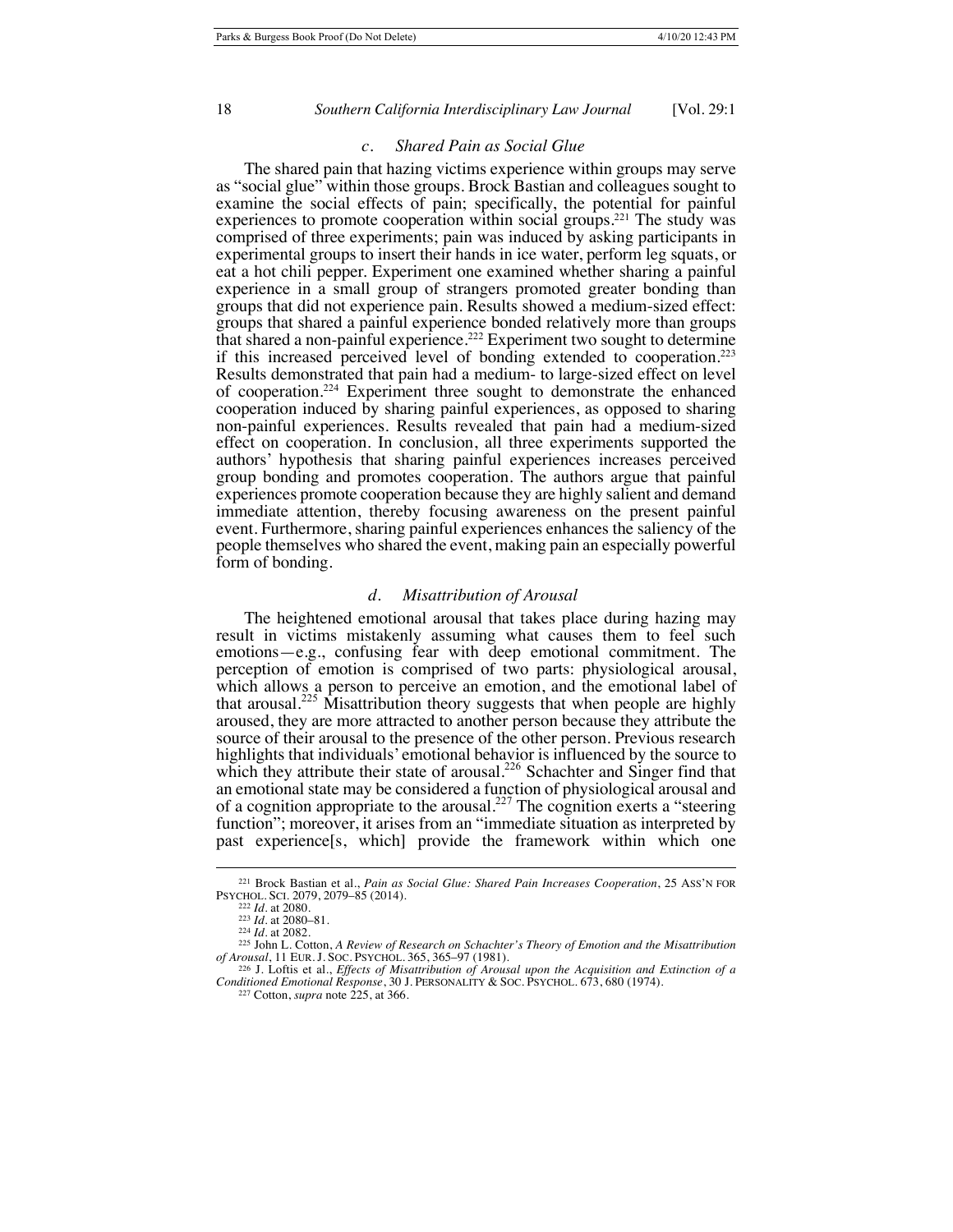understands and labels his feelings." $228$  The study found that in conditions where subjects were injected with epinephrine and told what they would feel and why they proved relatively immune to any effects of the manipulated cognitions.<sup>229</sup> Schachter's theory states that different emotions are "simply different cognitions about the same arousal."<sup>230</sup> Cotton, who examined Schachter's theory and the resulting research, ultimately concluded that Schachter's theory is not supported by data, yet many social psychologists still tend to accept the misattribution paradigm.<sup>2</sup>

In their work, Juan Pastor and colleagues also sought to understand the impact of followers' arousal on ratings of a leader's charisma.232 The researchers believed that followers' arousal (e.g., intensity of emotion) increases the "flammability of followers by raising the propensity of followers to perceive the leader as charismatic . . . ."233 The authors found support for their response-facilitation hypothesis (e.g., "moderate to high ratings of charisma are potential responses to a leader with some charismatic appeal to begin with, whereas low ratings of charisma are the potential response to a less charismatically appealing leader").<sup>234</sup> Misattribution theory requires variability in the salience of the source of arousal, but responsefacilitation theory requires variability in the charismatic appeal of the leader.235 To provide a test of both hypotheses, researchers designed two studies that examined: (a) arousal from two sources with different levels of salience; and (b) leaders with different degrees of charismatic appeal. The results seem to be consistent with response facilitation, which suggests that the effects of arousal on ratings of charisma are particularly strong when, to begin with, the leader has a certain degree of charisma.<sup>236</sup>

Gregory White and colleagues conducted a study analyzing whether misattribution of arousal facilitates romantic attraction.237 Previous research argues that high arousal, regardless of its source, will produce passionate love "as long as one attributes his agitated state to passion."<sup>238</sup> The passionate-love hypothesis has not generally been supported by research; therefore, White's study was designed to offer a more critical test of previous hypotheses.239 Results found that arousal and confederate attractiveness interacted to either enhance attraction when the subject was aroused, and the confederate was attractive or depressed attraction when the subject was aroused, and the confederate was unattractive.<sup>240</sup> Further, the misattribution

<sup>239</sup> *Id.* at 57. <sup>240</sup> *Id.* at 60.

<sup>228</sup> Stanley Schachter & Jerome E. Singer, *Cognitive, Social, and Physiological Determinants of Emotional State*, 69 PSYCHOL. REV. 379, 380 (1962).

<sup>229</sup> *Id.* at 396.

<sup>230</sup> Cotton*, supra* note 225, at 366.

<sup>231</sup> *Id.* at 367, 389.

<sup>232</sup> Juan Carlos Pastor et al., *Adding Fuel to Fire: The Impact of Followers' Arousal on Ratings of Charisma*, 92 J. APPLIED PSYCHOL. 1584, 1585 (2007).

<sup>233</sup> *Id.*

<sup>234</sup> *Id.* at 1586.

<sup>235</sup> *Id.* at 1593.

<sup>236</sup> *Id.*

<sup>&</sup>lt;sup>237</sup> *See generally* G. L. White et al., *Passionate Love and the Misattribution of Arousal*, 41 J. **PERSONALITY** & SOC. PSYCHOL. 56 (1981).

<sup>&</sup>lt;sup>238</sup> *Id.* at 56 (quoting E. Walster, *Passionate Love*, *in* THEORIES OF ATTRACTION AND LOVE 85, 91  $(B.I.$  Murstein ed.,  $1971$ ).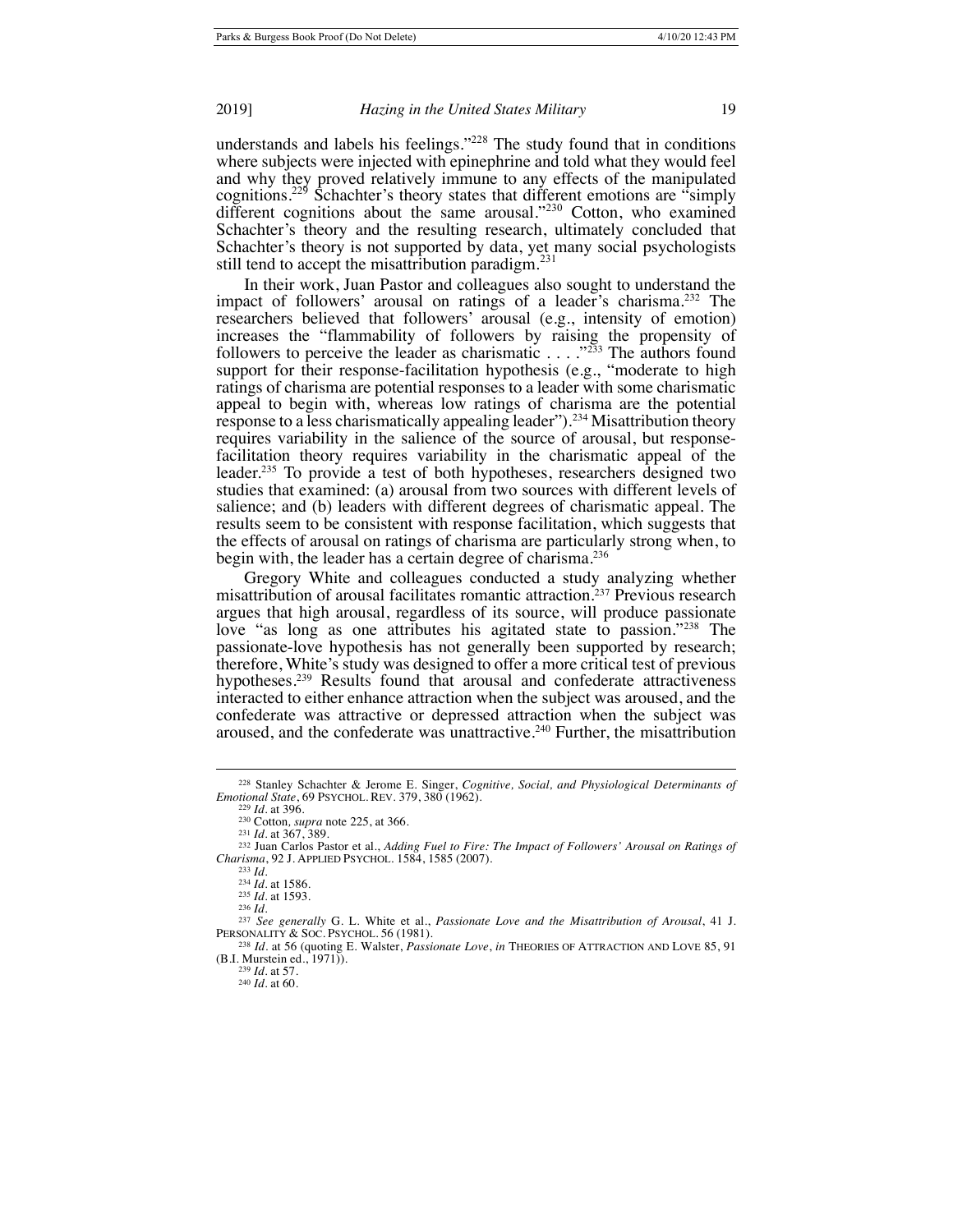effect can be obtained under conditions of either negative or positive arousal.241 Regardless of valence of the source of arousal, aroused subjects liked the attractive confederate more, and the unattractive confederate less than did unaroused subjects.<sup>242</sup>

# *e. Severity of Initiation on Organizational Liking*

Classic research started in the 1950s by Elliott Aronson and Judson Mills, suggests that more severe initiations facilitate greater liking for a group.<sup>243</sup> There are a number of psychological perspectives that help explain this phenomenon. The research summarized in this section is based upon three theoretical perspectives: (1) cognitive dissonance theory; (2) affiliation theory; and (3) dependence theory. Cognitive dissonance theory holds that under the proper conditions, inconsistency among cognitions causes an uncomfortable psychological tension.<sup>244</sup> A person experiencing dissonance seeks to reduce the tension, often by altering one or more cognitions to bring about a greater degree of consonance.<sup>245</sup> Elliott Aronson and Judson Mills were the first to deploy cognitive dissonance theory to explain the effects of severe initiations on liking for a group:<sup>246</sup>

No matter how attractive a group is to a person it is rarely completely positive, e.g., usually there are some aspects of the group that the individual does not like. If he has undergone an unpleasant initiation to gain admission to the group, his cognition that he has gone through an unpleasant experience for the sake of membership is dissonant with his cognition that there are things about the group that he does not like. $247$ 

Dissonance can be reduced either by denying the severity of the initiation or overvaluing the attractiveness of the group.<sup>248</sup> Aronson and Mills posited a "severity-attraction hypothesis," which predicted that individuals who undergo severe initiations find the group more attractive than those who undergo mild or no initiation.<sup>249</sup> The findings of the experiment supported the severity-attraction hypothesis that the subjects in the severe initiation condition evaluated the discussion more favorably than did the mild or control subjects.<sup>250</sup> In a subsequent study, Harold Gerard and Grover

<sup>241</sup> *Id.* <sup>242</sup> *Id.* at 61.

<sup>243</sup> Elliott Aronson & Judson Mills, *The Effects of Severity of Initiation on Liking for a Group*, 59 J. ABNORMAL & SOC. PSYCHOL. 177, 177 (1959); Harold B. Gerard & Grover C. Mathewson, *The Effects of Severity of Initiation on Liking for a Group: A Replication*, 2 J. EXPERIMENTAL SOC. PSYCHOL. 278, 278 (1966); John Schopler & Nicholas Bateson, *A Dependence Interpretation of the Effects of a Severe Initiation*, 30 J. PERSONALITY 633, 633 (1962).

<sup>244</sup> *See* LEON FESTINGER, A THEORY OF COGNITIVE DISSONANCE 2 (1957) (discussing and explaining theory of cognitive dissonance).

 $^{245}$  *Id.* at 2–3.

<sup>246</sup> *See* Hein F.M. Lodewijkx & Joseph E.M.M. Syroit, *Severity of Initiation Revisited: Does Severity of Initiation Increase Attractiveness in Real Groups?*, 27 EUR. J. SOC. PSYCHOL. 275, 278 (1997) ("Aronson and Mills . . . were the first to test experimentally the dissonance reduction hypothesis of the effects of a severe initiation on group attractiveness.").

<sup>247</sup> Aronson & Mills, *supra* note 243, at 177.

<sup>248</sup> *Id.*

<sup>249</sup> *Id.* at 180. <sup>250</sup> *Id.*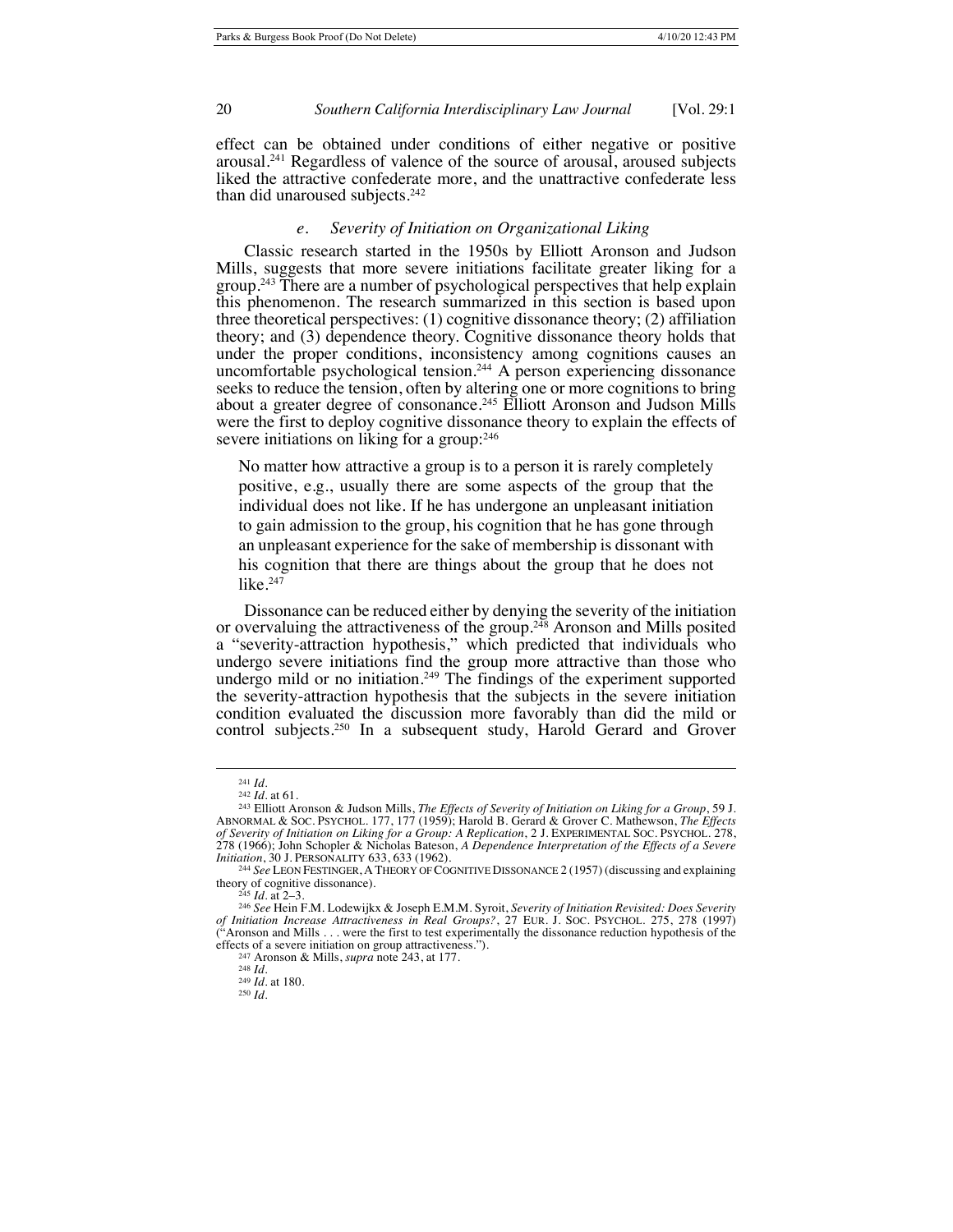Mathewson tested for the possible effects of heightened sexual arousal induced by the embarrassment test in the severe initiation condition.251 The results were similar to those reported by Aronson and Mills and confirmed the severity-attraction hypothesis.252 Thus severe initiations facilitate greater liking for a group because they arouse dissonance in the initiates. Dissonance can then be reduced either by denying the severity of the initiation or overvaluing the attractiveness of the group. The more severe the initiation, the more difficult it will be for the individual to believe that the initiation was not very bad, and the more likely it is that he or she will reduce his or her dissonance by overvaluing the attractiveness of the group.

Hein Lodewijkx and Joseph Syroit offered a different interpretation of the severity-attraction relationship. They argued that the severity-attraction relationship could best be explained by Schachter's work on affiliation under threat.253 According to affiliation theory, individuals who go through stressful or threatening situations will seek the company and comfort of others who have gone through similar situations and who share the same emotional experience.<sup>254</sup> People facing threat or danger affiliate in order to compare the appropriateness of their emotional reactions with the reactions of other people.255 Lodwijkx and Syroit's study showed a negative relationship between severity of initiation and attractiveness of the group.256 The results also revealed that severe initiations induce feelings of loneliness, depression, and frustration and that these negative moods lead to lower attractiveness ratings of the group.<sup>257</sup> Additionally, they contend that these results are consistent with the earlier findings of John Schopler and Nicholas Bateson.258 The results of both studies contradict the dissonance hypothesis of the effects of a severe initiation and indicate that loneliness, depression, frustration, and embarrassment are all important variables in the severityattraction relationship because they lead to less favorable cognitions toward the group.259 Low attractiveness of the group does not necessarily mean that newcomers are willing to leave the group, though.<sup>260</sup> Other factors newcomers might consider include the "[t]he possibility of future friendship bonds with a few individual members and the likelihood of amelioration after the initiation is over  $\dots$ ."<sup>261</sup>

Other interpretations have been offered to explain the results of Aronson and Mills's experiment. For example, Schopler and Bateson contend that the results could be explained in terms of Thibaut and Kelley's interpersonal dependence theory, which holds that all interpersonal relationships involve some degree of dependence and power.<sup>262</sup> Dependence is the degree to which an individual relies on a given partner or relationship for the fulfillment of

<sup>251</sup> Gerard & Mathewson, *supra* note 243, at 278–87; Lodewijkx & Syroit, *supra* note 246, at 279.

<sup>252</sup> Gerard & Mathewson, *supra* note 243, at 284–87.

<sup>253</sup> Lodewijkx & Syroit, *supra* note 246, at 276.

 $254$  *Id.* at  $280$ .

<sup>255</sup> *See id.* at 281.

<sup>256</sup> *Id.* at 286.

<sup>257</sup> *Id.* at 287–88, 294–96.

<sup>258</sup> *Id.* at 296 (citing Schopler & Bateson, *supra* note 243, at 647).

<sup>259</sup> *Id.*

<sup>260</sup> *Id.* at 298.

 $^{261}$  *Id.* 

<sup>262</sup> Schopler & Bateson, *supra* note 243, at 634.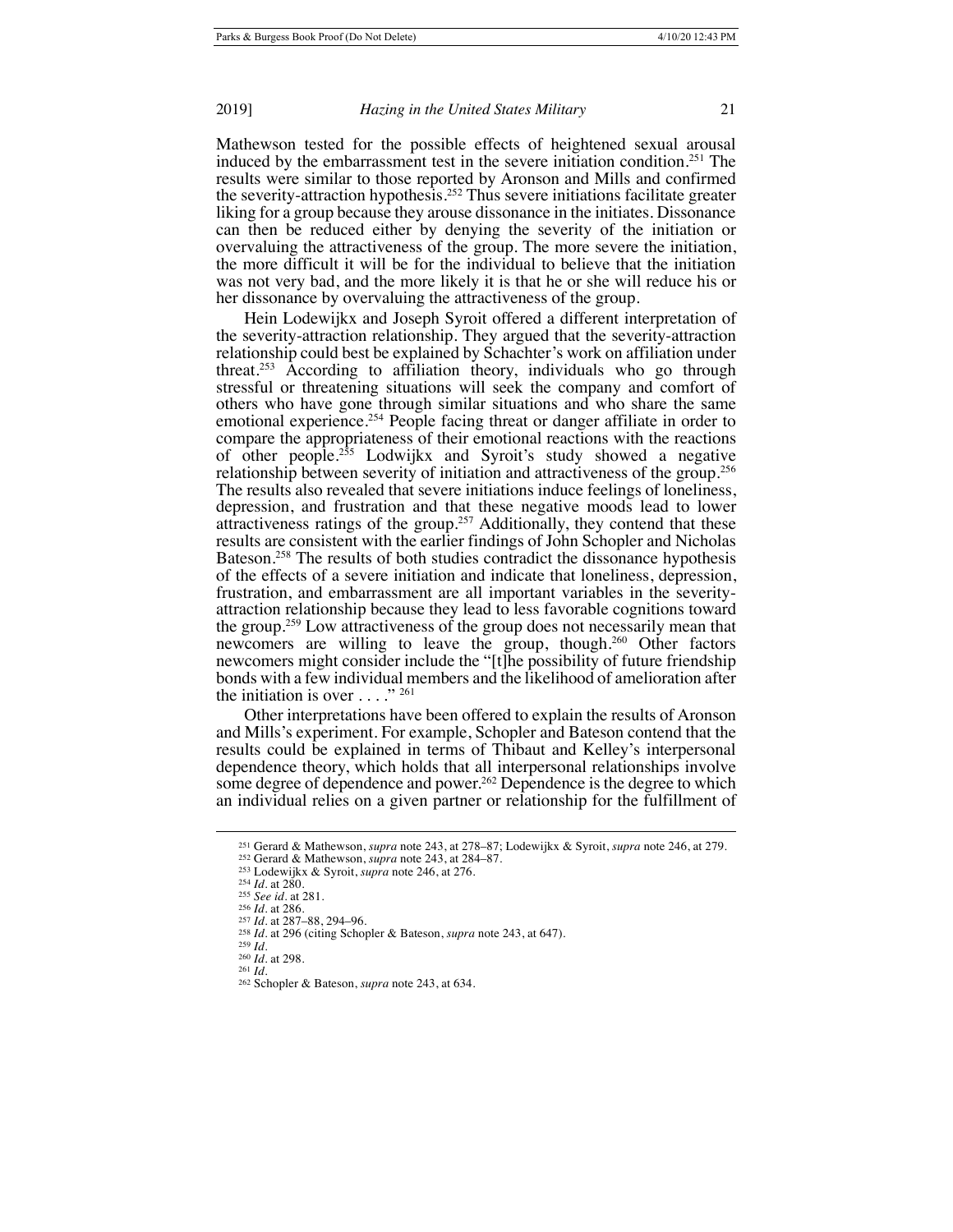important needs or the degree to which an individual "needs" a relationship and is influenced by the partner's actions.<sup>263</sup> Schopler and Bateson found as Aronson and Mills had before, that subjects who undergo severe initiations for membership in a group are more likely to conform to an experimenter's expectation that they should like or dislike the group.<sup>264</sup> The Schopler and Bateson experiment also revealed results that are inconsistent with the dissonance explanation of the severity-attraction relationship. According to dissonance theory, subjects in the severe initiation condition who felt most embarrassed by the initiation should have rated the discussion group most favorably.<sup>265</sup> Contrary to this hypothesis, the opposite relationship was observed; subjects in the severe condition who felt most embarrassed rated the group less favorably than those who felt less embarrassed.<sup>266</sup> This finding suggests that subjects in the Aronson and Mills experiment gave a high rating of the discussion group not to reduce dissonance, but to satisfy the experimenter's implicit expectation that they should like the group.<sup>267</sup>

# *f. Stockholm Syndrome*

Hazing victims may also experience the Stockholm Syndrome, which may promote bonding with their victimizers. The Stockholm Syndrome is a paradoxical psychological phenomenon wherein affectional bonds develop between hostages and their captors as an automatic, emotional response to trauma.268 It usually consists of three components that may occur separately: "(1) negative feelings on the part of the hostage toward authorities,  $(2)$ positive feelings on the part of the hostage toward the hostage-taker, and (3) positive feelings reciprocated by the hostage-taker toward the hostage."269 A 2005 study by Paul Wong suggests that individuals with any combination of the following characteristics are most vulnerable: lacking a clear set of core values that define one's identity; lacking a core sense of meaning and purpose for one's life; lacking a track record of overcoming difficulties; lacking a strong personal faith; feeling that one's life is controlled by powerful others; feeling unhappy with one's life circumstances; having a strong need for approval by authority figures; and wishing to be somebody  $else.270$  A recent study by de Fabrique and colleagues examines the factors associated with the development of Stockholm Syndrome. These factors included the duration of captivity, whether the hostage-takers physically abused or verbally threatened the victims, and interpersonal communication and physical proximity.271

<sup>263</sup> *Id.* at 633–36.

<sup>264</sup> *Id.* at 648. <sup>265</sup> *Id.* at 647.

<sup>266</sup> *Id.*

<sup>267</sup> *Id.* at 637.

<sup>268</sup> *See* Nathalie De Fabrique et al., *Common Variables Associated with the Development of Stockholm Syndrome: Some Case Examples*, 2 J. VICTIMS & OFFENDERS 91, 92 (2007) [hereinafter De Fabrique et al.]; *see also* Keating et al., *supra* note 191, at 108 (discussing how severe treatment stimulates the development of Stockholm syndrome in individuals who are taken hostage).

<sup>269</sup> De Fabrique et al., *supra* note 267, at 92 (citing Dwayne Fuselier, *Placing the Stockholm Syndrome in Perspective*, 68 FBI L. ENFORCEMENT BULL. 22 (1999)).

<sup>270</sup> *Id.* at 98 (citation omitted). <sup>271</sup> *Id*.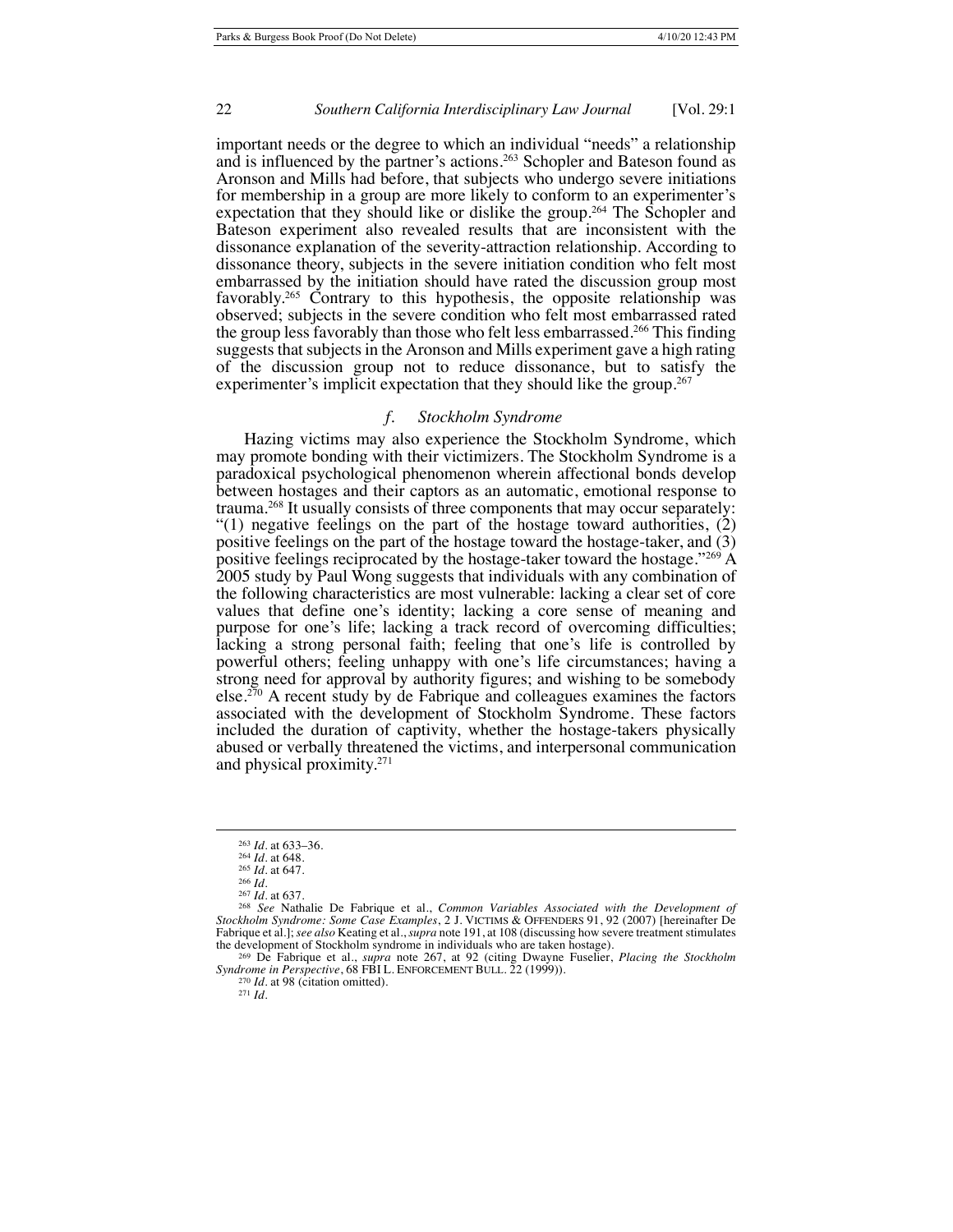# *g. Investment Model*

Victims may come to feel too committed to an organization or a set of social relationships to walk away from them, given how much they have invested in that organization or those relationships. This is explained by the investment model, a process-oriented theory that is based on the constructs of traditional exchange theory and extends the basic principles of interdependence theory.272 Interdependence theory holds that satisfaction with and attraction to an association is a function of the discrepancy between the outcome value of the at-issue relationship and the individual's expectations concerning the quality of relationships in general. The goal of the investment model is to predict an individual's degree of satisfaction with, and commitment to, a particular social relationship.<sup>273</sup> Caryl Rusbult and Dan Farrell's investment model posits that satisfaction, quality of alternatives, and investment size work together to produce commitment—e.g., the "likelihood that an individual will stick with a [situation], and feel psychologically attached to it, whether it is satisfying or not."274 Investment size reflects the amount of resources put into a relationship and can be classified as either intrinsic, which are put directly into the membership or relationship, or extrinsic, which are resources or benefits developed over time as a result of membership or relationships.275 Rusbult and Farrell's work underscore the influence of their investment model in social relationships and organizational contexts.276

# *h. Evolutionary Psychological Mechanisms*

Hazing may also have evolutionary origins, which make it fruitful for group cohesion. Hazing is different from most group inductions because the activities are not relevant to the group's purpose.<sup>277</sup> The three macro theories of hazing that may explain its existence are solidarity, dominance, and commitment.278 Solidarity macro theory suggests that individuals who are hazed start to hold the group in higher regard so that they can resolve their cognitive dissonance.<sup>279</sup> This increased liking can also be explained by Stockholm Syndrome, where the abused become fond of their abusers.<sup>280</sup> Dominance macro theory says that hazers want to establish their superiority over initiates.281 Although veteran members try to prove their higher status to newcomers, they still differentiate hazing activities from everyday life, so this theory does not encompass all aspects of hazing.282 Also, after hazing is complete, the newcomer's social status increases, so the perceived

<sup>272</sup> Caryl E. Rusbult & Dan Farrell, *A Longitudinal Test of the Investment Model: The Impact on Job Satisfaction, Job Commitment, and Turnover of Variations in Rewards, Costs, Alternatives, and Investments*, 68 J. APPLIED PSYCHOL. 429, 430 (1983).

<sup>273</sup> *See id.* at 437. <sup>274</sup> *Id.* at 430.

<sup>275</sup> *Id.* at 430, 431.

<sup>276</sup> *Id.* at 436; Caryl E. Rusbult, *Commitment and Satisfaction in Romantic Relationships: A Test of the Investment Model*, 16 J. EXP. SOC. PSYCHOL. 172, 178-80, 182-83 (1979).

<sup>277</sup> Aldo Cimino, *The Evolution of Hazing: Motivational Mechanisms and the Abuse of Newcomers*, 11 J. COGNITION & CULTURE 241, 242 (2011).

<sup>278</sup> *Id*. at 243.

<sup>279</sup> *Id*. at 244. 280 *Id*.

<sup>281</sup> *Id*. at 245. <sup>282</sup> *Id*. at 250–51.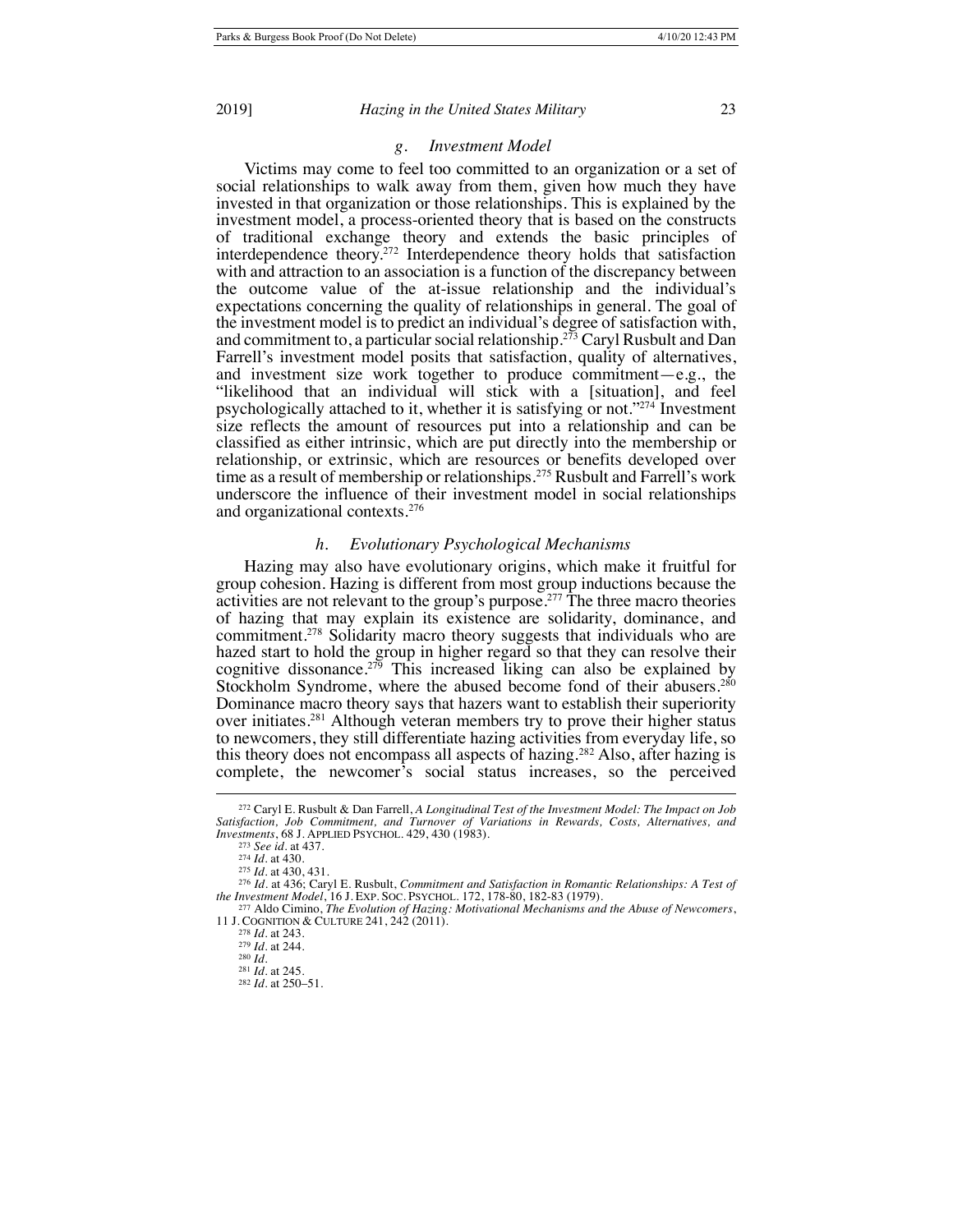dominance does not last.<sup>283</sup> Commitment macro theory says that hazing is a way for initiates to prove their desire to benefit the group.<sup>284</sup> Hazing is used by veterans to determine the intrinsic valuation of newcomers to avoid recruiting new members who will exploit the group's benefits.<sup>285</sup> However, this does not explain all aspects of hazing because coercion, which is often a part of hazing, makes it more difficult to determine intrinsic valuation.<sup>286</sup> Also, hazing exists in non-voluntary groups, which would not need to determine intrinsic valuation.<sup>287</sup>

Commitment theory and dominance theory have many inconsistencies with real-world hazing. Automatic accrual theory is a better way to explain the motivations behind hazing.<sup>288</sup> New members are beneficial for groups because they allow the organization to continue, but they are also costly because they increase coordination problems and may be free riders.<sup>289</sup> Automatic accrual theory says that hazing derived from the necessity to discourage newcomers from abusing their access to the automatic benefits of the group.290 Automatic benefits come immediately when a member joins a group, whereas non-automatic benefits take more time to be reaped.<sup>291</sup> The risk of adding a new member to the group is that they will use these benefits without contributing to the group and therefore be a free rider. Hazing evolved as a way to adapt to these risks.

Automatic accrual theory can, therefore, predict four changes in participant's motivations to haze, which were tested in two different experiments that gave the participants the opportunity to express their desire to haze newcomers.292 First, hazing severity will increase as the cooperativity of a group increases because these groups have more automatic benefits.<sup>293</sup> Second, since there is a time lag for non-automatic benefits, changes in nonautomatic benefits will not influence hazing severity.<sup>294</sup> Third, high contributing members will haze more severely than low contributors because they contribute more automatic benefits to the group.295 Fourth, as the chance of exploitation increases, so will hazing coerciveness.296 In the first experiment, the hypotheses were all met.<sup>297</sup> A second experiment was run with more precise group descriptions, and the hypotheses were all met again.298 Although increased contribution increased severity, the result was small and may need to be tested again due to the difficulty of simulating contribution.<sup>299</sup> Adjustments need to be made to reflect real-world hazing,

 *Id*. at 251. *Id*. at 245. *Id*. at 247. *Id*. at 247–48. 287 *Id*. at 249. *Id*. at 252. 289 *Id*. 290 *Id*. *Id*. 292 *Id*. at 253–54. <sup>293</sup> *Id*. <sup>294</sup> *Id*. <sup>295</sup> *Id*. <sup>297</sup> *Id*. at 256–57. *Id*. at 259–60. *Id*. at 261.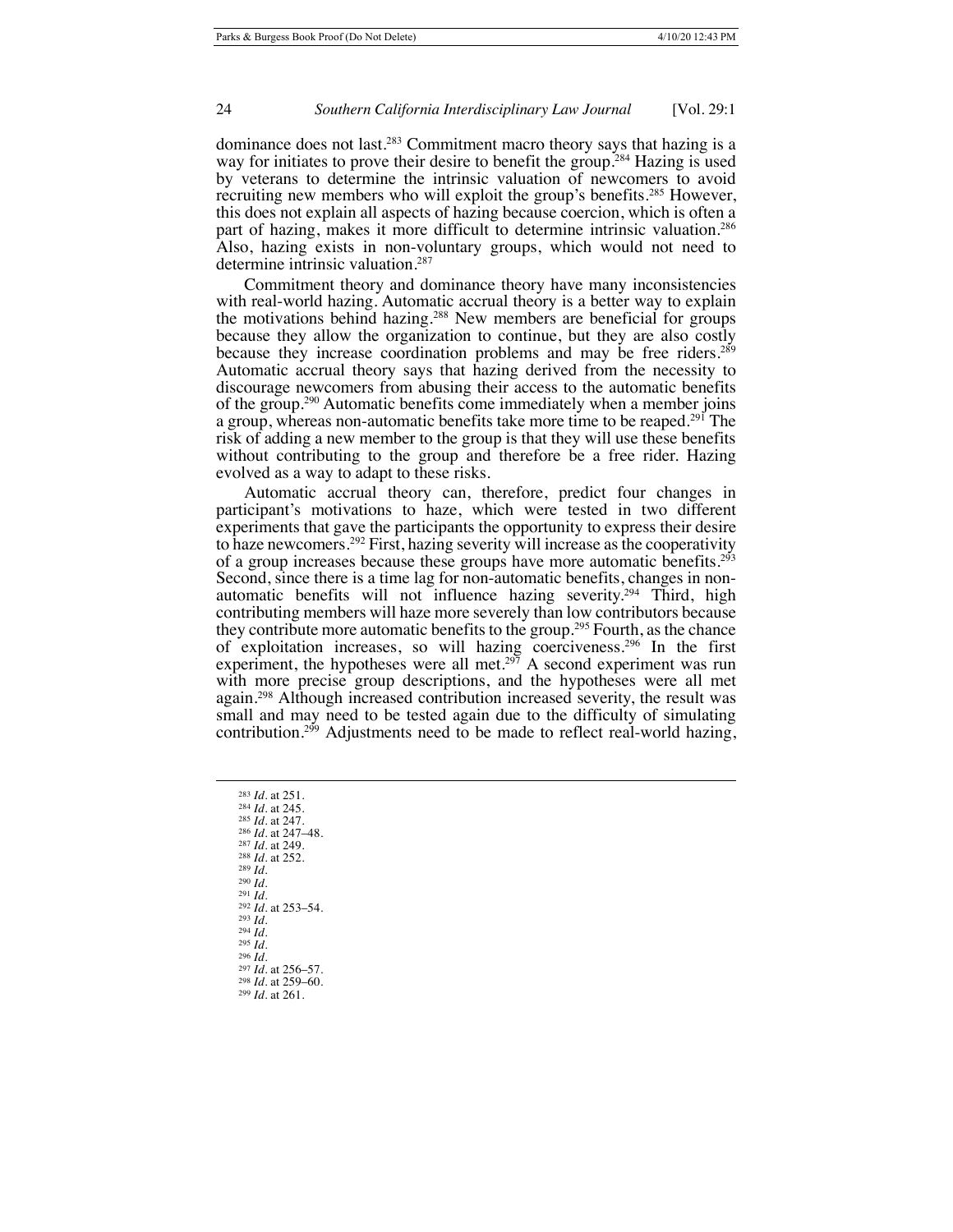such as having participants decide severity and duration of hazing.<sup>300</sup> Automatic accrual theory may also predict that veterans will lower their contribution if there is no hazing, but this effect still needs to be tested.<sup>301</sup> In general, it is difficult to test hazing, but it is important to study the motivations behind it in order to create a comprehensive theory that accounts for all of the variations of hazing. This can be done by studying the evolution of hazing through the automatic accrual theory.<sup>302</sup>

# *i. Hypothetical: Bringing It All Together*

Army Staff Sergeant Sal Siciliano and a group of other soldiers regularly hazed new recruits. They did so because of a number of beliefs they held about hazing's utility. They believed that given that humans are motivated to seek closeness to significant others in times of danger, stress, or novelty, hazing facilitated group cohesion among victims. Siciliano and the other soldiers also believed that hazing new recruits, if it was mixed with positive engagement by his group, would also facilitate bonds between the hazers and the hazed. Moreover, given that hazing victims had to reconcile why they allowed themselves to be hazed, they would justify it by believing that it was because the Army was such a great institution that the hazing was worthwhile. More broadly, they believed that the recruits would not be able to distinguish between feelings of fear, anger, resentment, and emotional attachment, often defaulting to the latter in how they evaluated their hazing experience. Moreover, given the balance between the recruits' satisfaction with their experience, quality of alternative organizations and institutions with which they could affiliate, and investment in the Army and their hazing experience, they are likely to feel more committed to the Army and their group of recruits once hazed. In conclusion, Siciliano and his group hazed because they were heavily invested in the Army, saw it as a revered institution, and did not want outsiders free-riding their way into that institution.

# 2. Values Congruence and Prosocial Org Deviance

In this subsection, we make a fundamental point—hazing perpetrators often engage in such conduct because they believe it fits with the values of and that it is in the best interests of the organization. It may be easy to come to such conclusions when guided by cognitive biases—e.g., bias blind-spot, anchoring and focusing effect, availability heuristic, choice-supportive bias, and the illusory correlation and truth effects—which are "systematic deviations from rational judgment, whereby inferences about other people and situations may be illogically drawn."303

In their work, Jeffrey Edwards and Daniel Cable define values as "general beliefs about the importance of normatively desirable behaviors or end states. Individuals draw from their values to guide their decisions and actions, and organizational value systems provide norms that specify how

<sup>300</sup> *Id*. 301 *Id*.

<sup>&</sup>lt;sup>303</sup> Gregory S. Parks, *Race, Cognitive Biases, and the Power of Law Student Teaching Evaluations*, 51 U.C. DAVIS L. REV. 1039, 1054 (2018).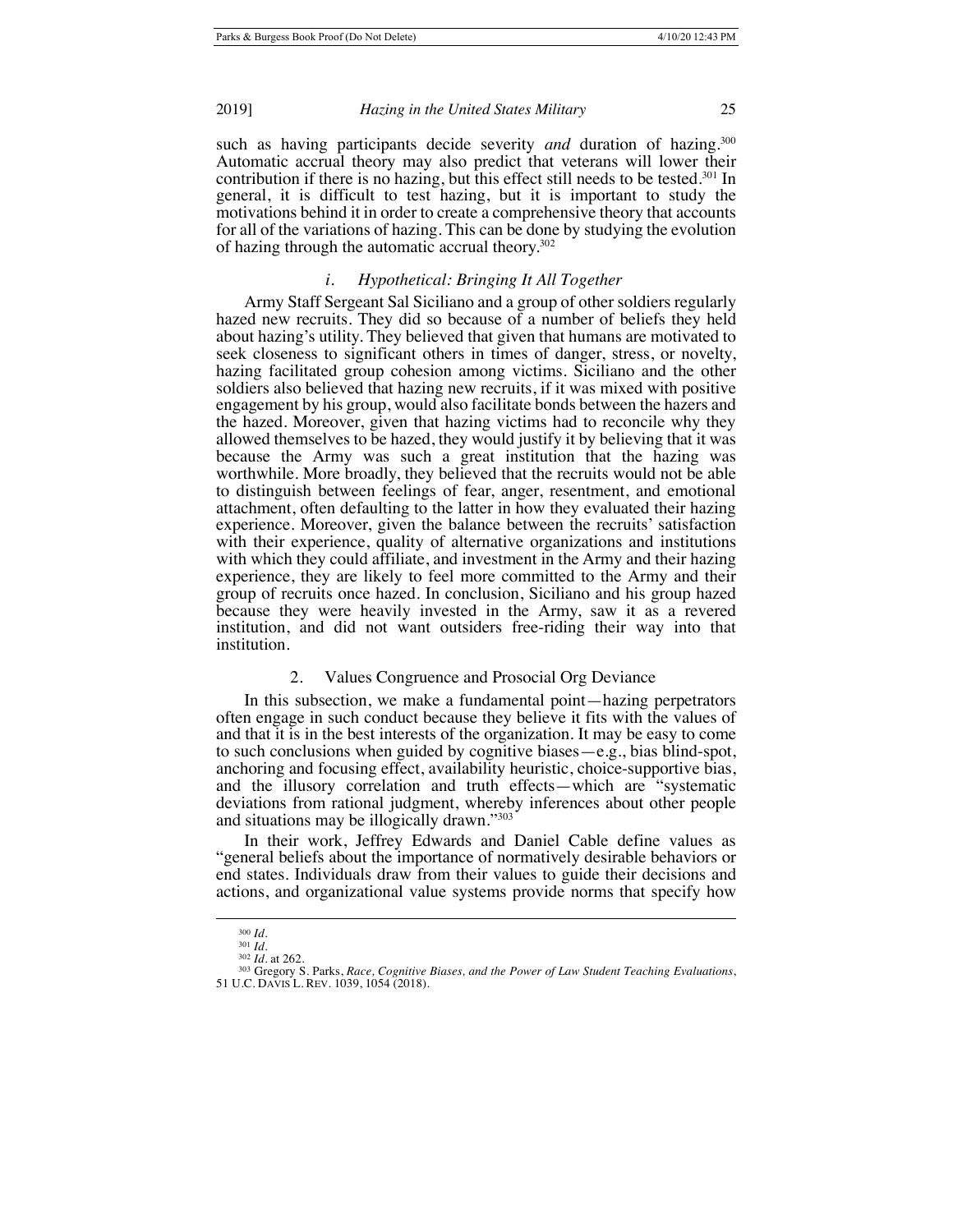organizational members should behave and how organizational resources should be allocated."304 Values congruence is typically examined in the context of organizations. Cheri Ostroff and colleagues define values congruence as "the fit between employees' values and organizational values."305 Ashley Tull and Christine Medrano explore values congruence among student affairs professionals.<sup>306</sup> They explain that "[s]tudent affairs professionals have . . . the responsibility of outlining and communicating values important to life within the college or university."<sup>307</sup> These values can often be communicated in intangible ways, such as through symbols, rituals, traditions, and role modeling.<sup>308</sup> "All colleges and universities hold and communicate institutional values, whether intentionally or unintentionally, to members of their cultures and subcultures. These are used to shape members' behaviors and as a means for understanding organizational culture."309 Along these same lines, supervisors are transmitters of an institution's espoused values.<sup>310</sup> The role of supervisors as transmitters is especially significant when socializing new members into the organization.311 "Value shaping begins in the recruiting process and is carried through the hiring and training processes in the ways in which a supervisor interacts with employees daily."312 Burnett and colleagues explore the role of values congruence for female students joining college sororities.<sup>313</sup> They found that female students were concerned with values congruence when choosing a sorority.314 Female students' organizational value preferences did not change by going through the "rush" process, but they did try to find a sorority whose values most closely matched their own.<sup>315</sup> Girls obtained information on the values of a sorority from printed material, rush leaders, and observed interactions among organization members.<sup>316</sup> The use of these resources increased as perceived fit increased.317 Similar dynamics likely manifest themselves in other organizations such as the military. This may be the case, particularly where military personnel see the organizational values of bonding, commitment, etcetera as best being actualized by hazing.

Similarly, research on organizational deviance may explain why military personnel may haze. Organizational deviance occurs when an "organization's customs, policies, or internal regulations are violated by an

<sup>304</sup> Jeffrey R. Edwards & Daniel M. Cable, *The Value of Value Congruence*, 94 J. APPLIED

<sup>&</sup>lt;sup>305</sup> Cheri Ostroff et al., *Multiple Perspectives of Congruence: Relationships Between Value Congruence and Employee Attitudes*, 26 J. ORG. BEHAV. 591, 592 (2005).

<sup>&</sup>lt;sup>306</sup> ASHLEY TULL & CHRISTINE MEDRANO, VALUES CONGRUENCE AS AN EXAMINATION OF PERSON-<br>ORGANIZATION FIT FOR STUDENT AFFAIRS ADMINISTRATORS 2 (2006), ORGANIZATION FIT FOR STUDENT AFFAIRS ADMINISTRATORS 2 (2006),<br>https://characterclearinghouse.fsu.edu/sites/g/files/upcbnu1416/files/pictures/Values-Congruence-as-an-<br>Examiniation-of-Person-Organization-Fit-for-Student-Affa

<sup>307</sup> *Id.* at 5. <sup>308</sup> *Id.* at 7.

<sup>309</sup> *Id.* (citing JOHN A. WAGNER & JOHN R. HOLLENBECK, ORGANIZATIONAL BEHAVIOR: SECURING COMPETITIVE ADVANTAGE (4th ed., 2002).

<sup>310</sup> *Id.* at 8.

<sup>311</sup> *Id.*

<sup>312</sup> *Id.* at 8–9 (citing RANDY L. DESIMONE ET AL., HUMAN RESOURCE DEVELOPMENT (3rd ed., 2002). <sup>313</sup> Jennifer Burnett et al., *The Importance of Person-Organization Value Congruence for Female Students Joining College Sororities*, 38 J.C. STUDENT DEV. 297, 297–300 (1997).<br><sup>314</sup> *Id.* at 298.

<sup>315</sup> *Id.* at 299–300.

<sup>316</sup> *Id.* at 300.

<sup>317</sup> *Id.*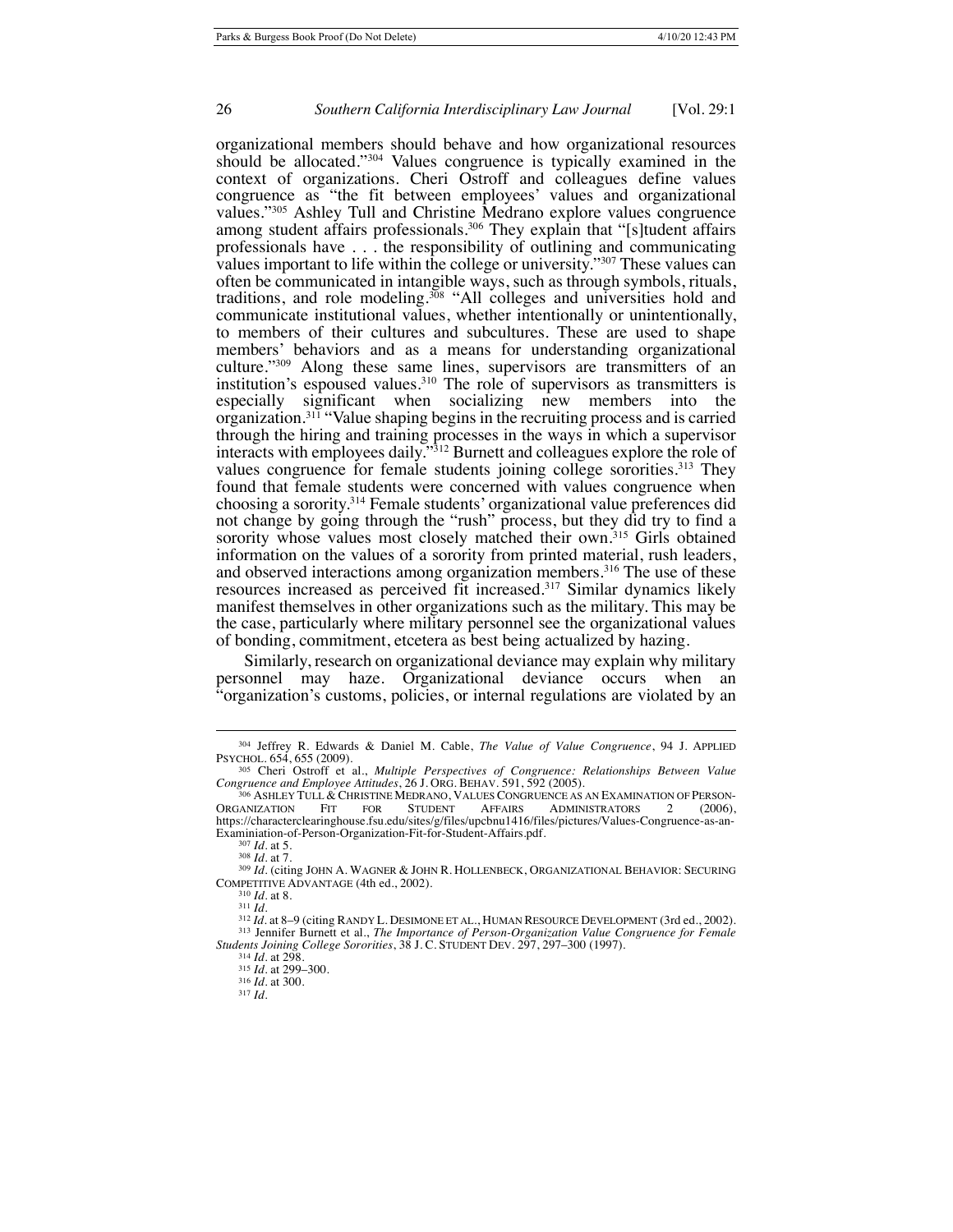individual or a group that may jeopardize the well-being of the organization or its citizens."<sup>318</sup> Organizational deviance can have significant effects on an organization, including legal consequences.<sup>319</sup> It appears that, at the individual level, deviant behavior within organizations distills to a combination of social psychological variables and organizational factors.320 After Edward Sagarin's research found only two nonnegative definitions of deviance in comparison to over forty negative definitions,<sup>321</sup> David Dodge broadened the study of organizational deviance to include "positive deviance,"322 defined as "intentional behaviors that depart from the norms of a referent group in honorable ways."323 These behaviors entail actions with honorable intentions, irrespective of the outcomes,<sup>324</sup> and may consist of behaviors that organizations do not authorize yet help the organization reach its overall goals.<sup>325</sup> The growing interest in the study of positive organizational behavior partially derives from the increasing organizational behavior partially derives from the increasing acknowledgment of positive organizational scholarship.<sup>326</sup> Positive organizational scholarship focuses on the "dynamics that lead to developing human strength, producing resilience and restoration, fostering vitality, and cultivating extraordinary individuals, units and organizations."327

#### *a. Bias Blind-spot*

Hazing perpetrators may recognize that people are influenced by cognitive biases but not recognize how it influences their own judgment and decision-making in the context of hazing. The bias blind-spot is a person's tendency to think that biases are more prevalent in other people rather than in themselves.328 Studies completed by Richard West and colleagues and Emily Pronin and colleagues look at the effects of bias blind-spot. Notably, Emily Pronin and colleagues' studies show, like previous research, that individuals can see the existence and procedure of cognitive and motivational biases more so in others than themselves.<sup>329</sup> In the first study, they asked participants via three surveys to indicate how much they

<sup>322</sup> David Dodge, *The Over-Negativized Conceptualization of Deviance: A Programmatic Exploration*, 6 DEVIANT BEHAV. 17, 18 (1985).

<sup>323</sup> Gretchen M. Spreitzer & Scott Sonenshein, *Positive Deviance and Extraordinary Organizing*, *in* POSITIVE ORGANIZATIONAL SCHOLARSHIP: FOUNDATIONS OF A NEW DISCIPLINE 207, 209 (Kim S. Cameron et al. eds., 2003).<br> $\frac{324 \text{ Id}}{1}$ .

<sup>325</sup> Steven H. Appelbaum et al., *Positive and Negative Deviant Workplace Behaviors: Causes*, *Impacts, and Solutions*, 7 CORP. GOVERNANCE 586, 587 (2007).

<sup>326</sup> For more on positive organizational scholarship, *see* OXFORD HANDBOOK OF POSITIVE PSYCHOLOGY AND WORK (P. Alex Linley et al. eds., 2009).

<sup>327</sup> Appelbaum et al., *supra* note 325, at 587.

<sup>318</sup> Gregory S. Parks et al., *Belief, Truth, and Positive Organizational Deviance*, 56 HOWARD L. J.

<sup>399, 407 (2013). 319</sup> *See generally* Regina A. Robson, *Crime and Punishment: Rehabilitating Retribution as a Justification for Organizational Criminal Liability*, 47 AM. BUS. L.J. 109 (2010) (exploring the question of whether business organizations can be held criminally liable).

<sup>320</sup> Dane K. Peterson, *Deviant Workplace Behavior and the Organization's Ethical Climate*, 17 J. BUS. & PSYCHOL. 47, 48 (2002).

<sup>321</sup> Gretchen M. Spreitzer & Scott Sonenshein, *Toward the Construct Definition of Positive Deviance*, 47 AM. BEHAV. SCIENTIST 828, 830 (2004) (citing EDWARD SAGARIN, DEVIANTS & DEVIANCE: AN INTRODUCTION TO THE STUDY OF DISVALUED PEOPLE (1975)).

<sup>&</sup>lt;sup>328</sup> Richard F. West et al., *Cognitive Sophistication Does Not Attenuate the Bias Blind Spot*, 103 J. PERSONALITY & SOC. PSYCHOL. 506, 506 (2012).<br><sup>329</sup> Emily Pronin et al., *The Bias Blind Spot: Perceptions of Bias in* 

PERSONALITY & SOC. PSYCHOL. BULL. 369, 369 (2002).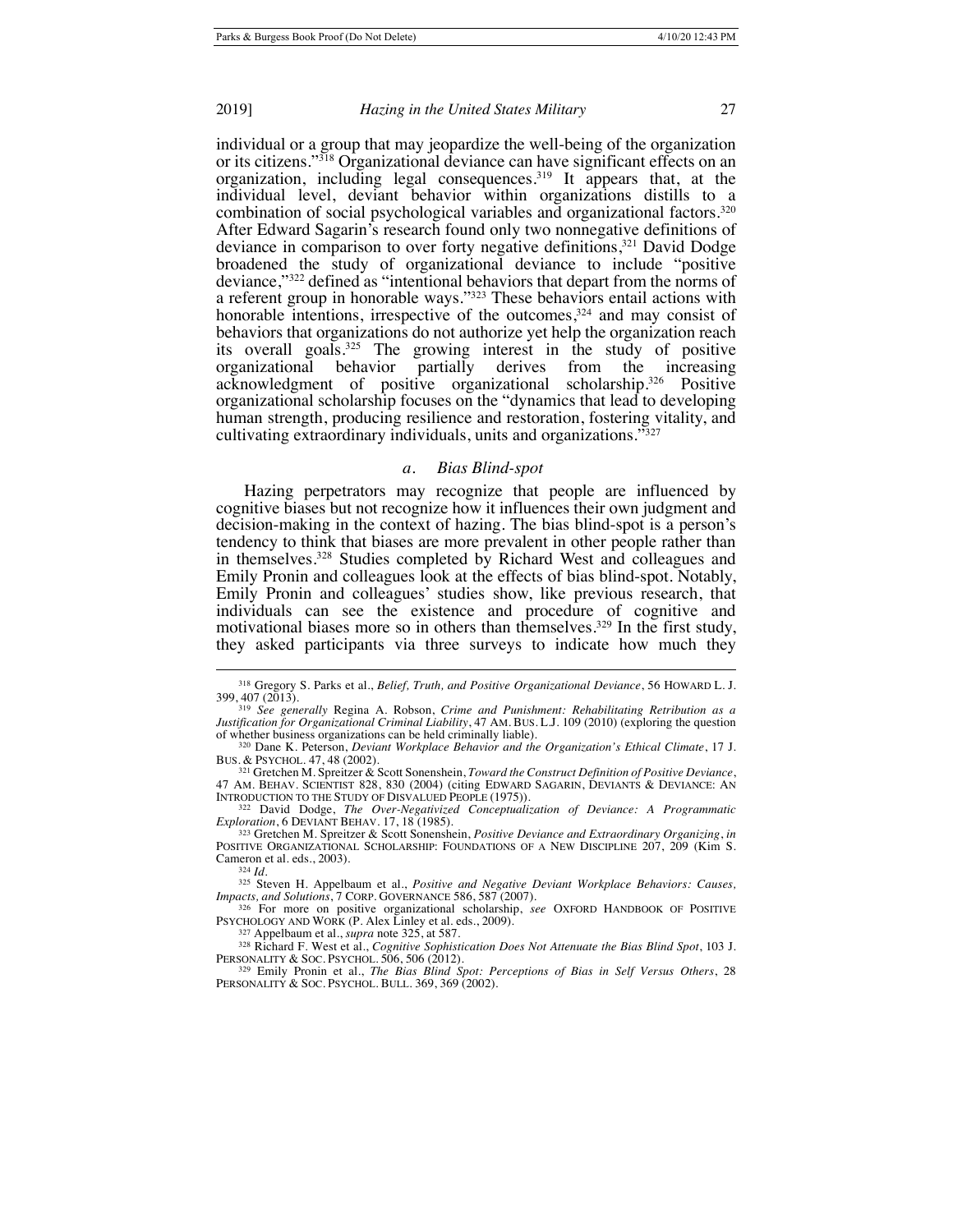displayed several specific biases.330 In surveys, participants reported themselves as less susceptible to these biases than the average American. Interestingly, they also rated their parents as less susceptible to each bias than the average American.331 Survey Two asked participants to rate their susceptibility to specific biases relative to their fellow students in a seminar course; participants still reported themselves as less biased. Survey three explored the role of social desirability and cognitive ability in producing the bias blind-spot.332 Similarly to the previous two surveys, participants viewed themselves as less susceptible to biases deemed low in social desirability but equally susceptible to those of high social desirability.<sup>333</sup> Even immediate experience with the bias and familiarity with its definition were not sufficient to induce claims of bias susceptibility.334

#### *b. Anchoring/Focusing Illusion*

Hazing perpetrators may believe that hazing is more valuable than detrimental because the first information they hear about or experience with respect to hazing is cast in positive light. Such anchoring reflects a person's over-reliance on the first piece of information offered—e.g., physical appearance—when making decisions. Cognitive psychologists Amos Tversky and Daniel Kahneman were the first researchers to determine that when asked a comparative question, "different starting points [or anchors] yield different estimates, which are biased toward the initial values."<sup>335</sup> Such judgmental anchoring impacts judgments in general knowledge, probability estimates, legal judgment, pricing decisions, and negotiation.<sup>336</sup> This can lead to what is called focusing illusion, or the tendency for people to exaggerate the importance of a single event on their wellbeing.337 In decision-making, it often causes individuals to misjudge the predicted impact of an event<sup>338</sup> and make errors by focusing on a limited range of options rather than the broader context of their lives. <sup>339</sup> Research has operationalized the focusing illusion by showing that individuals tend to focus on alternatives when they are explicitly stated, and tend not to produce other possibilities.

Cherubini and colleagues argue that individuals should, in fact, be able to consider alternatives that are relevant, even if those alternatives are not explicitly stated, and conducted three experiments to examine the focusing

<sup>&</sup>lt;sup>330</sup> *Id.* at 370. These biases included: self-serving attributions for successes versus failures; dissonance reduction after free choice; positive halo effect; biased assimilation of new information; reactive devaluation of proposals from one's negotiation counterparts; and perceptions of hostile media bias toward one's group or cause. *Id.*

<sup>331</sup> *Id.* at 371.

<sup>332</sup> *Id.* at 373.

<sup>333</sup> *Id.* at 374. <sup>334</sup> *Id.*

<sup>335</sup> Amos Tversky & Daniel Kahneman, *Judgment Under Uncertainty: Heuristics and Biases*, 185 SCI. 1124, 1128 (1974) [hereinafter Tversky & Kahneman, *Judgment Under Uncertainty*].

<sup>336</sup> Thomas Mussweiler & Fritz Strack, *The Semantics of Anchoring*, 86 ORGANIZATIONAL BEHAV. & HUM. DECISION PROCESSES 234, 234–35 (2001).

<sup>337</sup> Daniel Kahneman et al., *Would You Be Happier If You Were Richer? A Focusing Illusion*, 312 *Sci.* 1908 (2006).

<sup>338</sup> Edsel L. Beja Jr., *The Focusing Illusion and Happiness: Evidence Using College Basketball Championship*, 121 *Soc. Indicators Res.* 873, 873 (2015).

<sup>339</sup> Peter A. Ubel et al., *Do Nonpatients Underestimate the Quality of Life Associated with Chronic Health Conditions Because of a Focusing Illusion?*, 21 *Med. Decision Making* 190, 191, 197 (2001).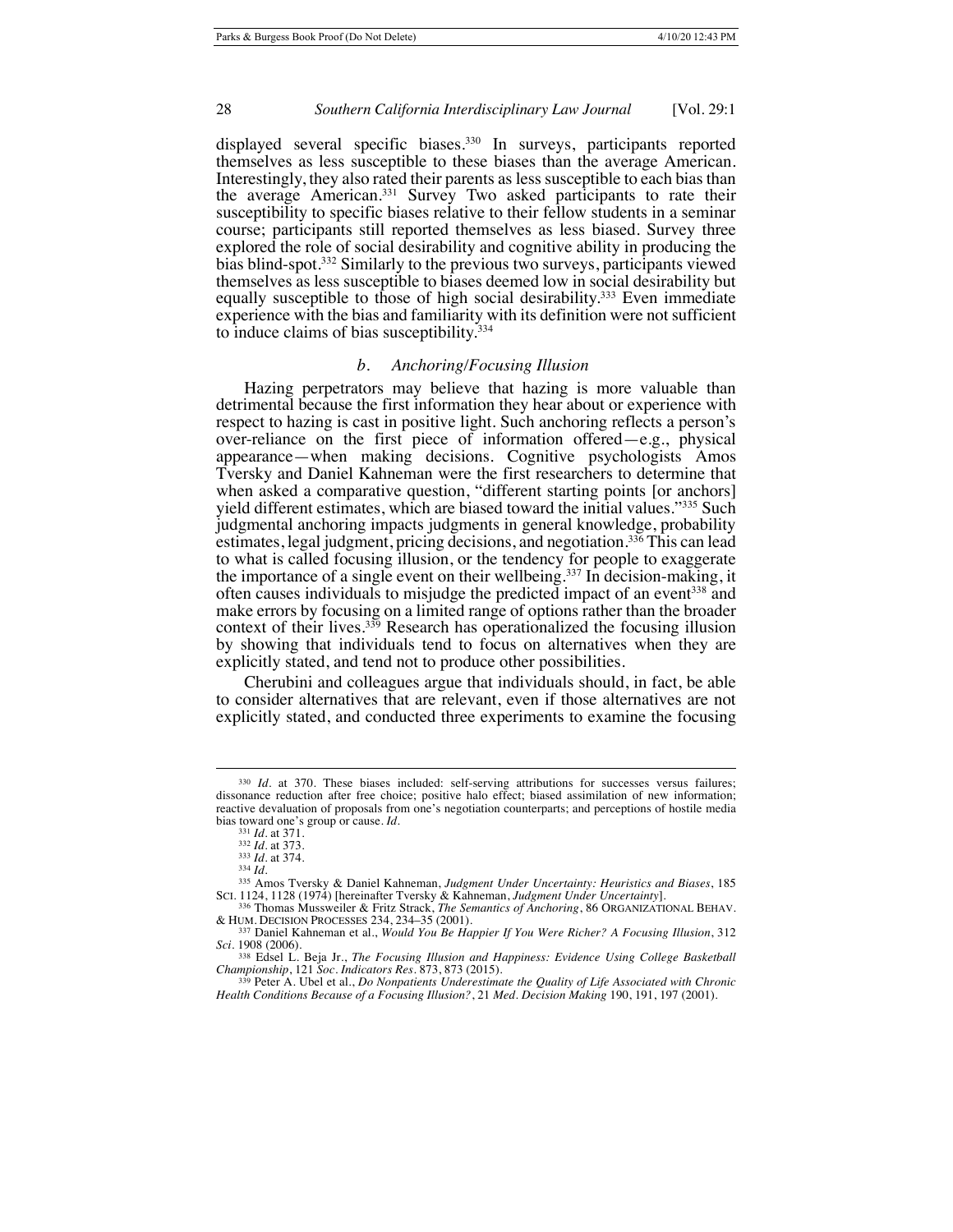illusion.340 The first experiment looked at the effect of the focusing illusion where participants were to imagine that they were in their hometown and were asked to do a specified activity versus a tourist context where participants were given a task and told they were visiting a tourist city.<sup>341</sup> The second experiment investigated whether or not explicitly mentioning an alternative is sufficient for participants to focus on it.<sup>342</sup> The third experiment examined whether explicitly mentioning an activity was enough for participants to focus on it.<sup>343</sup> Each experiment showed support for the focusing illusion in that the participants focused on an alternative that was pointed out.344 The focusing illusion has been confirmed by multiple empirical studies; researchers have found that people focus on choices relevant to their lives, whether or not those choices are explicitly mentioned.345

# *c. Availability Heuristic*

Hazing perpetrators may more readily bring to mind instances where hazing has had a positive, as opposed to a negative, outcome. Such an availability heuristic reflects a reliance on immediate examples that come to a given person's mind when engaging in judgment and decision-making. Amos Tversky and Daniel Kahneman were the first to critique and further examine the initial conception of the availability heuristic. Their findings suggest that reliance on the availability heuristic in times of uncertainty often leads to several systematic cognitive biases and, consequently, errors in human judgment.<sup>346</sup> One particular example of a cognitive bias mediated by the availability heuristic is an availability cascade. The phenomenon of availability cascades is a "self-reinforcing process of collective belief formation by which an expressed perception triggers a chain reaction that gives the perception of increasing plausibility through its rising availability in public discourse."347 Availability heuristic generates mistaken judgments about the frequency or probability of an occurrence and, as such, availability cascades represent the resulting bias triggered by the interaction between the availability heuristic and social mechanisms.

Availability cascades often cause endorsed perceptions to appear increasingly reasonable or likely, based on increasing availability of such insights within a larger public.<sup> $348$ </sup> There are a few predictable biases that impact the validity of the availability heuristic, including biases due to the retrievability of instances, effectiveness of a search set, and those of imaginability, and illusory correlations.<sup>349</sup> The cognitive bias resulting from

<sup>340</sup> Paolo Cherubini et al., *Rethinking the Focusing Effect in Decision-making*, 113 *Acta Psychologica* 67, 67 (2003).

<sup>341</sup> *Id.* at 70.

<sup>342</sup> *Id.* at 72-73. <sup>343</sup> *Id.* at 75-76.

<sup>344</sup> *Id.* at 78.

<sup>345</sup> *Id.* at 78-79.

<sup>346</sup> *See* Amos Tversky & Daniel Kahneman, *Availability: A Heuristic for Judging Frequency and Probability*, 5 COGNITIVE PSYCHOL. 207, 207, 231 (1973).

<sup>347</sup> Timur Kuran & Cass R. Sunstein, *Availability Cascades and Risk Regulation*, 51 STAN. L. REV. 683, 683 (1999). 348 *Id.* at 685.

<sup>349</sup> *See* Tversky & Kahneman, *Judgment Under Uncertainty*, *supra* note 335 at 1127–28.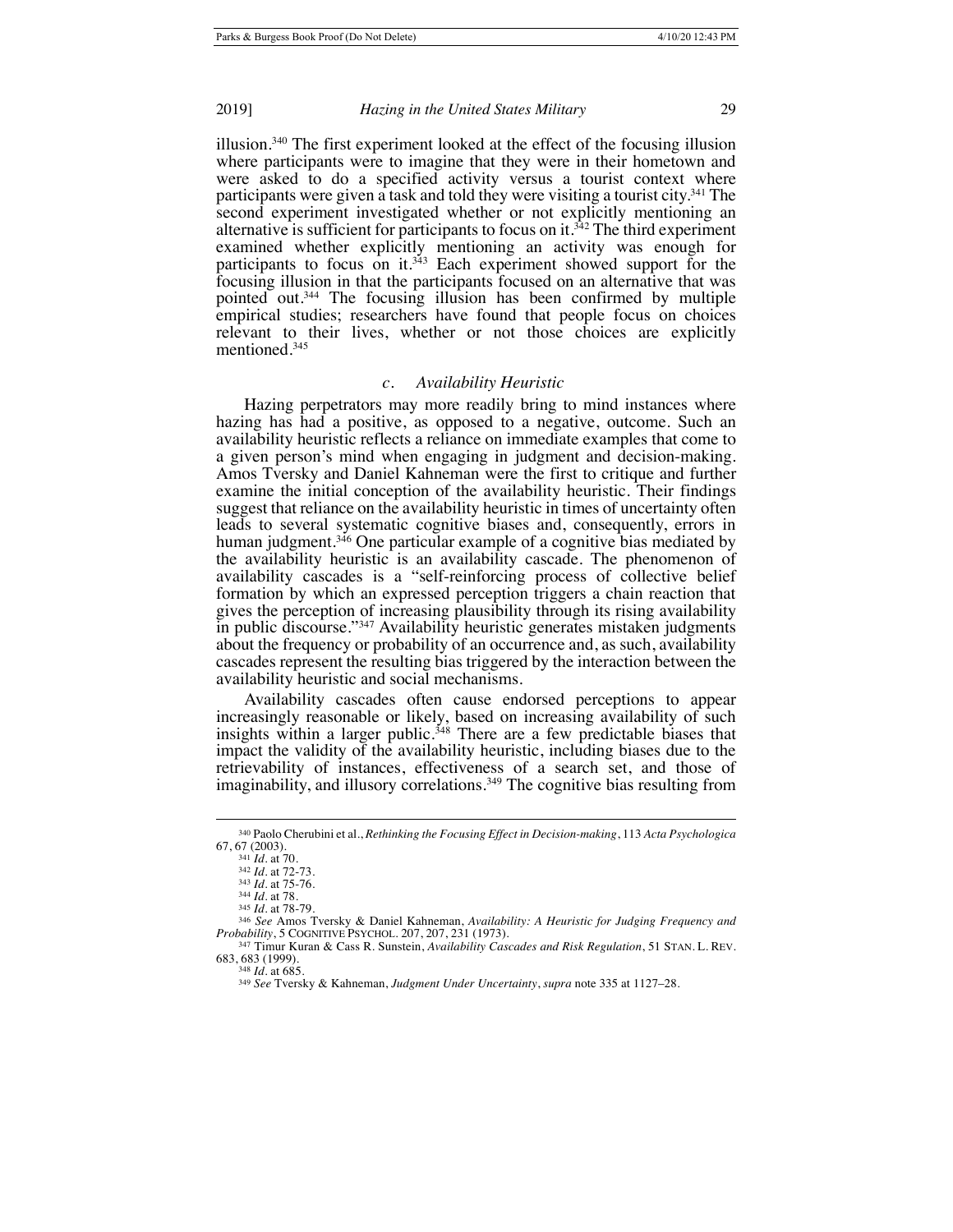the retrievability of instances is best explained by an experiment in which subjects listened to lists of personality types of both sexes and were then asked to determine whether the lists read aloud contained more names of men or women overall. Certain lists contained relatively more famous male personalities than female personalities, whereas, in others, the opposite was true. With each list, subjects wrongly judged that the sex that had more famous personalities was also more numerous.<sup>350</sup> These erroneous assumptions made by individuals in this study based on the use of the availability heuristic also further contribute to our understanding of the development of availability cascades.<sup>351</sup>

#### *d. Choice-Supportive Bias*

Hazing perpetrators may believe that hazing is more valuable than detrimental, simply because they chose to engage in it, and thus seek to validate their own "choice" in doing so. In light of such a choice-supportive bias, according to Linda Henkel and Mara Mather, when deciding, individuals generally strive to make the best choice.<sup>352</sup> Therefore, after making a choice, it is natural for individuals to assume it was superior to the options they rejected. Motivation plays a key role in this process, whereby when individuals believe they chose to engage in behavior, they feel minimal regret.353 Accordingly, "after choosing between different options, people tend to remember the features of the options in ways that favour the chosen alternative."354 This can be attributed to the theory that it is more emotionally gratifying to remember the chosen option as better and that, "[i]n general, memory reconstruction tends to shift memories in an emotionally gratifying and self-enhancing direction."355 Mara Mather and Marcia Johnson's research suggests that people demonstrate choice-supportive bias by showing a general tendency for memory errors that favor their choices. Mather and Johnson found that subjects attributed positive features to their chosen option and negative features to their rejected option when those features were both correct and incorrect. Furthermore, recognition of the relevant qualities was biased in favor of the chosen option.<sup>356</sup>

Kristen Benney and Linda Henkel's work suggests that individuals who chose their own option and those who were told an option was selected in their best interest elicited memory attributions that supported their option.357 This suggests that free choice is not the only condition that can induce choice-supportive bias. A choice made in your best interest can cause the same bias.<sup>358</sup> However, subjects who were simply assigned an option and not informed about how or why the decision was made did not elicit the choicesupportive bias. Furthermore, "assignment to an option actually prompted

<sup>358</sup> *Id.*

<sup>350</sup> *Id.* at 1127.

<sup>351</sup> *See id.* at 1127–28.

<sup>352</sup> Linda A. Henkel & Mara Mather, *Memory Attributions for Choices, How Beliefs Shape Our Memories*, 57 J. MEMORY & LANGUAGE 163, 163 (2007). <sup>353</sup> *Id.*

<sup>354</sup> Kristen Stoll Benney & Linda Henkel, *The Role of Free Choice in Memory for Past Decisions*, 14 MEMORY 1001, 1001 (2006).

<sup>355</sup> Mara Mather & Marcia K. Johnson, *Choice-supportive Source Monitoring: Do Our Decisions Seem Better to Us as We Age?*, 15 PSYCH. & AGING 596, 603 (2000). <sup>356</sup> *Id.* 

<sup>357</sup> Benney & Henkel, *supra* note 354, at 1001.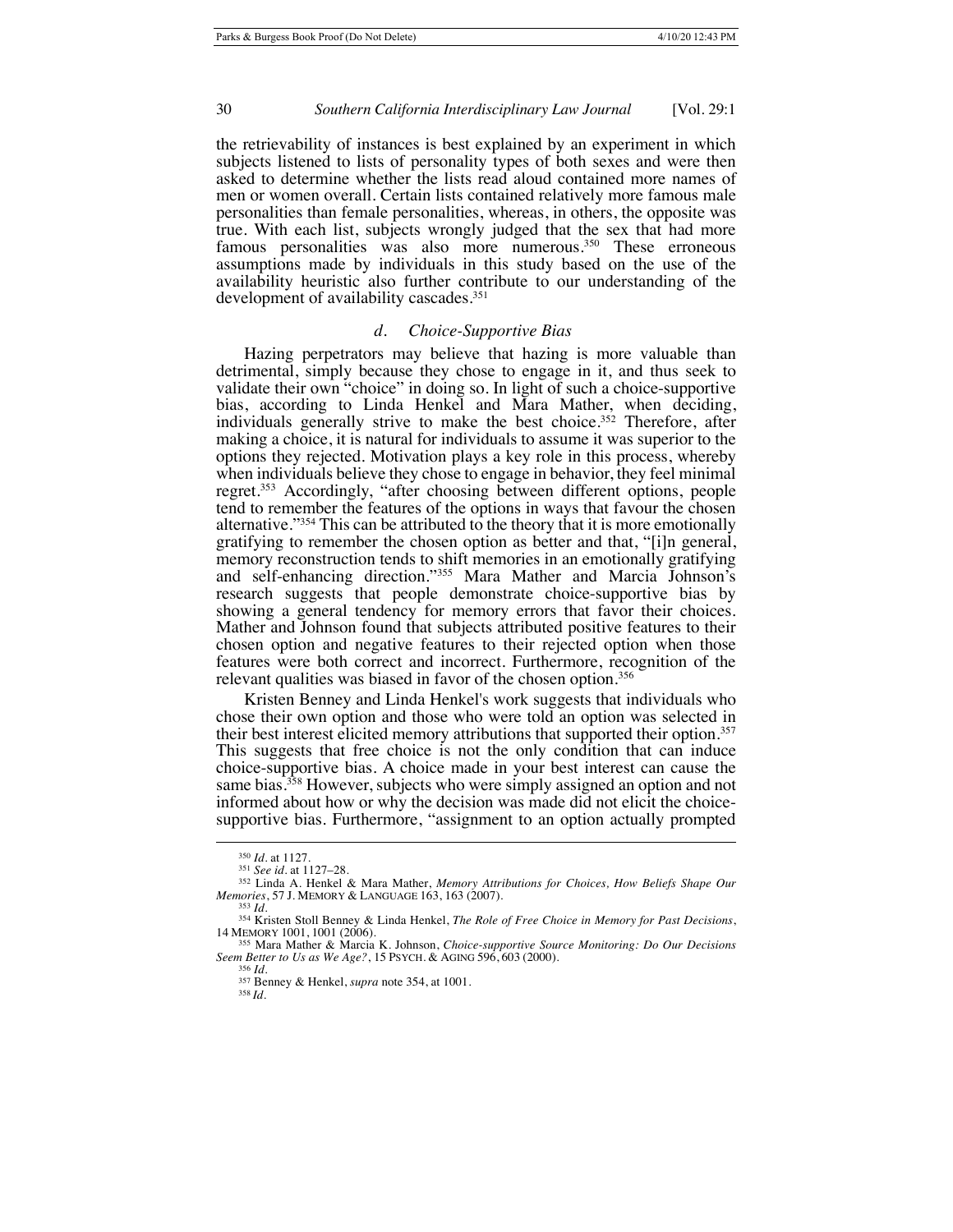participants to slightly favour the forgone option."359 Mather and colleagues made a similar finding. In their experimentation, subjects who were assigned an option showed no choice-supportive bias but were influenced by varying heuristics.<sup>360</sup> "In recalling past choices, people expect the chosen option to contain more positive and fewer negative features than do its competitors."361 In contrast, in recalling past assignments, "people expect the assigned option to be remembered better than the unassigned alternatives."362 "This vividness heuristic leads to systematic misattribution of new features to unassigned alternatives, but not in a manner supportive of the assigned option."363 This experiment suggests that choice-supportive biases are not only due to the motivation to believe that the subject's option is better but also are attributable to beliefs regarding the attractiveness of chosen options over unchosen options.364

# *e. Illusions: Correlation and Truth*

Hazing perpetrators may believe that hazing yields positive dividends even as there might not be as much support for that belief as they assume. This may be because of illusory correlation—e.g., an individual believing there to be a correlation between two objects that are not in fact correlated, less strongly correlated than reported, or correlated in the opposite direction as reported.365 David Hamilton and Robert Gifford investigated the role of illusory correlation in determining frequency of behavior.366 Participants observed two groups of people: group A and group B. The ratio of desirable to undesirable behaviors exhibited by the groups was equal, the only difference being that more actions were observed from group  $A^{367}$  This ratio was also weighted so that the groups performed desirable behaviors two-<br>thirds of the time and undesirable behaviors one-third of the time.<sup>368</sup> After observing the behaviors, the participants were asked to determine how many of the behaviors described members of group A or group B and how many of those statements had described undesirable behavior. The dependent variable, in this case, was the attribution of undesirable behavior to an individual group.<sup>369</sup> The results of the study showed that participants attributed significantly more undesirable behavior to group B than group A, even though the ratios of desirable to undesirable behavior were the same for each group.<sup>370</sup> These findings show that, in forming stereotypes, individuals

<sup>362</sup> *Id.* <sup>363</sup> *Id.*

<sup>370</sup> *Id.* at 399.

<sup>359</sup> *Id.* at 1007.

<sup>360</sup> Mara Mather et al., *Remembering Chosen and Assigned Options*, 31 MEMORY & COGNITION 422, 422 (2003).

<sup>361</sup> *Id.*

<sup>364</sup> *Id.*

<sup>365</sup> Loren J. Chapman, *Illusory Correlation in Observational Report*, 6 J. VERBAL LEARNING & VERBAL BEHAV. 151, 151 (1967).

<sup>366</sup> *See* David L. Hamilton & Robert K. Gifford, *Illusory Correlation in Interpersonal Perception: A Cognitive Basis of Stereotypic Judgments*, 12 J. EXPERIMENTAL SOC. PSYCHOL. 392, 392–407 (1976). <sup>367</sup> *See id.* at 394–95.

<sup>368</sup> *See id.* at 394 ("[F]or both Groups A and B, there was a 9:4 ratio of desirable to undesirable behaviors."). <sup>369</sup> *See id.* at 396.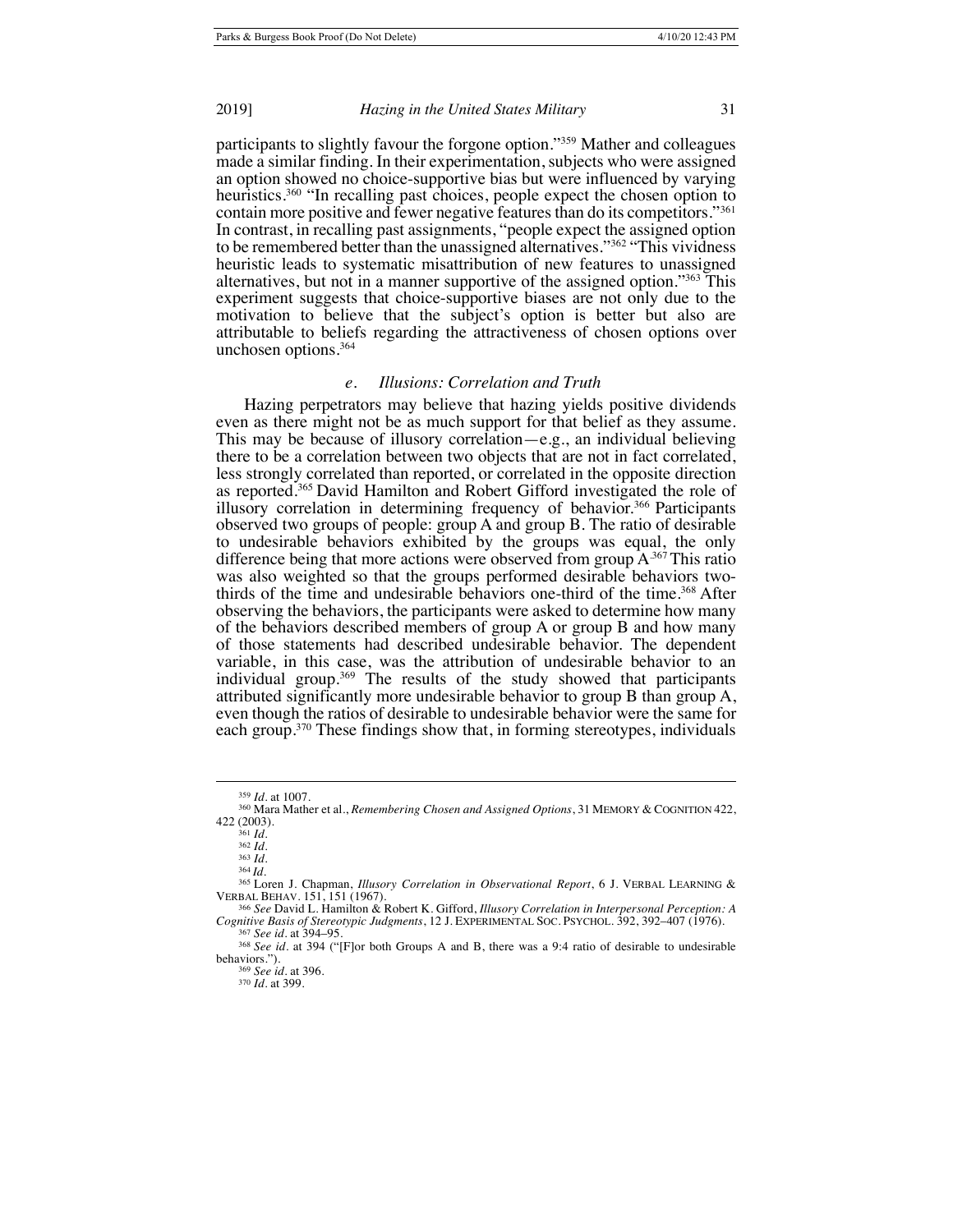can find an illusory correlation between negative behaviors and a minority group.

Hazing perpetrators may believe the positive narrative they hear about hazing, especially if they are repeatedly exposed to such narratives. This may be because of the illusory truth effect—e.g., the tendency to believe information to be correct after repeated exposure because such repeated information gives the illusion of truth.<sup>371</sup> As seen in multiple psychological studies dating back to 1977, participants consistently judge repeated statements as relatively true compared to unfamiliar statements,  $372$  regardless of the actual veracity or repetition of the statements.<sup>373</sup> When people are faced with judging the truthfulness of a trivia statement, they tend to use heuristic cues,  $374$  such as traits of the source of the statement, characteristics of the context in which it was presented, and attributes of the statement itself.375 The "illusory truth effect" occurs where the major heuristic cue that people use is the familiarity of a statement; hence, if a statement is repeatedly presented, it is more likely to be believed due to the familiarity that is misattributed to truth.<sup>376</sup> Ian Begg and colleagues suggest that peoples' perceptions of the truthfulness of a statement is influenced by both source recollection and statement familiarity, but the two are independent of one another.377

# *f. Hypothetical: Bringing It All Together*

Terri Inman was a Training Instructor for the United States Airforce. She bought into the Airforce's ethos of teamwork to advance the military and nation. As such, she believed that hazing recruits was necessary to effectuate that end. She recognized that other people could be influenced by subconscious attitudes, beliefs, and biases. However, she thought she was smart enough not to be so influenced. However, despite the Airforce's anti- hazing training, Terri was influenced by a range of cognitive biases to continue hazing recruits. She believed that hazing was of significant utility in facilitating teamwork among recruits despite the anti-hazing training because she heard about hazing's utility many years before from her Training Instructor. Also, from her casual observations, she found that recruits who were hazed tended to be better team members. Given that Terri, herself, had been hazed she believes that hazing is more valuable than detrimental, simply because she chose to engage in it and thus sought to validate her own "choice" in doing so. Terri also believed that hazing resulted in positive outcomes, even though there was not as much support for that belief as she

<sup>371</sup> *See* Frederick T. Bacon, *Credibility of Repeated Statements: Memory for Trivia*, 5 J. EXPERIMENTAL PSYCHOL. 241, 251 (1979) (finding that statements judged to be repeated were perceived as true, regardless of whether they were actually repeated, actually true, or even contradictory).

 $\frac{372}{2}$  *See, e.g., id.* at 241 (discussing the first of such studies finding that repeated statements were rated true more frequently than new statements and received higher truth ratings upon subsequent exposure). 373 *Id.* at 241, 251.

<sup>374</sup> *See* Alice Dechêne et al., *The Truth About the Truth: A Meta-Analytic Review of the Truth Effect*, 14 PERSONALITY & SOC. PSYCHOL. REV. 238, 239 (2010) (citing a finding that repeated statements are believed more than new statements in the trivia context).

<sup>375</sup> *Id.* at 238.

<sup>376</sup> *See* Alice Dechêne et al., *Mix Me a List: Context Moderates the Truth Effect and the Mere-Exposure Effect*, 45 J. EXPERIMENTAL SOC. PSYCHOL. 1117, 1117 (2009).

<sup>377</sup> Ian Maynard Begg et al., *Disassociation of Processes in Belief: Source Recollection, Statement Familiarity, and the Illusion of Truth*, 121 J. EXPERIMENTAL PSYCHOL. 446, 455 (1992).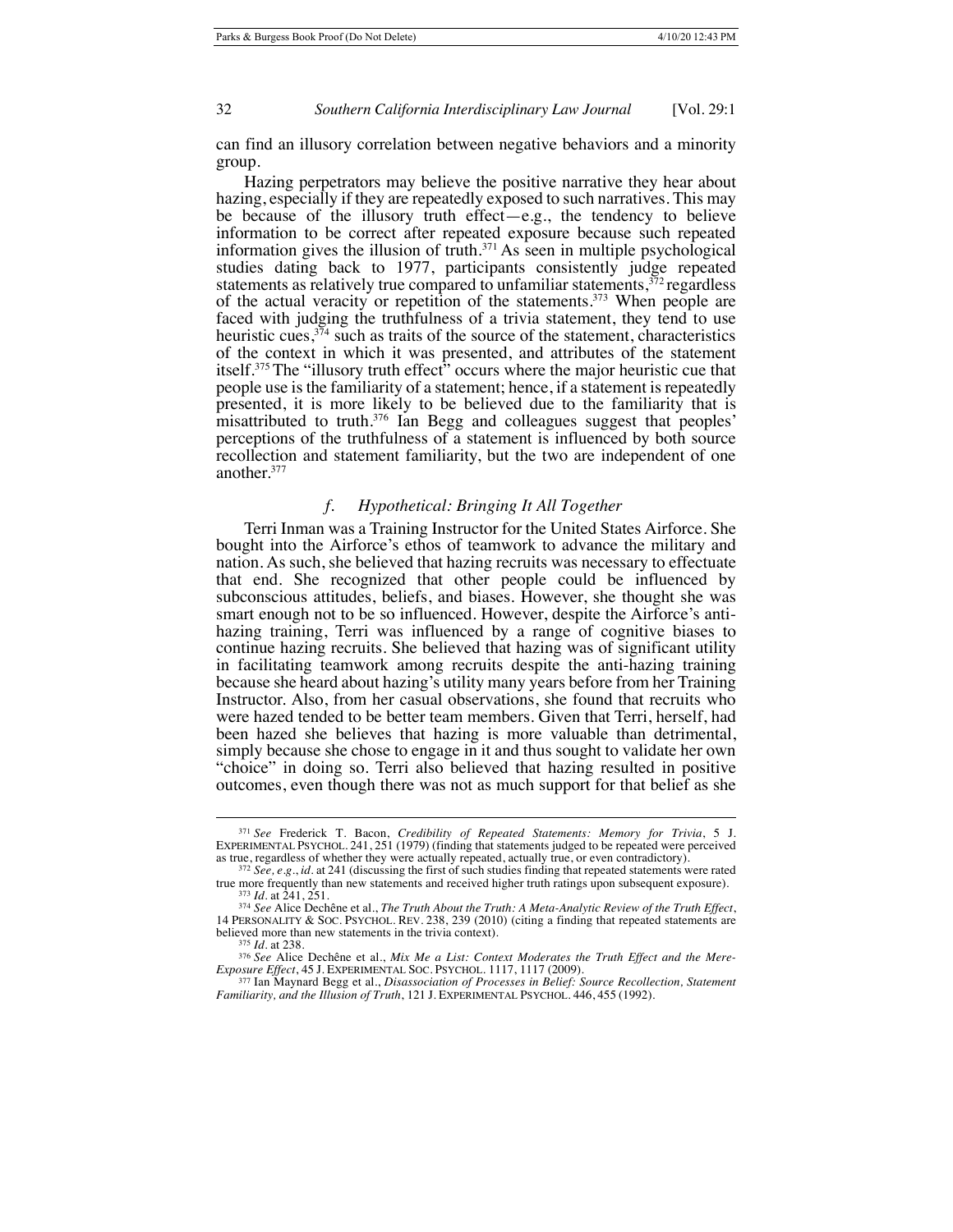might have assumed. Even more, she believed in hazing's utility because of repeated exposure to the narrative that it had utility.

# B. WHY MEMBERS HAZE IN THE FACE OF CONTRADICTORY **EVIDENCE**

A reasonable person can argue that combating common misconceptions can be easily achieved simply by exposure to accurate, truthful information. However, research suggests this might not be enough.<sup>378</sup> According to multiple studies, people's mindsets when they consider factual beliefs may also contribute to misconceptions regarding controversial issues in the political and social spheres.<sup> $379$ </sup> Directionally-motivated reasoning, which refers to biases in information processes that occur when one wants to reach a specific conclusion, seems to be the principal way in which people conduct reasoning.380 Misconceptions of this type can then sit well in people's minds because they seem to confirm prior beliefs. A wide array of studies confirms that "objective" sources of information that pin arguments against each other seem more "ambiguous" than a report from a source that, in the minds of citizens, is omniscient—making it difficult for people to prefer an objective report rather than a biased one.<sup>381</sup>

Two theories—heuristics theory and cultural cognitive theory—attempt to explain why so many Americans hold misbeliefs about important political issues. Heuristics theory explains the prevalence of misbeliefs with the following explanation: people with sufficient political knowledge who "receive" political news can filter out opponents' political messages while "accepting" those of political allies. This results in a reasonably consistent set of considerations that can be "sampled" when one is asked to express political opinions.382 On the other hand, cultural cognitive theory proposes that deep-seated values determine the formation of a wide array of beliefs, meaning that cultural beliefs can drive the development of political ones.<sup>383</sup>

# 1. Motivated Cognition

Hazing perpetrators may emotionally desire to believe that hazing yields more positive, as opposed to negative outcomes; as such, they search for information to support this belief and ignore or downplay information that undermines it. Such motivated cognition is displayed when decision-makers

<sup>378</sup> BRENDAN NYHAN & JASON REIFLER*,* THE ROLES OF INFORMATION DEFICITS AND IDENTITY THREAT IN THE PREVALENCE OF MISCONCEPTIONS 1 (2016), *available at* https://www.dartmouth.edu/~nyhan/opening-political-mind.pdf ("Exposure to accurate information may not be enough, however."). 379 *Id.*

<sup>380</sup> *Id.*

<sup>381</sup> *E.g.*, Brendan Nyhan & Jason Reifler, *When Corrections Fail: The Persistence of Political Misperceptions*, 32 POL. BEHAV. 303 (2010).

Instead, people typically receive corrective information within "objective" news reports pitting two sides of an argument against each other, which is significantly more ambiguous than receiving a correct answer from an omniscient source. In such cases, citizens are likely to resist or reject arguments and evidence contradicting their opinions—a view that is consistent with a wide array of research (e.g. Lord, Ross, and Lepper 1979; Edwards and Smith 1996; Redlawsk 2002; Taber and Lodge 2006). *Id.* at 304.

<sup>382</sup> J. Reedy & J. Gastil, *How Voters Become Misinformed: An Investigation of the Emergence and Consequences of False Factual Beliefs*, <sup>95</sup> SOC. SCI. Q. 1399, 1418 (2014). 383 *Id.*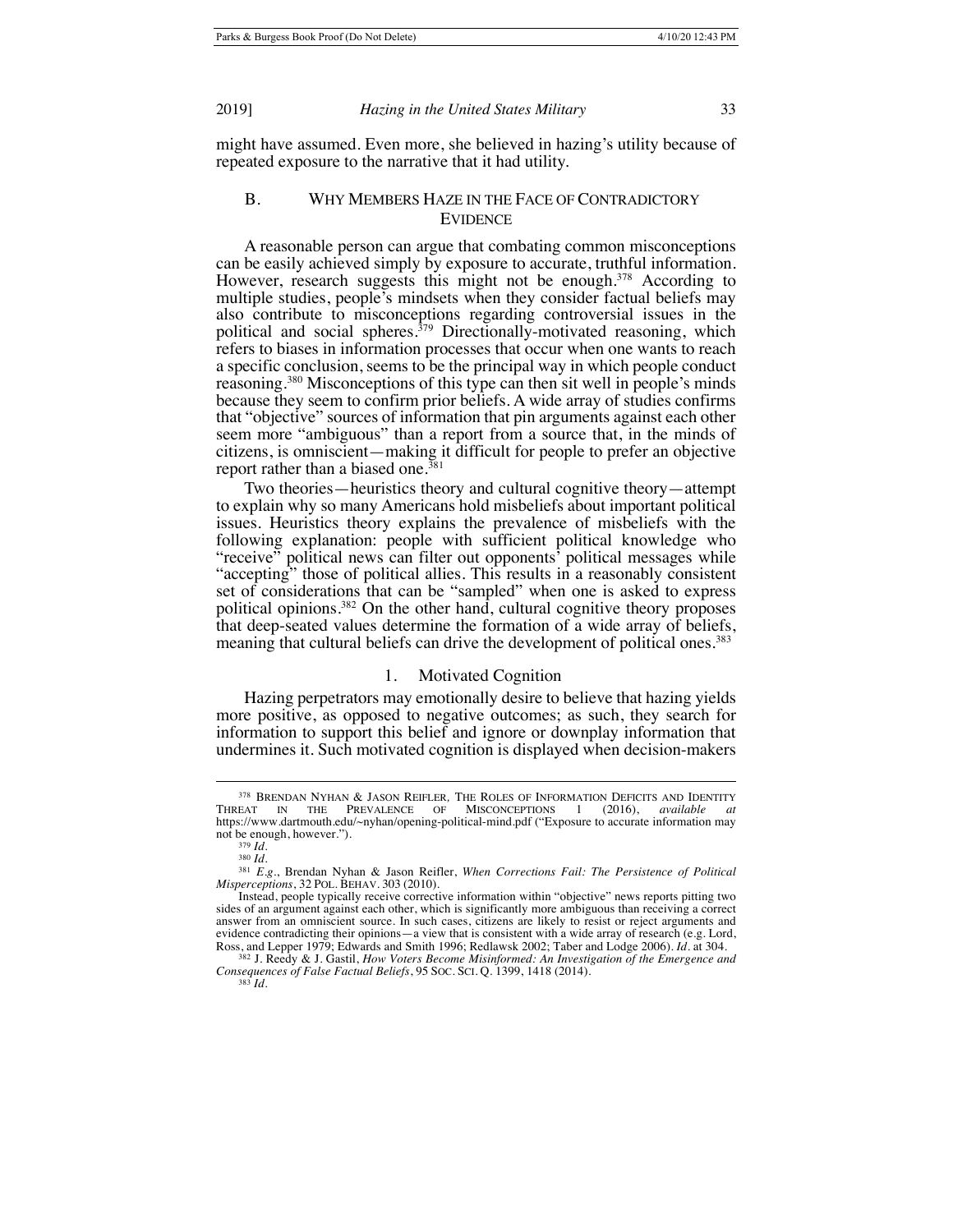prefer a particular outcome vis-a-vis an evaluative task. Such a preference leads them to arrive at that desired conclusion by inadvertently engaging in biased processes for "accessing, constructing, and evaluating beliefs."<sup>384</sup> In short, social cognition research indicates the ways in which "hot" or "emotional" concepts have motivational influence over cognition.<sup>385</sup> Challenges to one's preexisting beliefs trigger a negative effect, which in turn results in an increased intensity of cognitive processing.386 This more intense processing may result in a search for new evidence that is more fitting with one's already-held beliefs. When new information affirms the already-held belief, the urgency dissipates, and the decision-making process ends.<sup>387</sup>

Ziva Kunda found that people may conduct either a selective, internal search through their memory or an external search of available information to find existing facts, beliefs, or rules that support the outcome they prefer.388 Alternatively, people may "creatively combine accessed knowledge to construct new beliefs that could logically support the desired conclusion."389 In this process, preference-inconsistent information is evaluated in a more critical manner than information that is consistent with the decision-maker's preferred outcome.390 People may even search for desired features during the visual perception process, or their visual systems might "lower the threshold" required for a perceptual determination to be consistent with their desired result.391

Motivated reasoning is self-deceptive and lies outside conscious awareness.392 As Kunda notes:

[P]eople do not realize that the process is biased by their goals, that they are accessing only a subset of their relevant knowledge, that they would probably access different beliefs and rules in the presence of different directional goals, and that they might even be capable of justifying opposite conclusions on different occasions.<sup>393</sup>

Accordingly, this phenomenon is not a deliberate form of outcomedriven decision-making. In many ways, any number of cognitive biases— some already described above—are implicated in motivated reasoning. For example, an individual may be fixated on certain information due, in part, to anchoring, availability heuristic, confirmation bias, congruence bias, illusory

<sup>384</sup> Ziva Kunda, *The Case for Motivated Reasoning*, 108 PSYCHOL. BULL. 480, 480 (1990).

<sup>385</sup> *See* Shelley E. Taylor & Curtis D. Hardin, *Motivated Cognition: Phenomena in Search of Theory*, 10 PSYCHOL. INQUIRY 75, 75–76 (1999).

<sup>386</sup> Leonard S. Newman, *Motivated Cognition and Self-Deception*, 10 PSYCHOL. INQUIRY 59, 60 (1999).

<sup>387</sup> *Id.* <sup>388</sup> Kunda, *supra* note 384, at 483.

<sup>389</sup> *Id.*

<sup>390</sup> Peter H. Ditto & David F. Lopez, *Motivated Skepticism: Use of Differential Decision Criteria for Preferred and Nonpreferred Conclusions*, 63 J. PERSONALITY & SOC. PSYCHOL. 568, 568 (1992); Shailendra Pratap Jain & Durairaj Maheswaran, *Motivated Reasoning: A Depth-of-Processing Perspective*, 26 J. CONSUMER RES. 358, 364–65 (2000).

<sup>&</sup>lt;sup>391</sup> Emily Balcetis & David Dunning, *See What You Want to See: Motivational Influences on Visual Perception*, 91 J. PERSONALITY & SOC. PSYCHOL. 612, 613 (2006) ("[P]eople literally are prone to see what they want to see."); Ditto & Lopez, *supra* note 390, at 568.<br><sup>392</sup> Emily Balcetis, *Where the Motivation Resides and Self-Deception Hides: How Motivated* 

*Cognition Accomplishes Self-Deception*, 2 SOC. & PERSONALITY PSYCHOL. COMPASS 361, 361 (2008). <sup>393</sup> Kunda, *supra* note 384, at 483.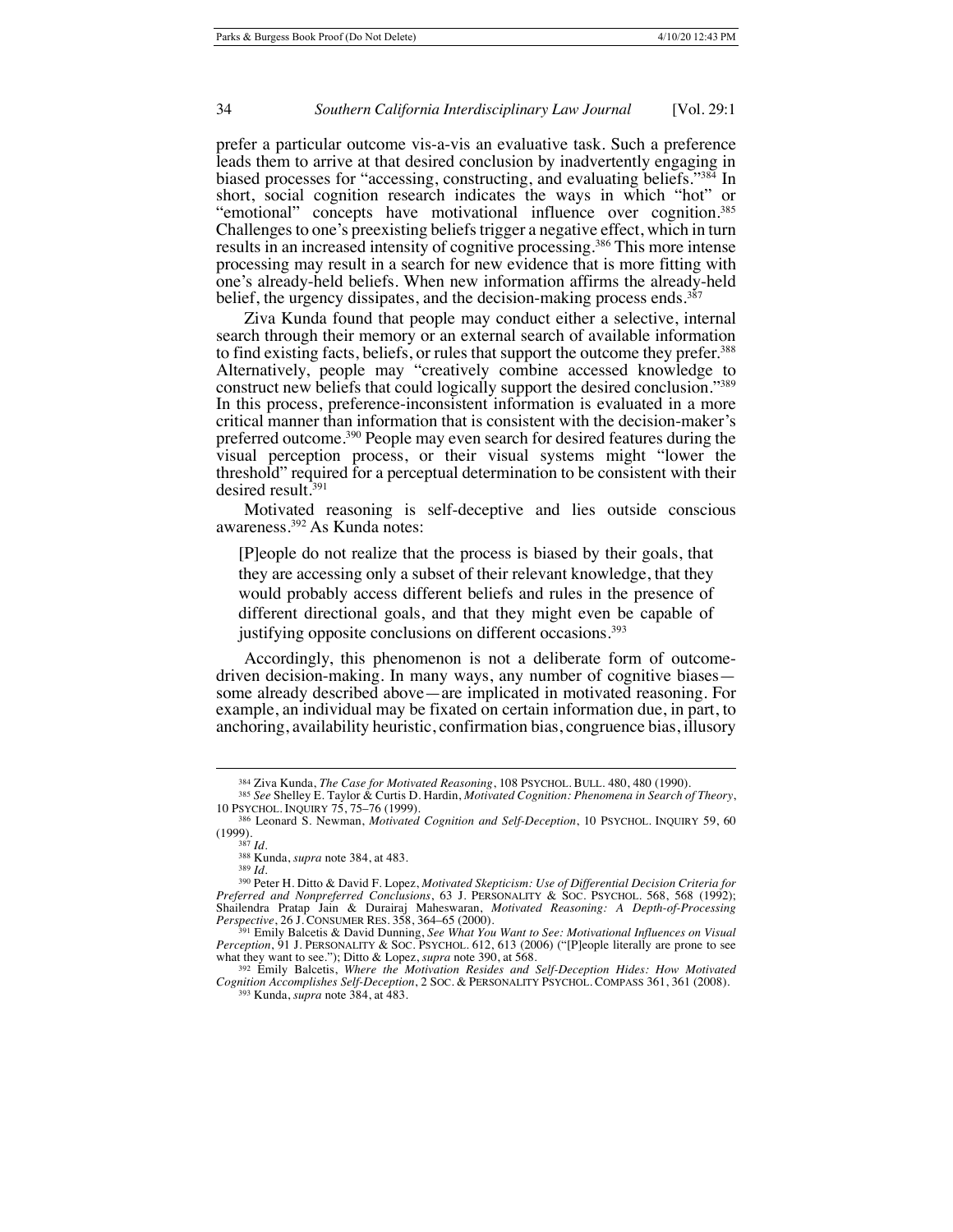correlation, and/or selective perception. They may also reject new and more accurate information due to the conservatism bias, as discussed above.

#### 2. Confirmation Bias and Congruence Bias

Consistent with motivated cognition, hazing perpetrators may look for information that supports their overall positive beliefs about hazing and resist counter-information to maintain their positive beliefs about hazing. This may occur because of confirmation bias or congruence bias. Confirmation bias is the tendency to selectively search for information that confirms prior beliefs or hypotheses.<sup>394</sup> Consider findings from research on confirmation bias in the medical field—e.g.., medical professionals tend to confirm a preliminary diagnosis without seeking out contradictory evidence to rule out wrong diagnoses.395 Specifically, some psychiatrists and medical students show signs of confirmation bias in their search for additional information, and that confirmation bias leads to poorer diagnostic accuracy.396 Similarly, congruence bias is likely to occur when people oversimplify the given problem, do not extensively search for competing evidence, or only consider a single hypothesis.<sup>397</sup> Because individuals more frequently encounter truth than falsity, human beings have become biased to expect truth when encountering a certain set of conditions. Therefore, individuals have difficulty evaluating negated relationships and are more likely to prefer or choose the positive form of the relationship, thereby exhibiting some form of congruence bias in their responses.398

#### 3. Selective Perception

Hazing perpetrators may only attend to information about hazing that supports their prior, positive beliefs about it. Such selective perception requires one to attend to relevant information while ignoring irrelevant information, allowing a person to manage the allocation of his or her limited processing capacities to what is most significant for his or her goals and behaviors.399 However, an individual's ability to do so may be compromised. Many factors can influence selective perception.<sup>400</sup> A study by Jon Maner and Saul Miller demonstrates evidence for selective perception in the context of out-group (those not members of core group) men.<sup>401</sup> The authors suggest that perceptual vigilance may be a useful evolutionary tool developed from

<sup>394</sup> R. Mendel et al., *Confirmation Bias: Why Psychiatrists Stick to Wrong Preliminary Diagnoses*, 41 PSYCHOL. MED. 2651, 2651 (2011); *see* SCOTT PLOUS, THE PSYCHOLOGY OF JUDGMENT AND DECISION MAKING 233–34 (1993).

<sup>395</sup> Mendel et al*., supra* note 394, at 2655–56.

<sup>396</sup> *Id.*

<sup>397</sup> *See* Jonathan Baron et al., *Heuristics and Biases in Diagnostic Reasoning*, 42 ORGANIZATIONAL BEHAV. & HUM. DECISION PROCESSES 88, 108–09 (1988) (concluding that congruence heuristics may involve a failure to carry out different "checks" on an initial decision to ask a question).

<sup>&</sup>lt;sup>398</sup> See Peter C. Wason, *Reasoning About a Rule*, 20 Q.J. EXPERIMENTAL PSYCHOL. 273, 273–74 (1968).

<sup>399</sup> Maria J. S. Guerreiro et al., *Age-Equivalent Top-Down Modulation During Cross-Modal Selective Attention*, 26 J. COGNITIVE NEUROSCIENCE 2827, 2827 (2014). <sup>400</sup> *Id.*

<sup>401</sup> *See generally* Jon K. Maner & Saul L. Miller, *Adaptive Attentional Attunement: Perceptions of Danger and Attention to Outgroup Men*, 31 SOC. COGNITION 733 (2013) (assessing attentional biases to find that people who perceived the outgroup as dangerous had their attention captured selectively by images of outgroup males). Outgroup is defined as: "a category of person who, throughout evolutionary history, has often posed dangers in the context of intergroup conflict." *Id*. at 734.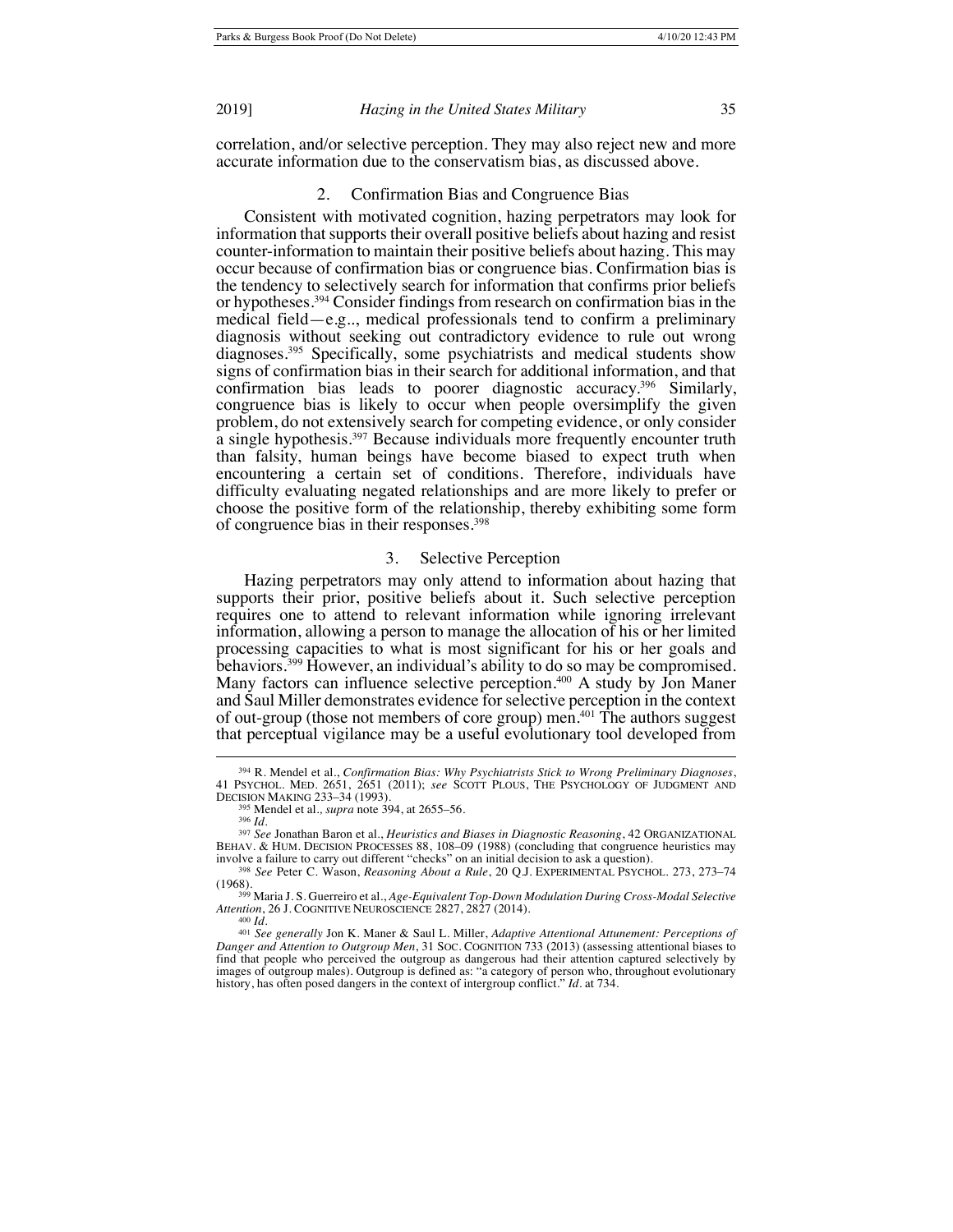a long history of intergroup conflict and that self-protective motives promote cognitive vigilance toward out-group men.402 Maner and Miller hypothesized that perceptions of interpersonal danger would be associated with heightened attention to male out-group members during a computerized task, and that attention would not be heightened for in-group members.403 Results from the study confirmed that participants thought the out-group was more dangerous than the in-group. The out-group was also perceived as more boring, rude, and stupid.<sup>404</sup> There was a significant interaction effect between target group membership and participant danger ratings for male targets.<sup>405</sup> Participants with lower perceptions of out-group danger had a marginally significant tendency to attend more to in-group males than out-group males.406 The more dangerous the out-group seemed to participants, the more powerfully outgroup men initially captured and held participants' attention.<sup> $407$ </sup> This pattern, observed for perceptions of out-group danger, did not generalize to other traits ascribed to the out-group.<sup>408</sup> This study suggests that selective perception is promoted and can occur when people feel threatened by out-<br>group males.<sup>409</sup>

#### 4. Backfire Effect

Hazing perpetrators may double-down on their pro-hazing beliefs in the face of contrary information. This, the backfire effect, occurs when a person misconstrued beliefs appear to strengthen or increase when they are faced with contradictory, factual evidence.<sup>410</sup> David Redlawsk found that subjects who were not given a subliminal prime came to view their preferred candidate in a mock election more positively after being exposed to negative information about the candidate.<sup>411</sup> After researchers established the "backfire effect" with an array of studies, efforts focused on why and how this mechanism works or comes into effect. Some researchers interpret the backfire effect as resulting from unfavorable information as being in agreement with their pre-existing beliefs.<sup>412</sup> Others, like Brendan Nyhan and Jason Reifler, Milton Lodge and Charles Tabor, and Redlawsk, interpret the backfire effect as a possible result of the process by which individuals counter-argue preference-incongruent information to bolster pre-existing beliefs.<sup>413</sup> " $[1]$ f people counterargue unwelcome information vigorously enough, they may end up with 'more attitudinally congruent information in

<sup>402</sup> *Id.* at 733.

<sup>403</sup> *Id.* at 737. 404 *Id.* at 739.

<sup>405</sup> *Id.* at 740. 406 *Id.*

<sup>407</sup> *See id.*

<sup>408</sup> *See id.* at 740–41 (finding no significant interaction between target gender, target group membership, and outgroup ratings when perceptions of danger were replaced with perceptions of how "boring, rude, and stupid" the outgroup was perceived to be). 409 *Id.* at 741.

<sup>410</sup> Nyhan & Reifler, *supra* note 381, at 311.

<sup>411</sup> David P. Redlawsk, *Hot Cognition or Cool Consideration? Testing the Effects of Motivated Reasoning on Political Decision Making*, 64 J. OF POL. 1021, 1021–44 (2002).

<sup>&</sup>lt;sup>412</sup> Nyhan & Reifler, *supra* note 381, at 311.<br><sup>413</sup> MILTON LODGE & CHARLES S. TABOR, THE RATIONALIZING VOTER 151 (2013); Nyhan & Reifler, *supra* note 381, at 309; Redlawsk, *supra* note 411, at 1021.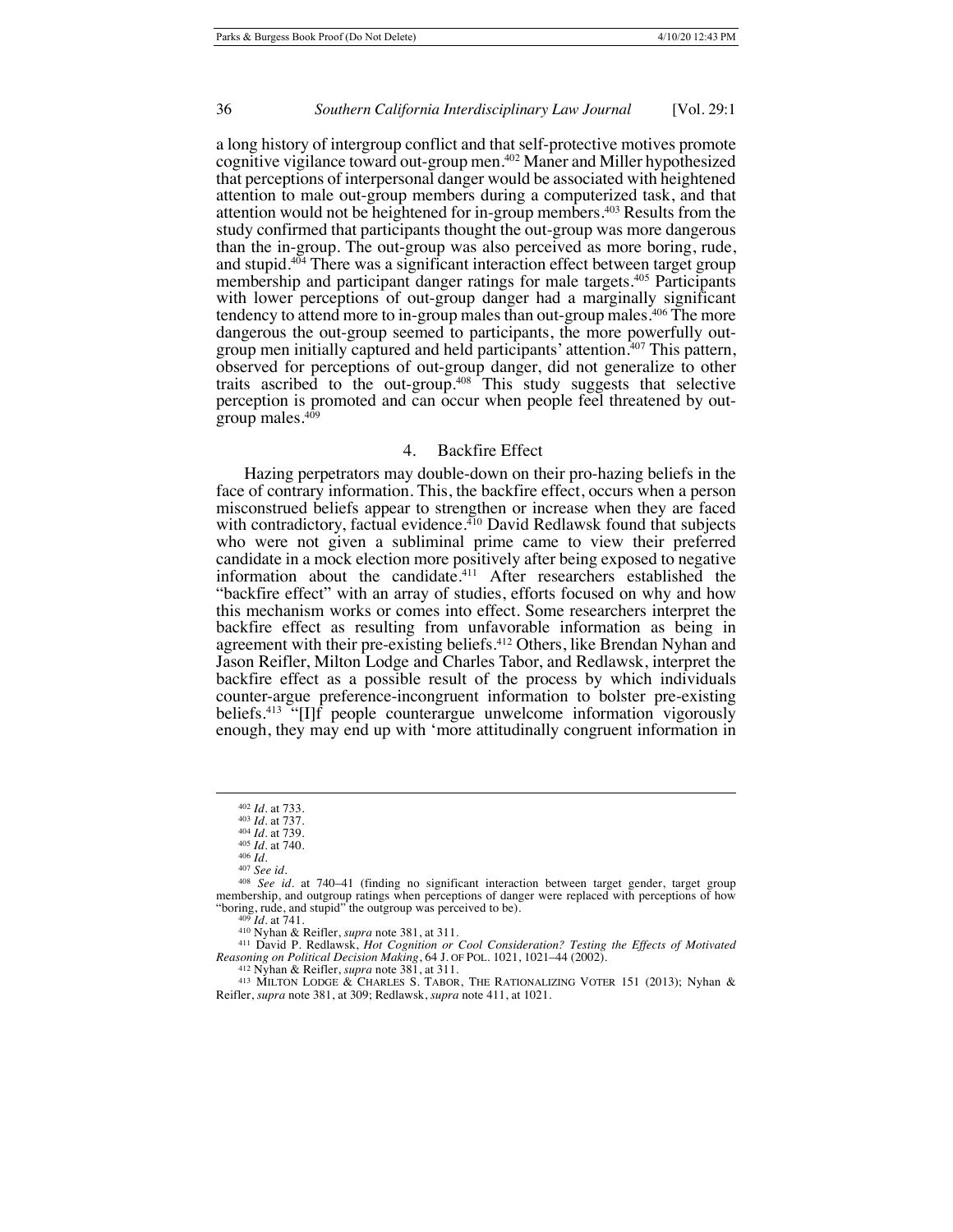mind than before the debate,'"414 leading people to report more extreme or stronger opinions than before.

It is important to point out that the backfire effect does not always impede persons from accepting information that counters their beliefs.<sup>415</sup> Whether counter-information changes people's opinions will vary depending on the amount of information, clarity of information, and extent to which an individual has been exposed to similar information beforehand.416 The backfire effect is also involved in attempts to debunk myths and correct instances of misinformation.<sup>417</sup>

# 5. Conservatism Bias

Hazing perpetrators may change their pro-hazing beliefs but insufficiently vis-à-vis the evidence due to conservatism bias, the tendency to revise one's belief insufficiently when presented with new evidence.<sup>418</sup> For example, Carlos Alós-Ferrer and Sabine Hügelschäfer's work measured the extent to which intuitiveness factors into decision-making. Specifically, they tested whether intuitive decision-making runs in contrast with proper implementation of Bayes Rule.<sup>419</sup> Bayes Rule asserts that "[w]hen confronted with uncertain outcomes, a rational decision-maker will make use of all available information to update prior beliefs . . . ."420 For example, if a doctor were attempting to determine the likelihood of the presence of cancerous cells in a person, information such as age, diet, or habits would be influential in the ultimate judgment. However, there are instances when individuals deviate from such decision-making approaches and rely on what "feels right" or make decisions based on a gut feeling,<sup>421</sup> thereby failing to use all available information and, in turn, failing to implement Bayes Rule. Alós-Ferrer and Hügelschäfer found that people not only frequently fail to use Bayes Rule when analyzing new information but also sacrifice standards favored by Bayes Rule for those of conservatism (meaning, in this context, the over-reliance on, or favoring of, prior information over newly discovered facts).

# 6. Self-justification Bias

Hazing perpetrators may believe that their hazing of others is appropriate simply as a way to justify what, in their heart they know is wrong, as a way to deal with internal conflict about it. Such self-justification bias is the

<sup>414</sup> Nyhan & Reifler, *supra* note 381, at 308 (quoting M. Lodge & C.S. Taber, *Three Steps Toward a Theory of Motivated Political Reasoning*, *in* ELEMENTS OF REASON: UNDERSTANDING AND EXPANDING THE LIMITS OF POLITICAL RATIONALITY (A. Lupia et al. eds., 2000)).

<sup>415</sup> *Id.* <sup>416</sup> *Id.*

<sup>&</sup>lt;sup>417</sup> JOHN COOK & STEPHAN LEWANDOWSKY, THE DEBUNKING HANDBOOK 1 (Skeptical Science ed., 2011), https://www.skepticalscience.com/docs/Debunking\_Handbook.pdf.

<sup>2011),</sup> https://www.skepticalscience.com/docs/Debunking\_Handbook.pdf. 418 *See* Ward Edwards, *Conservatism in Human Information Processing*, *in* JUDGMENT UNDER UNCERTAINTY: HEURISTICS AND BIASES 359 (Daniel Kahneman et al. eds., 1982) (finding that it takes "two to five observations to do one observation's worth of work" to induce people to change their opinion).

<sup>419</sup> *See* Carlos Alós-Ferrer & Sabine Hügelschäfer, *Faith in Intuition and Behavioral Biases*, 84 J. ECON. BEHAV. & ORG. 182, 182 (2012). <sup>420</sup> *Id.*

<sup>421</sup> See id. at 183 (discussing experiments that relate a general measure of intuitive behavior to specific behavioral biases associated with failure to implement Bayes rule).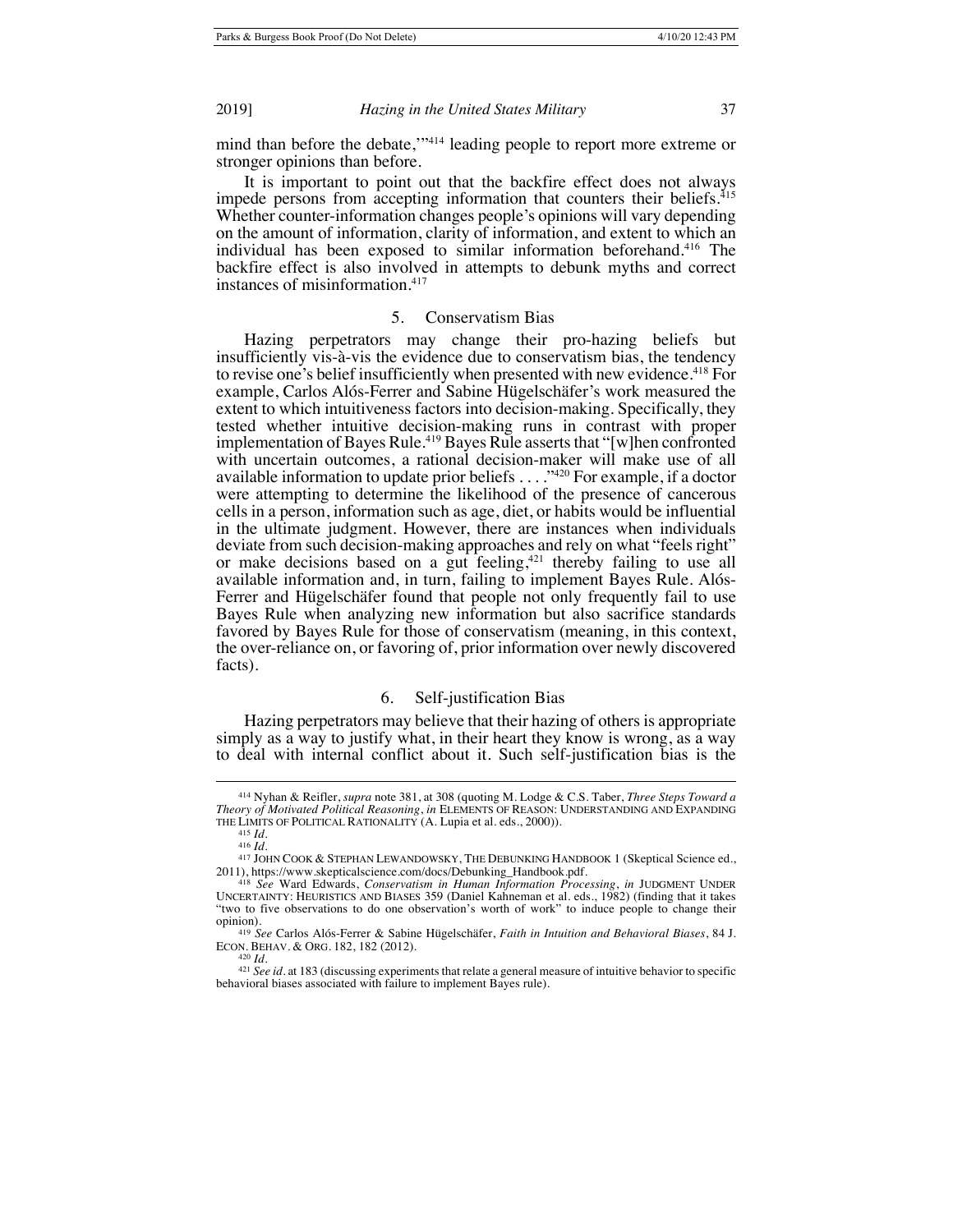product of cognitive dissonance, the driving internal tension to align actions and beliefs. Dissonance is heightened, especially when a belief or action threatens an important component of an individual's identity. "[W]hen an individual experiences [a state of] dissonance he attempts to reduce it by changing one or both of his cognitions, adding new cognitions, etc."422 Self- justification also allows an individual to overcome internal conflict by charging others with blame, trivializing the weight of their actions, or nullifying the impact of dissonance on their self-conception. The method of self-justification varies based on the individual or scenario. Accordingly, research on self-justification bias is rooted in dissonance theory. The foundation of cognitive dissonance theory is fixated on the psychological discomfort resulting from contradictory cognitions.<sup>423</sup> However, as more research has been conducted, specifically by Cooper and Fazio, "dissonance theory . . . [has become] more focused on the protection of a positive selfimage."<sup>424</sup> Steele's 1988 study offered similar evidence that individuals often justify their actions in order to maintain a positive and cohesive self-image<br>by engaging in self-affirmation or positive thinking. Central to Steele's selfaffirmation theory is the understanding that in order to avert the negative effects of dissonance, one strives to "maintain global conceptions of selfadequacy and not necessarily to resist specific self-threats."425

Accordingly, Rob Holland and colleagues predicted that individuals who possess higher self-esteem are less likely to engage in self-justifying behaviors and may use different justification strategies than low self-esteem individuals.426 It is reasoned that high self-esteem individuals have access to more affirmational resources.<sup>427</sup> Holland and colleagues tested this assertion by conducting a field experiment on self-justification strategies on drivers to analyze the influence of self-esteem on internal and external self-justification strategies. <sup>428</sup> Internal self-justification strategies shift "the way people perceive and evaluate their actions and the consequences associated with it."  $429$  In terms of this experiment, an internal, self-justifying change in attitude would include subjects trivializing negative outcomes through statements like, "The damage to the environment as a result of car-driving is overstated."430 In contrast, external self-justification strategies justify "a person's actions . . . by referring to external sources that should solve the problems or diminish personal responsibility."431 Whether internal or external self-justification strategies are used depends on the type of dissonance experienced.432 When hedonistic or moral dissonance is aroused, people justify their behavior through internal strategies likely because of the

<sup>422</sup> Elliot Aronson & J. Merrill Carlsmith, *Effect of the Severity of Threat on the Devaluation of Forbidden Behavior*, 66 J. ABNORMAL & SOC. PSYCHOL. 584, 584 (1963).

<sup>423</sup> Rob W. Holland et al., *Dissonance on the Road: Self-Esteem as a Moderator of Internal and External Self-Justification Strategies*, PERSONALITY & SOC. PSYCHOL. BULL. 1713, 1713–24 (2002). 424 *Id.* at 1713.

<sup>425</sup> *Id.* at 1714 (quoting C.M. Steele, *The Psychology of Self-Affirmation: Sustaining the Integrity of the Self*, 21 ADVANCES EXPERIMENTAL SOC. PSYCHOL. 261, 289 (1988)).

<sup>426</sup> *Id.* at 1713.

<sup>427</sup> *Id.* at 1714.

<sup>428</sup> *Id*. at 1714-15.

<sup>429</sup> *Id.*

<sup>430</sup> *Id.*

<sup>431</sup> *Id.* at 1715.

<sup>432</sup> *Id.* at 1721.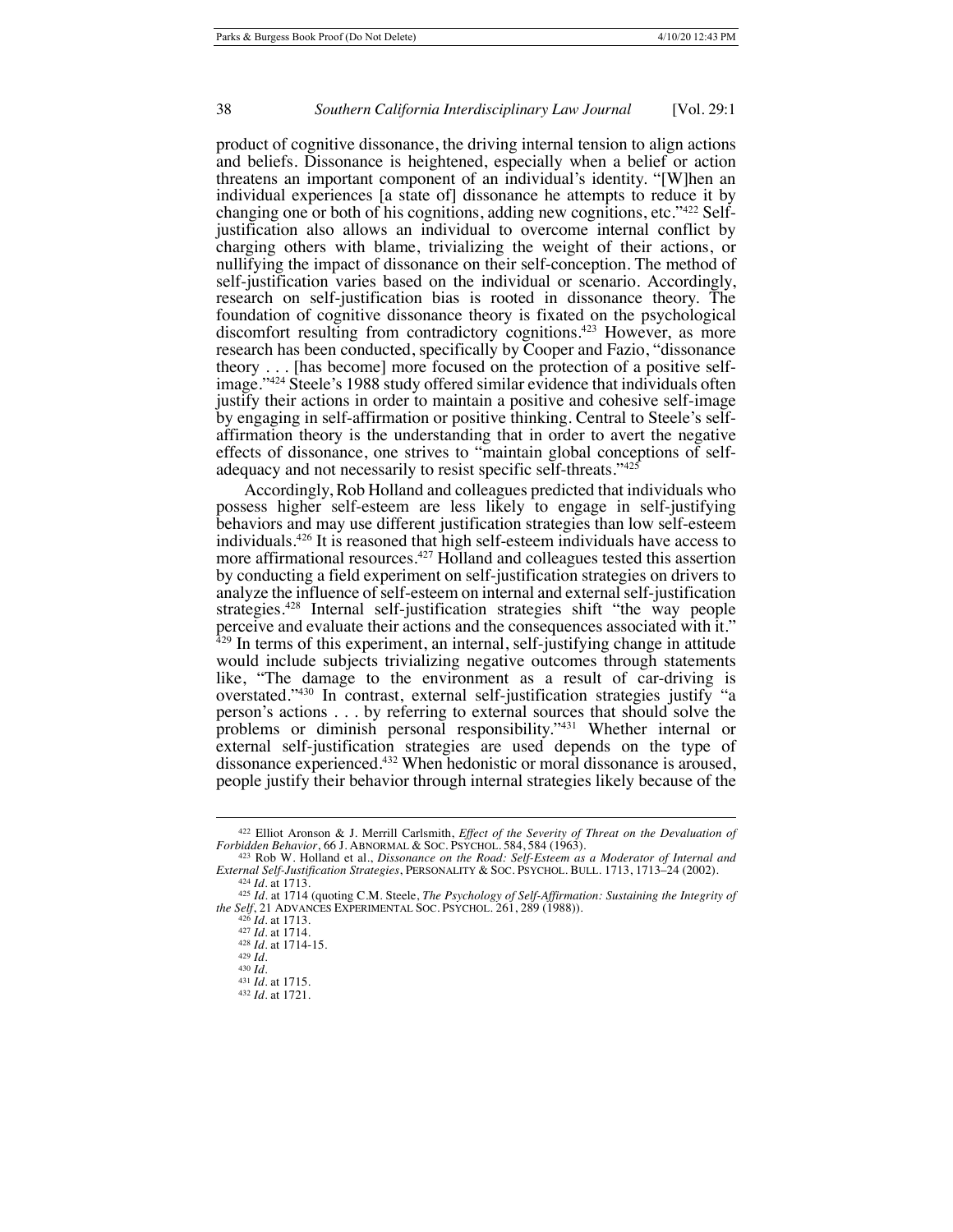negative consequences of their behavior to themselves.433 Through the justification of specific behavior, individuals can make perceived adverse consequences appear less negative.

However, self-justification is just one avenue for overcoming inner turmoil resulting from dissonance. The use of self-affirmations is another method to reduce the need to explain dissonant behavior. Claude Steele and colleagues offered an alternative to Festinger's original theory of cognitive dissonance—that dissonance arousal motivates individuals to engage in dissonance reduction behaviors—contending that dissonance manifests when one's global self-evaluation is threatened.<sup>434</sup> Steele's alternative theory of cognitive dissonance argues that dissonance can be reduced or wholly eliminated by actions that do not directly address dissonance-evoking behavior. Steele contended that "because the disturbing thing about dissonant behavior is its ego threat, any self-affirming activity may reduce dissonance even when it does not resolve or dismiss the particular provoking inconsistency."435 Prior research on the effect of self-affirmations on dissonance has neglected to study the impact of reaffirming aspects of oneself that are relevant to the source of the dissonance.

# 7. Hypothetical: Bringing It All Together

Cannon Cane is a senior and a member of State University's Corps of Cadets. He likes to haze the new cadets because he thinks it is fun. As such, he has a deep emotional commitment to hazing new cadets. Cannon tries to only attend to and look for information that supports his overall positive beliefs about hazing. He resists counter-information and does not search for competing evidence so that he can maintain his positive beliefs about hazing. When Cannon is confronted with negative information or facts about hazing, at best, he revises his beliefs but insufficiently given the weight of the information or facts; at worse, he doubles-down on his beliefs. In the end, Cannon believes that his hazing of cadets is appropriate because it justifies what, in his heart he may know is wrong, as a way to deal with internal conflict about it.

# C. BROADER CONCEPTUAL ISSUES

In this section, we shift from our analysis of ways in which cognitive biases shape hazing to how a range of other factors do as well. Specifically, we explore the roles of denialism, displaced aggression, misperceived norms, risk appraisal, rational ignorance, personality, impulsivity, and moral development on hazing.

#### 1. Denialism

Hazing perpetrators may deny the validity of negative information about hazing by trying to call its underlying premises into question. As such,

<sup>&</sup>lt;sup>433</sup> Id.<br><sup>434</sup> Hart Blanton et al., When Bad Things Happen to Good Feedback: Exacerbating the Need for Self-

Justification with Self-Affirmations, 23 PERSONALITY & SOC. PSYCHOL. BULL. 684, 684-92 (1997).<br><sup>435</sup> Id. at 685 (quoting Claude Steele et al., *Dissonance Processes as Self-Affirmation*, 45 J. PERSONALITY & SOC. PSYCHOL. 5, 18 (1983)).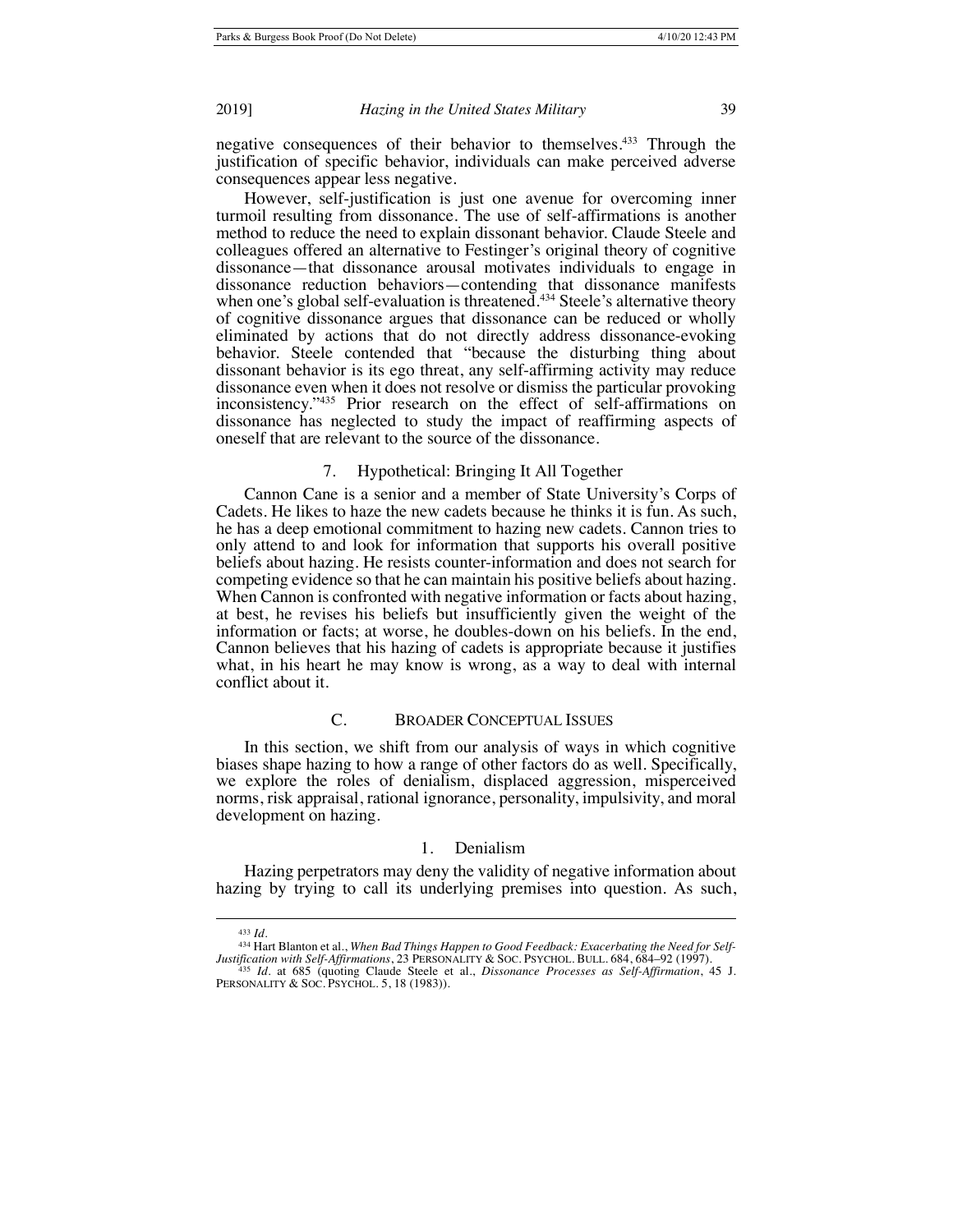denialism is the practice typically utilized in the scientific community of falsely representing a situation as being highly debated to reject widely accepted facts. According to scientist Ana-Gabriela Benghiac, all varieties of denialism operate under five similar characteristics: (1) conspiracy theories; (2) fake experts; (3) selectivity; (4) impossible expectations of what research can deliver; and (5) misrepresentation and logical fallacies.<sup>436</sup> In practice, the first element, conspiracy theories, involves the discrediting of scientific research under the accusation that scientists have conspired with each other and agreed to share the same results rather than doing legitimate research independently. People who believe this view the peer review process as a tool by which scientists "suppress dissenters," rather than evaluate peer research.<sup>437</sup> The second element is the use of and reliance upon fake experts. The third element, selectivity, is defined as the misrepresentation of contemporary research by selecting and highlighting specific papers that oppose the consensus to discredit the entire body of research. $438$  Selectivity is also performed when the weakest papers on a specific topic are pulled out, and their flaws are publicized. The fourth characteristic is the possession of impossible expectations of what research can deliver. The fifth characteristic is misrepresentation and logical fallacies. This is more of an umbrella category, as it contains many different logical fallacies such as red herrings, straw men, false analogy, and excluded middle fallacy. <sup>439</sup> An example of logical fallacies, described by Pascal Diethelm and Martin McKee, is the use of red herrings in arguments. Red herrings are "deliberate attempts to change the argument . . . . . "440 In sum, denialists" "replace the rigorous and open-minded skepticism of science with the inflexible certainty of ideological commitment."441 In doing so, it helps people cope with truths that are difficult to accept, to reject reality for comfortable lies.442

#### 2. Displaced Aggression

Hazing perpetrators may engage in said conduct because they were hazed and cannot retaliate against their hazers. Instead, they retaliate against the next group of "underlings." In doing so, they engage in displaced aggression—e.g., "aggress[] against a substitute target: A person has an impulse to attack his or her provocateur but attacks someone else instead."443 Similar to displaced aggression is triggered displaced aggression ("TDA"). Vasquez and colleagues describe TDA:

<sup>436</sup> SANA LOUE, MENTAL HEALTH PRACTIONER'S GUIDE TO HIV/AIDS 185–87 (2013).

<sup>437</sup> Pascal Diethelm & Martin McKee, *Denialism: What Is It and How Should Scientists Respond?*, 19 EUR. J. PUB. HEALTH 2, 2 (2009). 438 *Id*. at 3.

<sup>439</sup> *Id*. <sup>440</sup> *Id.*

<sup>441</sup> MICHAEL SPECTER, DENIALISM: HOW IRRATIONAL THINKING HARMS THE PLANET AND THREATENS OUR LIVES 2-3 (2010).<br> $442$  *Id.* at 3.

<sup>442</sup> *Id*. at 3. 443 William C. Pedersen et al., *Kicking the (Barking) Dog Effect: The Moderating Role of Target Attributes on Triggered Displaced Aggression*, 34 J. PERSONALITY & SOC. PSYCHOL. BULL. 1382, 1382 (2008) (citing A. Marcus-Newhall et al., *Displaced Aggression is Alive and Well*, 78 J. PERSONALITY & SOC. PSYCHOL. 670 (2000)).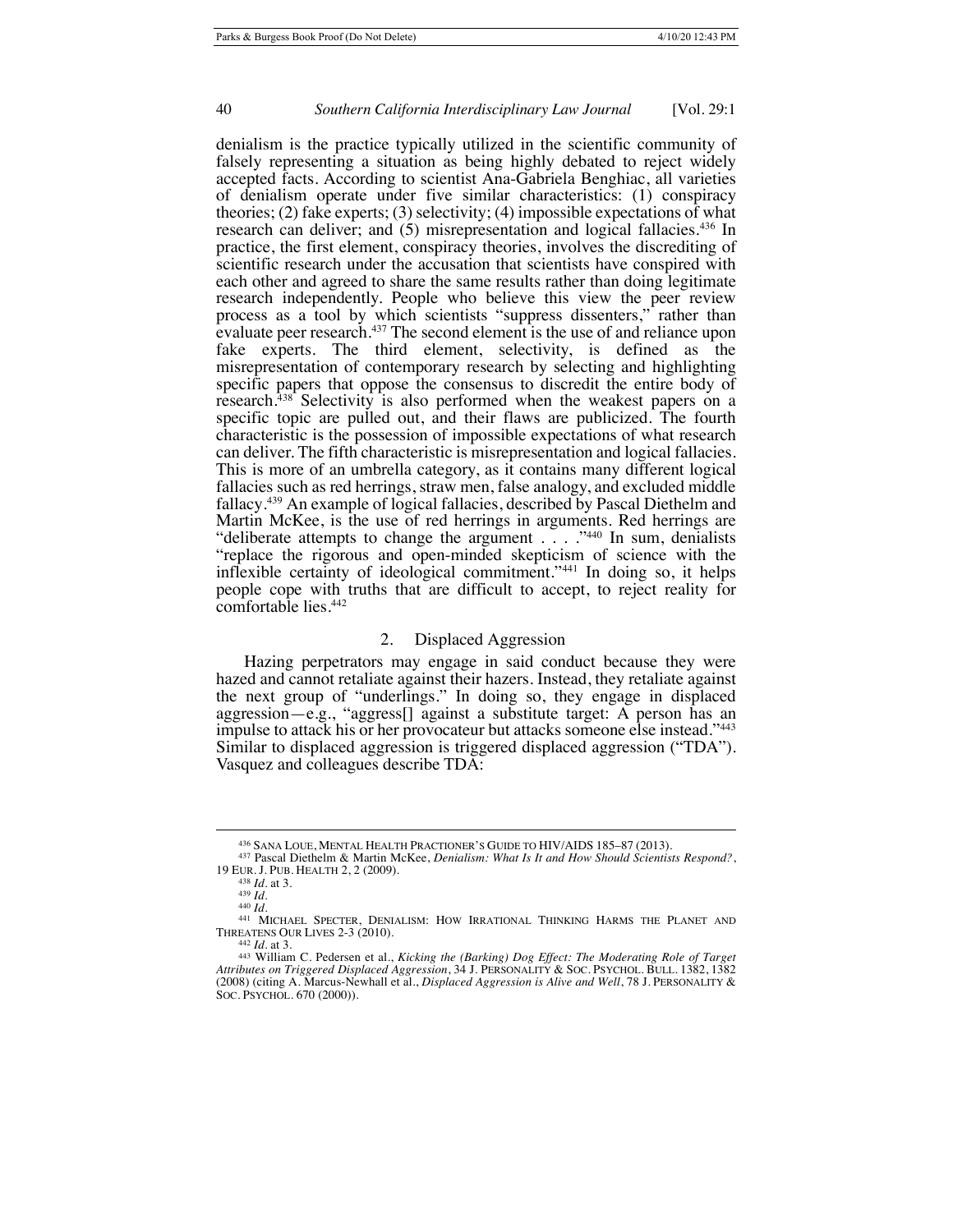The TDA paradigm . . . conceptually describes circumstances in which a minor provocation, the trigger, can elicit a retaliatory response of greater magnitude than is warranted by the tit-for-tat matching rule that generally governs social interaction. It identifies the experience of a previous, more intense provocation as a critical antecedent for this effect.444

TDA is often explained in terms of the Cognitive Neoassociation Model ("CNA").445 The CNA proposes that "aversive events produce negative affect," which activates various "thoughts, memories, physiological responses, and motor reactions contained within an associative network."446 Once a construct is processed, activation spreads along the network links and primes or activates associated and related constructs.<sup>447</sup> An aversive stimulus can lead to anger and aggression through two stages.<sup>448</sup> The first stage is the creation of negative affect by an aversive event, which activates associative networks, and is manifested as fight or flight.<sup>449</sup> Whether the subject chooses either fight or flight is determined by various situational influences.<sup>450</sup> The second stage of the model involves higher-order cognitive processes.<sup>451</sup> Appraisal and attributional processes become relevant as the subject considers what happened as well as possible consequences.<sup>452</sup> These processes either elaborate, intensify, or suppress initial reactions. Alternatively, these processes may also never be activated.<sup>453</sup>

When subjects do not fear the provocateur, a different trend is observed. When unable to retaliate against the initial provocateur, subjects aggress against targets most similar to the initial provocateur despite the subject's immediate goal being retaliation against the actual provocateur.<sup>454</sup> Valerie Melburg and James Tedeschi attribute this to impression management, as subjects were embarrassed by their provocateur and wanted to protect their identity through retaliation.<sup>455</sup> However, target similarity is not a determinant of displaced aggression. Allan Fenigstein and Arnold Buss presented provoked subjects with a choice to exhibit "less intense aggression . . . against a target associated with the anger instigator versus more intense aggression against a target not associated with the instigator."456 Subjects chose to exhibit more intense aggression irrespective of target similarity.

<sup>452</sup> *Id.*

<sup>444</sup> Eduardo A. Vasquez et al., *Personalization and Differentiation as Moderators of Triggered Norman Miller et al., A Theoretical Model of Triggered Displaced Aggression, 7 PERSONALITY* 

<sup>&</sup>amp; SOC. PSYCHOL. REV. 75, 75 (2003). <sup>446</sup> *Id.* at 80.

<sup>447</sup> *Id.*

<sup>448</sup> *Id.* at 80-81.

<sup>449</sup> *Id.*

<sup>450</sup> *Id.* at 81.

<sup>451</sup> *Id.* at 81.

<sup>453</sup> Norman Miller et al., *A Theoretical Model of Triggered Displaced Aggression*, 7 PERSONALITY & SOC. PSYCHOL. REV. 75, 75 (2003).

<sup>454</sup> *Id.*; Valerie Melburg & James T. Tedeschi, *Displaced Aggression: Frustration or Impression Management*, 19 EUR. J. SOC. PSYCHOL. 139, 142-43 (1989). <sup>455</sup> Melburg & Tedeschi, *supra* note 454, at 143-44 Miller et al., *supra* note 448, at 82.

<sup>456</sup> Allan Fenigstein & Arnold H. Buss, *Association and Affect as Determinants of Displaced Aggression,* 7 J. RES. PERSONALITY 306, 307 (1974).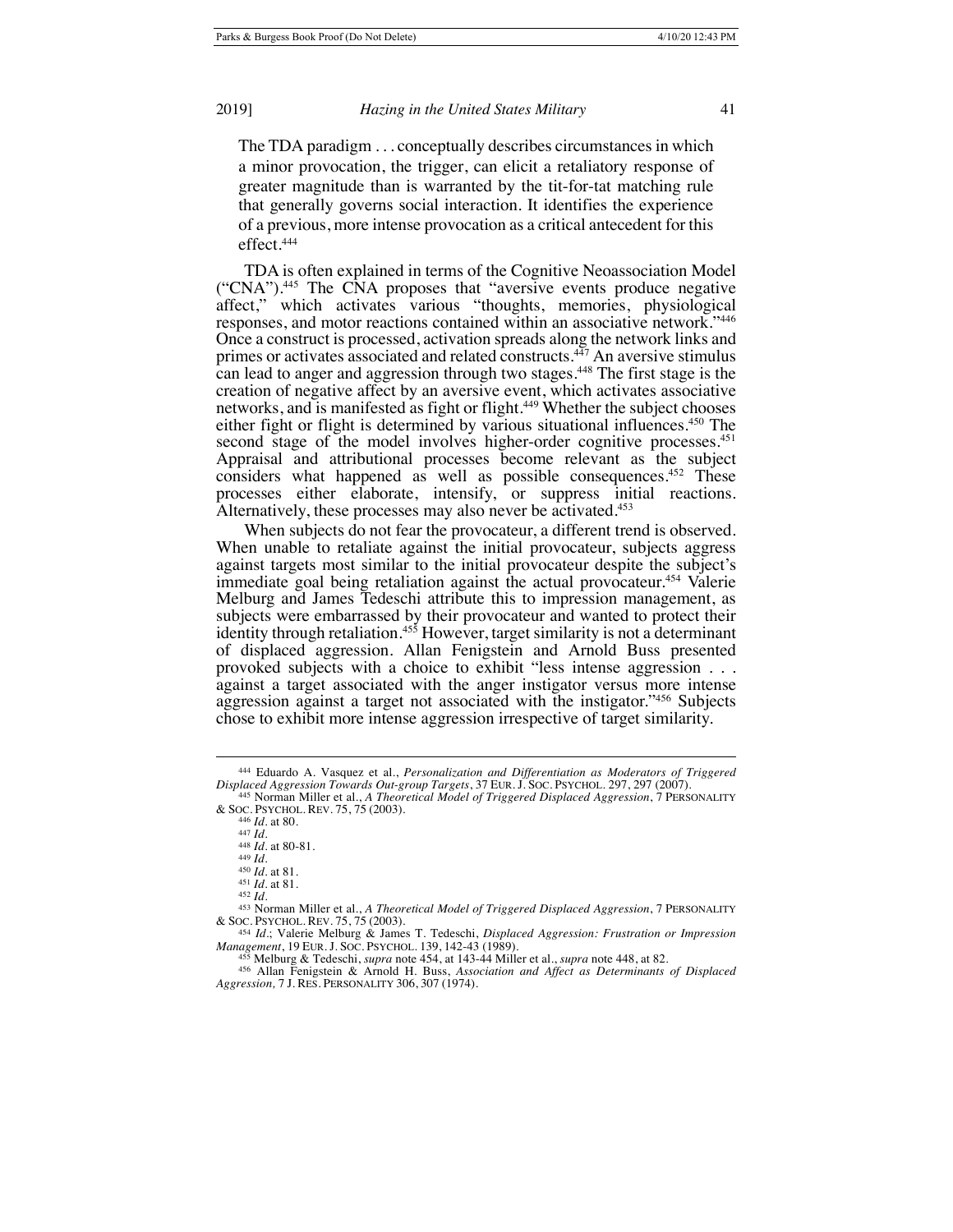Group membership is another important moderator of displaced aggression. Out-group status is associated with negativity; out-group targets, who are commonly members of ethnic minorities, are therefore more likely to elicit displaced aggression.<sup>457</sup> In-group status is assigned a positive attribute, thereby evading the priming effect. Reijntjes and colleagues explore displaced aggression amongst Dutch youth (in-group) as opposed to Moroccan youth (out-group), a stigmatized minority in the Netherlands.<sup>458</sup> In response to a provocation, subjects showed more displaced aggression toward Moroccan targets than toward Dutch targets, although no such aggression occurred absent a provocation. Reijntjes and colleagues suggest that aggression against out-groups is interpersonally meaningful and only occurs following provocation.459

Although fear of the initial provocateur can cause displaced aggression, similar cognitive processes are in displaced aggression following defeat.<sup>460</sup> When faced with a hypothetical military defeat, subjects were more willing to wage retaliatory war against a weak foe than either a strong foe or the original adversary. "Because defeat may increase the fear of losing in subsequent campaigns, we contended that following defeat, people would opt to target relatively easy prey that would increase their likelihood of victory and with it the restoration of group esteem."461 This displaced retaliation arises from a sense of in-group importance, and protection of the in-group often results in displaced aggression against the weak out-group. This is often done in order to deter future aggressors. However, Tsachi Ein-Dor and Gilad Hirschberger note that "defeat does not lower an adversary's motivation for violence but may increase it and draw into the conflict third parties toward which aggression was displaced."462

# 3. Misperceived Norms

Hazing perpetrators may misperceive the norms around hazing within their peer group—assuming that they are more positively disposed towards hazing. Accordingly, social norms are the informal rules that govern group and societal behavior.<sup>463</sup> A large scope of research literature on the misperception of norms has generated critical implications for addressing the alcohol and substance use of youth and college students.464 The social norms approach, first suggested by researchers Berkowitz and Perkins, posits that the tendency of individuals to overestimate the frequency and intake of others influences individuals to consume more than they normally would. Multiple researchers suggest that false consensus and pluralistic ignorance are other enhancing reinforcers for the tendency of individuals to conform or shift their own behaviors or attitudes to approximate the misperceived

<sup>457</sup> Miller et al., *supra* note 448, at 90.

<sup>458</sup> *See generally* Albert Reijntjes, *Youths' Displaced Aggression Against In- and Out-Group Peers: An Experimental Examination*, 115 CHILD PSYCHOL. 180 (2013).

<sup>459</sup> *Id.* at 185.

<sup>460</sup> Tsachi Ein-Dor & Gilad Hirschberger, *Sore Losers: On Perceptions of Defeat and Displaced Retaliation*, 4 SOC. PSYCHOL. & PERSONALITY SCI. 355, 355–56 (2013). 461 *Id.* at 360.

<sup>463</sup> Shelly Campo, Book Review, 12 J. HEALTH COMM. 417, 417 (2007).

<sup>464</sup> *Id.*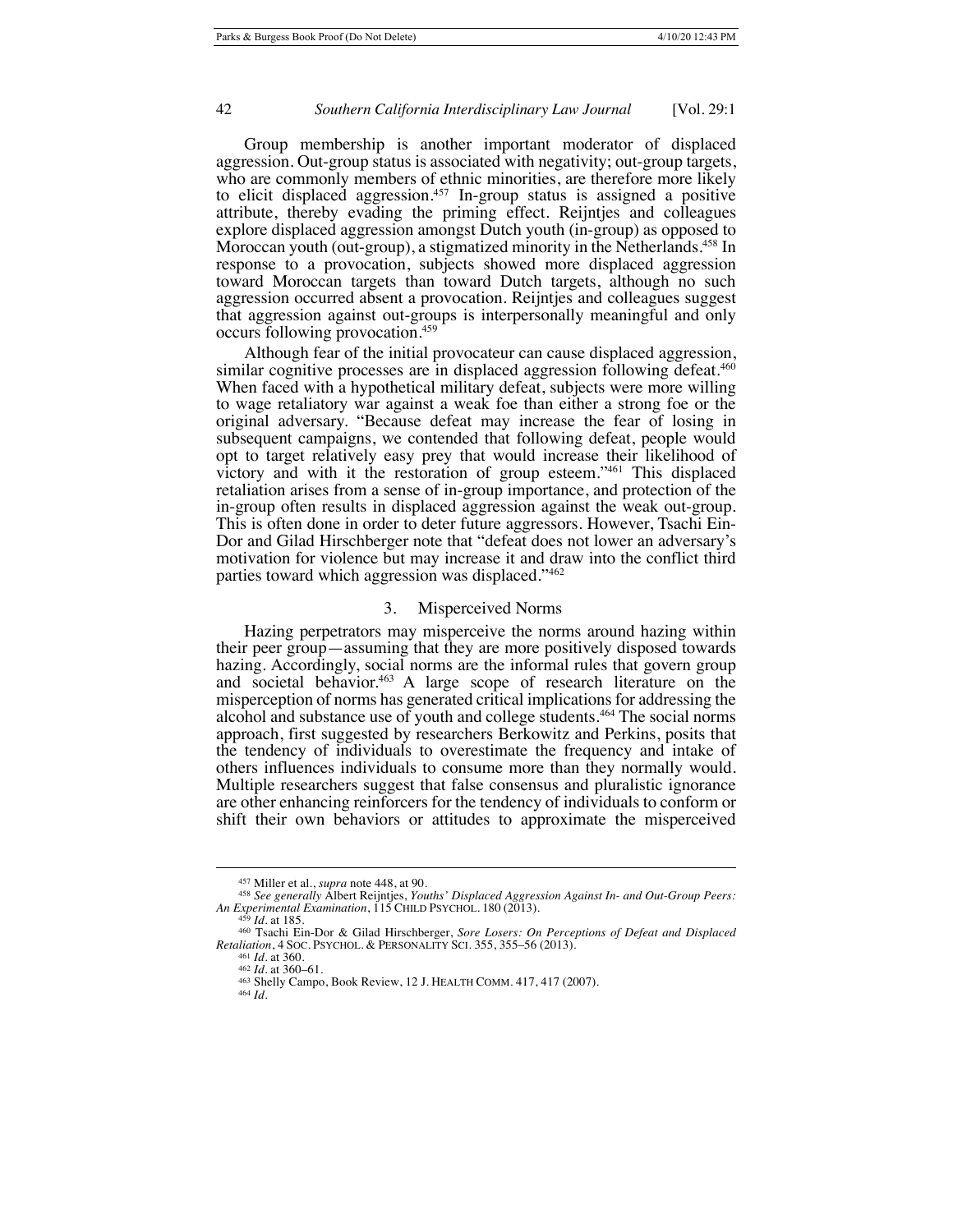behavioral norms.465 In an integrative research study representing the responses of 53,825 college students regarding the magnitude of influence of self-other discrepancies, results showed that when evaluating selfbehaviors or self-attitudes toward the approval of drinking, scores were typically lower when comparing the judgments of themselves versus others.466 This meta-analytic study yielded gender, reference group, question specificity, campus size, and norm type as strong predictors of self-other discrepancies. Results across research literature show that college students overestimate the drinking and substance use of their peers.<sup>467</sup>

According to the Social Comparison Theory and Social Impact Theory, the closer the proximity of reference groups, the greater the influence on the behavior of an individual.<sup>468</sup> Researchers find that the perceptions of peers, or even best friends, are better predictors of alcohol consumption in college students; hence, drinking among college students is of great concern.<sup>469</sup> A slew of research findings demonstrate that individuals are more greatly influenced by in-group than out-group sources; in-group sources are more integral to one's identity.470 For instance, members of Greek organizations, athletes, and students living in dormitories are specific reference groups linked to high-episodic drinking compared to the general student population.471 Research findings adduce that members of sororities or fraternities who live in a Greek house display higher drinking rates than those who live elsewhere.<sup>472</sup> Moreover, researchers Wechsler and colleagues found that 29 percent of male and 24 percent of female college athletes reported having engaged in heavy-episodic drinking three or more times in the past two weeks.<sup>473</sup> Throughout research literature, males have consistently been reported to engage in higher alcohol consumption than females.<sup>474</sup>

# 4. Risk Appraisal

Hazing perpetrators may not adequately appreciate the risks associated with hazing others, and out of their ignorance harm hazing victims. Not surprisingly, as a person's "risk perception" rises, his or her willingness to engage in risky behavior decreases.<sup>475</sup> Risk perception or risk appraisal is a person's belief about his or her vulnerability to a negative outcome.476 One

<sup>465</sup> H. Wesley Perkins, *Misperception Is Reality: The "Reign of Error" About Peer Risk Behaviour Norms Among Youth and Young Adults*, *in* THE COMPLEXITY OF SOCIAL NORMS 11–16 (M. Xenitidou & B. Edmonds eds., 2014).

<sup>466</sup> Brian Borsari & Kate B Carey, *Descriptive and Injunctive Norms in College Drinking: A Meta-*

*Analytic Integration*, 64 J. STUD. ON ALCOHOL 331, 335 (2008). 467 *E.g.*, Melissa Lewis & Clayton Neighbors, *Social Norms Approaches Using Descriptive Drinking Norms Education: A Review of the Research on Personalized Normative Feedback*, 54 J. AM. C. HEALTH 213 (2006).

<sup>468</sup> *Id.* at 215.

<sup>469</sup> *Id*. at 216.  $470$   $\overline{Id}$ .

<sup>471</sup> *Id*. at 215-16.

<sup>472</sup> *Id.* at 215.<br><sup>473</sup> *Id.* at 216.

<sup>&</sup>lt;sup>474</sup> *Id.* at 217.

<sup>475</sup> *See* Paschal Sheeran et al., *Does Heightening Risk Appraisals Change People's Intentions and Behavior? A Meta-Analysis of Experimental Studies*, 140 PSYCHOL. BULL. 511, 511, 512 (2014). <sup>476</sup> *Id.*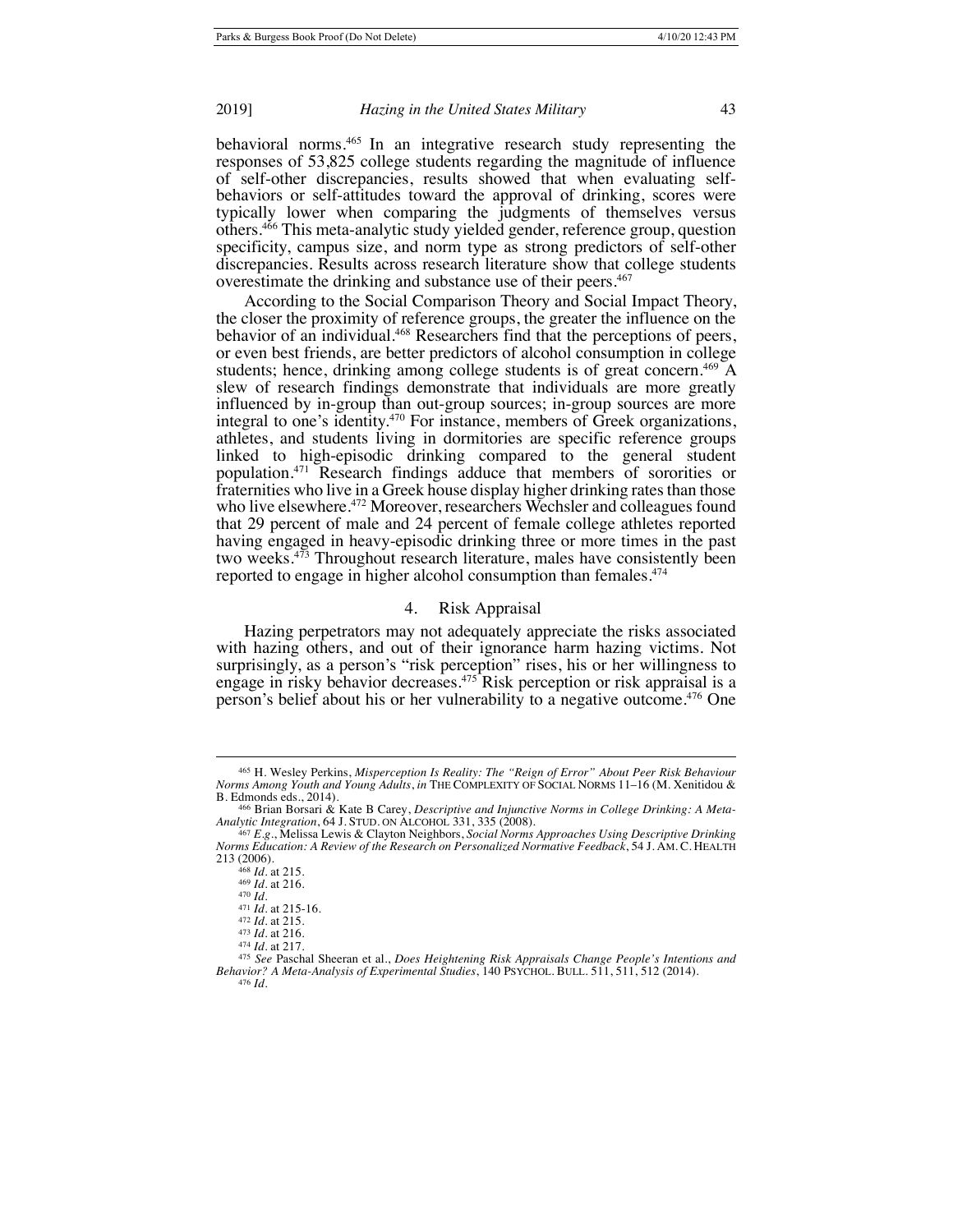study examining risk perception and sensation-seeking<sup>477</sup> determined that high sensation seekers generally do not view their environment leading to negative consequences. $478$  Thus, certain individuals might be predisposed to engage in risky actions because they do not appraise situations as threatening.<sup>479</sup> In another study, researchers focused, in part, on the relationship between risk appraisal and criminal behavior.<sup>480</sup> The results indicated that "[h]igh personal risk appraisal was associated with low levels of risky behavior in the area[] of crime . . . ."481 The researchers found that the riskier an activity was judged to be, the less likely a person was to engage in the activity, particularly if the negative outcome is clearly defined—such as with criminal penalties.482

Other studies indicate the relationship between knowledge and risky behavior might vary amongst individuals<sup>483</sup> based on reward bias, which is the tendency to rate a risky activity as more of a good idea.484 In one study, researchers found that this "reward bias was higher in adolescence than in either adulthood or preadolescence,"<sup>485</sup> and that "the relation between reward bias and law-breaking behavior was significantly stronger in middle adolescence . . . ."486 Similarly, a quantitative study used individual studies of how heightening risk appraisal affects individuals' subsequent behavior in finance, crime, and health as data points.<sup>487</sup> Researchers concluded that risk appraisal plays a causal role in changing behavior; more knowledge of risk decreases the likelihood an individual will perform an action. <sup>488</sup> They found that as risk perception increased, there was a reliable impact on behavioral outcomes across scientific studies.<sup>489</sup> The meta-analysis concluded that risk appraisal plays a causal role in changing behavior; more knowledge of risk decreases the likelihood an individual will perform an action.<sup>490</sup>

A majority of studies conclude that a relationship exists, which is affected by both the type of legal consciousness held by the individual<sup>491</sup> and the type of law applied.492 Legal consciousness is "the way[] people understand and use the law<sup>1493</sup> and "participat[e] in the process of

<sup>477</sup> Jonathan W. Roberti, *A Review of Behavioral and Biological Correlates of Sensation Seeking*, 38 J. RES. PERSONALITY 256, 257 (2004).

<sup>478</sup> *Id.* at 269.

<sup>479</sup> *See id.*

<sup>480</sup> Paula Horvath & Marvin Zuckerman, *Sensation Seeking, Risk Appraisal, and Risky Behavior*, 14 PERSONALITY & INDIVIDUAL DIFFERENCES 41, 44 (1993).

<sup>481</sup> *Id.* at 47.

<sup>482</sup> *Id.* at 50.

<sup>483</sup> Elizabeth Shulman & Elizabeth Cauffman, *Reward-Biased Risk Appraisal and Its Relation to Juvenile Versus Adult Crime*, 37 L. & HUM. BEHAV. 412, 419 (2013).

<sup>484</sup> *Id.* at 413.

<sup>485</sup> *Id*. at 416. <sup>486</sup> *Id*.

<sup>487</sup> Horvath & Zuckerman, *supra* note 480, at 47.

<sup>488</sup> Shulman & Cauffman, *supra* note 483, at 420.

<sup>489</sup> *Id.*

<sup>490</sup> *See id.* 

<sup>491</sup> *See* Erik D. Fritsvold, *Under the Law: Legal Consciousness and Radical Environmental Activism*, 34 L. & SOC. INQUIRY 799, 804–07 (2009).

<sup>492</sup> *See* Russell B. Korobkin, *Behavioral Analysis and Legal Form: Rules vs. Standards Revisited*, 79 OR. L. REV. 23, 26–30 (2000).

<sup>493</sup> Fritsvold, *supra* note 491, at 803 (quoting SALLY MERRY, GETTING JUSTICE AND GETTING EVEN: LEGAL CONSCIOUSNESS AMONG WORKING CLASS AMERICANS 5 (1990)).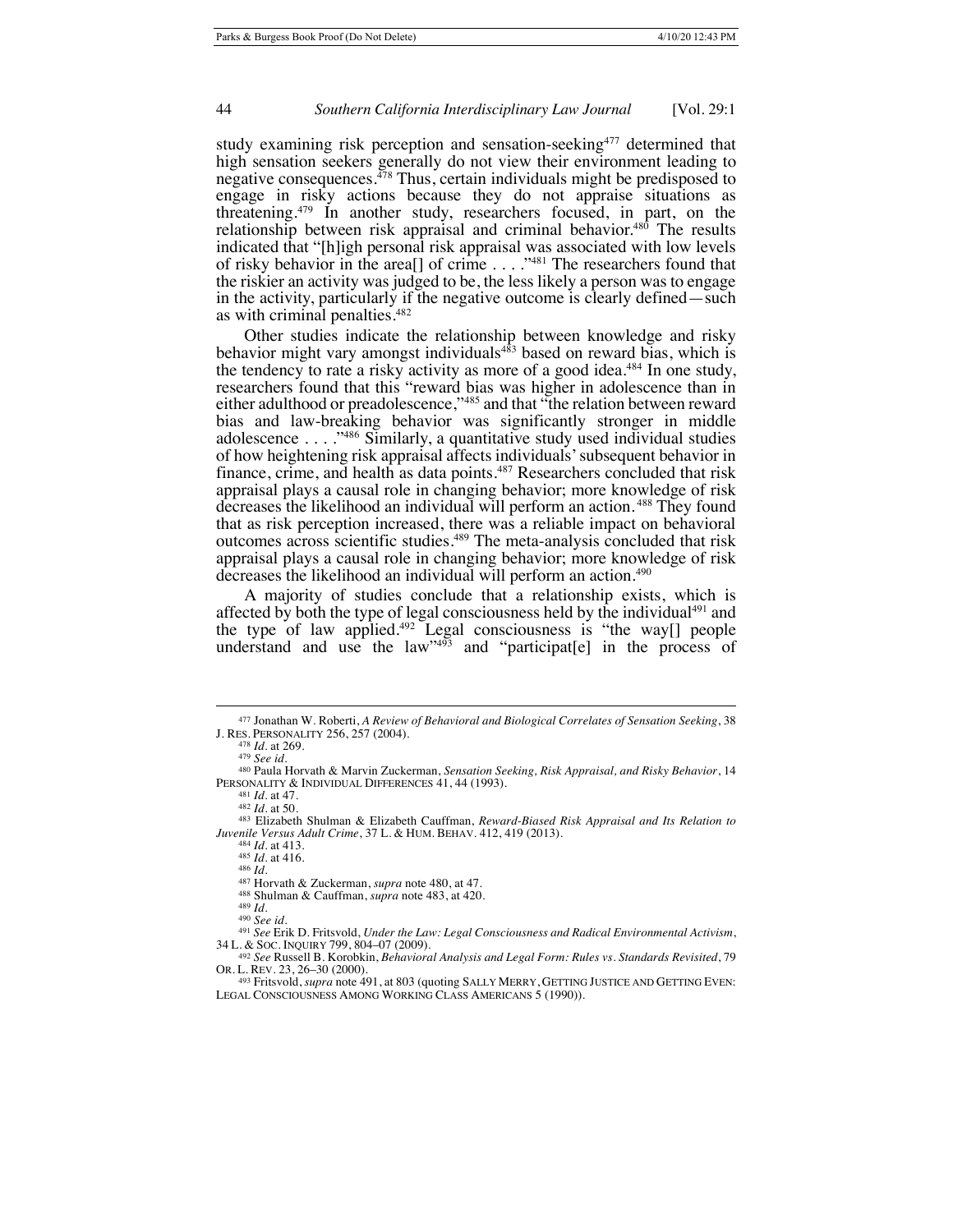constructing legality."494 Erik Fritsvold describes four categories of legal consciousness: before the Law, with the Law, against the Law, and under the Law.<sup>495</sup> Individuals with before the Law consciousness view the law as "an abstract entity, removed from the everyday experiences of life."496 They perceive it as an unbiased, static system that uses rational methods to run society, and views all individuals as equals "before the law."<sup>497</sup> Those who have a "with the law" consciousness consider the law to be a game that is meant to be strategically won.<sup>498</sup> These individuals attempt to advance their legal proficiency in order to maximize their advantage in the game,<sup>499</sup> but they are unlikely to engage in resistance.<sup>500</sup> "Under the law consciousness" is demonstrated where individuals choose more radical methods of retaliation,<sup>501</sup> by making their point by openly and purposefully challenging the social order.502 Fourth, "Against the law consciousness" individuals perceive the law as a "commodity of power."503 These four categories of legal consciousness, as well as the type of law under which an individual is forming their perception,<sup>504</sup> have unique effects on people's choice of deviant behavior.<sup>505</sup> The question remains as to whether knowledge of different legal forums affects people's analysis and behavior.

There are two relevant perspectives: the rules versus standards approach and the economic<sup>506</sup> analysis versus behavioral analysis approach.<sup>507</sup> According to Larry Alexander, laws come in the form of rules and standards.<sup>508</sup> "Standards" are considered to be legal norms that "enjoin us to 'do the right thing'" and require rational behavior,509 but the line is drawn on a case by case basis.<sup>510</sup> Once the law is understood, individuals weigh compliance versus punishment with the law.<sup>511</sup> Ideally, bright-line rules are implemented with ease, but the flaws of rules can "discourag[e] desirable behavior or [fail] to discourage undesirable behavior."<sup>512</sup> The more complex a rule becomes, the more it resembles a standard. The economic analysis focuses on the individual's cost-benefit analysis of rules and standards.<sup>513</sup> Similarly, behavioral analysis does not definitively favor one legal forum.<sup>514</sup> It follows the Rational Choice Theory that individuals "act so as to maximize

<sup>500</sup> *Id.* at 818.

<sup>501</sup> *Id.* at 807.

<sup>502</sup> *Id.*

<sup>503</sup> *Id.* at 804–05

<sup>504</sup> Korobkin, *supra* note 492, at 26–30.

<sup>505</sup> Fritsvold, *supra* note 491, at 804–07, 818–19.

<sup>506</sup> Korobkin, *supra* note 492, at 23; Scott J. Shapiro, *Rationality of Rule-Guided Behavior: A Statement of the Problem*, 42 SAN DIEGO L. REV. 55, 55 (2005). <sup>507</sup> *See* Korobkin, *supra* note 492, at 23.

<sup>508</sup> Larry Alexander, *Introduction to the Symposium on the Rationality of Rule-Following*, 42 SAN DIEGO L. REV. 53, 53 (2005).

- <sup>513</sup> *Id.* at 30–43.
- <sup>514</sup> *Id.* at 58.

<sup>494</sup> *Id.* (quoting PATRICIA EWICK & SUSAN SILBEY, THE COMMON PLACE OF LAW: STORIES FROM EVERYDAY LIFE 35 (1998)).

<sup>495</sup> *Id.* at 804–07.

<sup>496</sup> *Id.* at 804.

<sup>497</sup> *Id.*

<sup>498</sup> *Id.*

<sup>499</sup> *Id.*

<sup>509</sup> *Id.*

<sup>510</sup> Korobkin, *supra* note 492, at 37–38.

<sup>511</sup> *Id.*

<sup>512</sup> *Id.* at 35.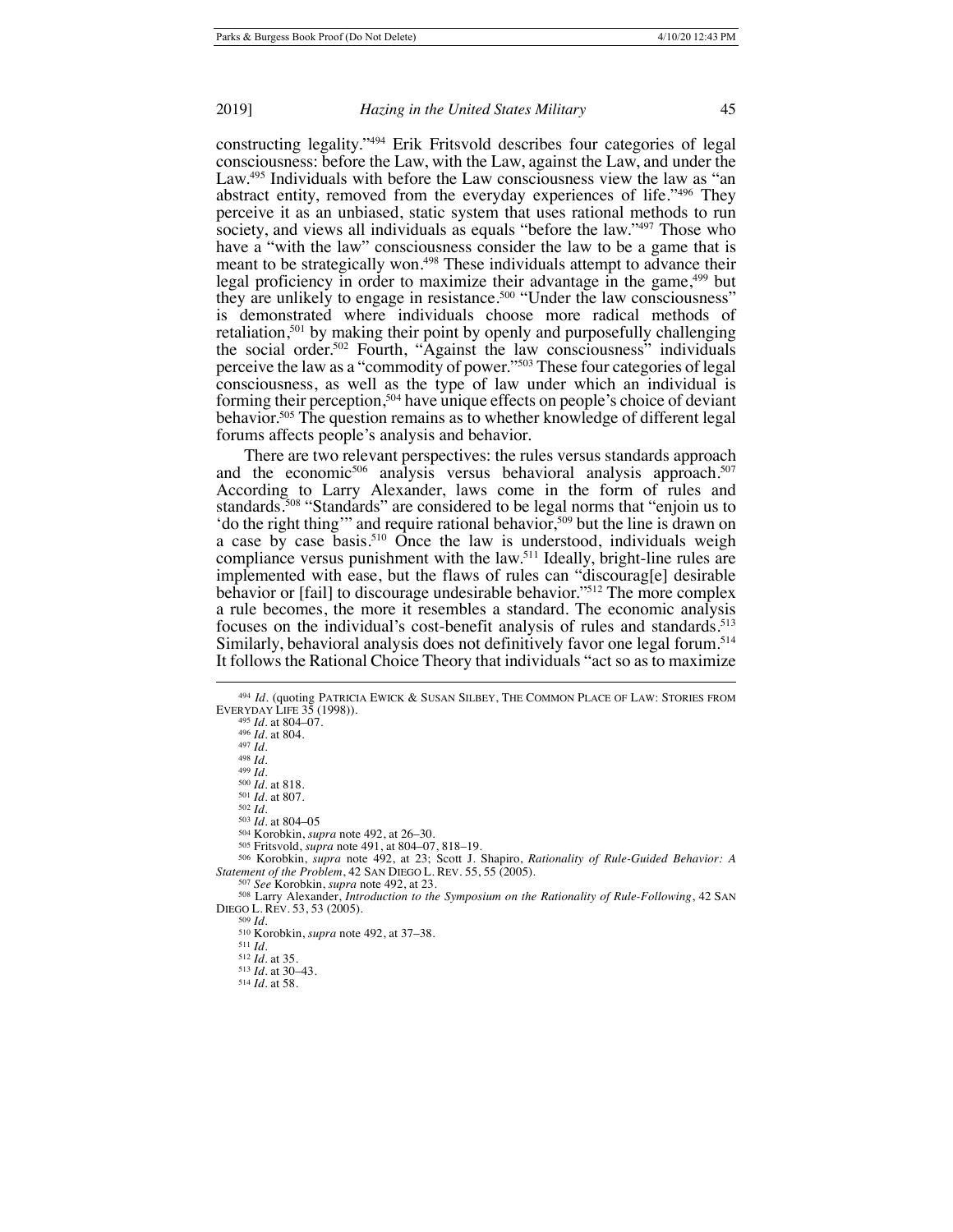their expected utility subject to external constraints, have fixed and stable preferences that are independent of law, and act in their self-interest."515 Additionally, several studies suggest that rules based on community norms require less work because law-abiding citizens naturally seek to adhere to what is socially acceptable.<sup>516</sup> These community norms are described as "extra-legal sanctions," which, if not followed, result in "loss of interpersonal or community respect and social disapproval . . . ."517 Korobkin called this concept "norm compliance theory," which suggests that individuals will sometimes put the customs of society above their own personal desires.<sup>518</sup>

#### 5. Rational Ignorance

Hazing perpetrators, given the range of things they must know and learn for work and other interests, may have little incentive to learn much about hazing, which—in turn—could augment the way they think about the issue and their behavior. Accordingly, rational ignorance is the notion that it would be detrimental to an individual to gather and process all possible information.519 Assuming that all information has a value and a cost and that all people are rational beings, sometimes the expected cost of acquiring knowledge is higher than its expected value.<sup>520</sup> Additionally, there are also issues with having too much knowledge and biased information. As a society, we place a negative stigma on ignorance, even though ignorance and closed-mindedness are just decisions not to consider a new fact or argument.<sup>521</sup> Therefore, as rational beings, there are some things a person is better off not knowing. Because a person who is rationally ignorant must choose what they want to learn, they need to have knowledge of what they do not know.522

There is an infinite set of questions a rationally ignorant person can choose from. However, the potential questions that fall into this category also have criteria. They must not presuppose anything that does not exist, and there may not be an infinite number of answers that fit.<sup>523</sup> Once the person chooses a question that has a measurable and finite answer, he or she must truly have some state of ignorance about the issue.<sup>524</sup> This separates a person who is rationally ignorant from someone who just does not know something. "What is the universe?" is not a question that a rationally ignorant person can hope to answer.

Information has diminishing returns; at some point, acquiring more information is not worth the cost of finding or processing it. In addition, once knowledge is acquired, it is not easily forgotten. The new information could

<sup>515</sup> *Id.* at 44.

<sup>516</sup> *Id.* at 54 (describing community norms as actions that are socially acceptable or those that if not done are seen as unacceptable—for example, removing a hat inside a building).

<sup>517</sup> Kirk R. Williams & Richard Hawkins, *Perceptual Research on General Deterrence: A Critical Review*, 20 L. & SOC'Y REV. 545, 558 (1986).

<sup>518</sup> Korobkin, *supra* note 492, at 54.

<sup>519</sup> Shawn J. Bayern, *Rational Ignorance, Rational Closed-Mindedness, and Modern Economic Formalism in Contract Law*, 97 CAL. L. REV. 943, 943 (2009).

<sup>520</sup> *Id.* at 945.

<sup>521</sup> *Id.* at 947.

<sup>522</sup> *Id.* at 948. <sup>523</sup> *Id.* at 949.

<sup>524</sup> *Id.*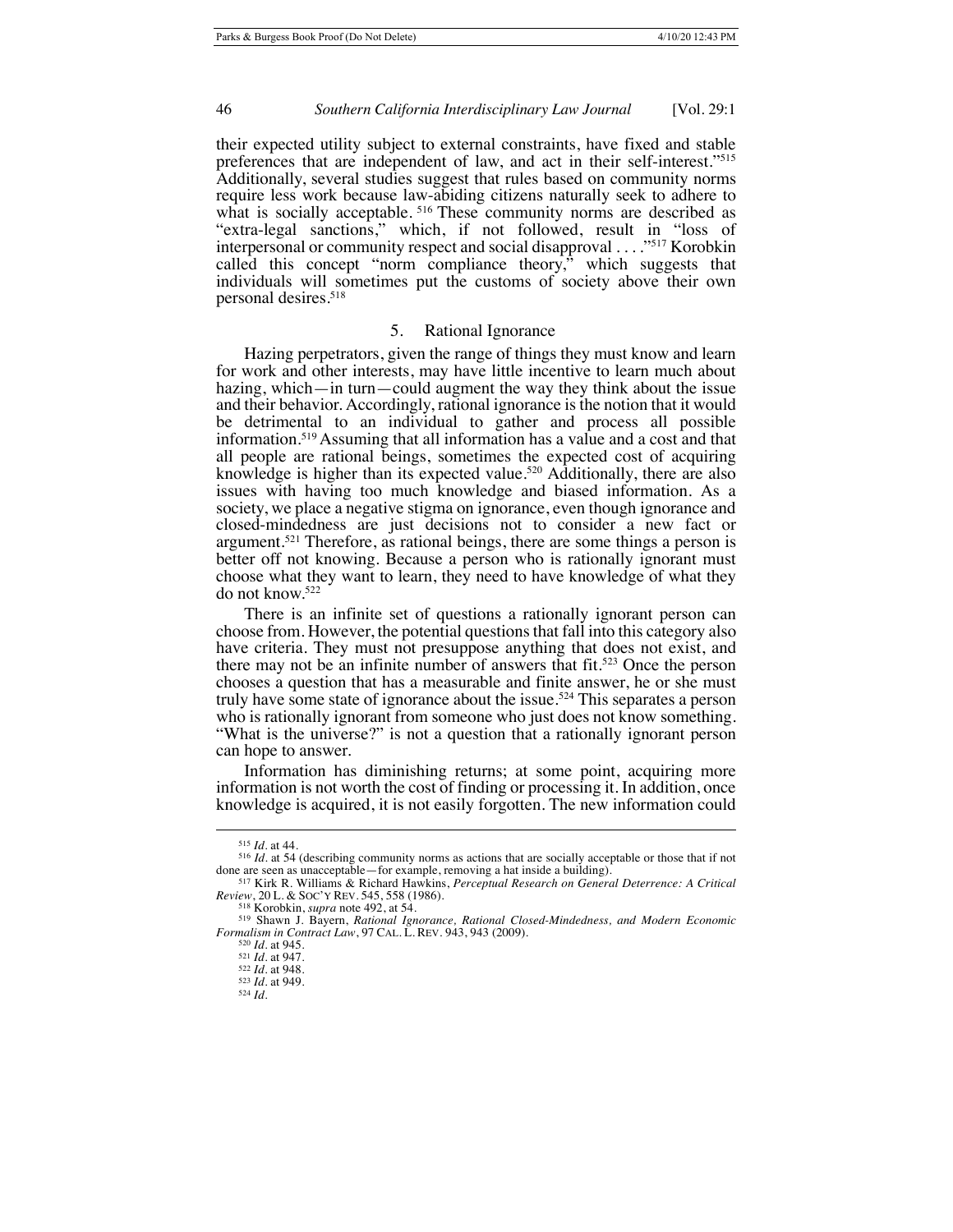bias a person's decision-making in an irreparable way.<sup>525</sup> As such, there is also an avoidance of new information due to bias. It would be rational for a person to avoid information to protect their personal outlook on a situation. However, being rational in ignoring biased information that is inexpensive to process cannot always be justified, especially if the bias is known. By becoming educated by the bias, it diminishes the effects of the prejudice and could potentially add another dimension to information already known.526

# 6. Personality

Hazing perpetrators may, simply, be more predisposed to take risks. This is supported by research on personality—e.g., the manner in which individuals think, feel, and behave.<sup>527</sup> Personality has a biological basis, is relatively stable over time, <sup>528</sup> but is also influenced by one's social environment.<sup>529</sup> Studying personality can provide insights into why individuals engage in different kinds of criminal behavior.<sup>530</sup> Moreover, personality also helps explain the stability of criminal (and related antisocial) behavior over the course of one's life and the versatility of criminal behaviors committed by offenders.<sup>531</sup> In addition, the relationship between criminal behavior and personality was found to exist across a variety of methods (e.g., self-reports and other reports of personality, official versus self-reports of offending), countries, sexes, and races.<sup>532</sup> Han Eysenck's 1977 research posited three biological dimensions of human personality,<sup>533</sup> proposing that  $(1)$  psychoticism,  $(2)$  extraversion, and  $(3)$  neuroticism (collectively, the "PEN Model") contribute to the formation of antisocial behavior.<sup>534</sup> Eysenck's studies, backed by those of his successors, suggested that people with antisocial behavior were more likely to commit future crimes than those without.<sup>535</sup> His research suggested that high levels of all three traits were indicative of criminal behavior and tendencies, with psychoticism as the most significant factor and extraversion as the least significant.<sup>536</sup> Alternatively, Boduszek and colleagues conducted research to determine what percentage of individual variance in criminal behavior was explained

*from Adolescence to Adulthood*, 81 J. PERSONALITY & SOC. PSYCHOL. 670, 670 (2001).

<sup>532</sup> Avshalom Caspi et al., *Are Some People Crime-prone?: Replications of the Personality-Crime Relationship Across Countries, Genders, Races, and Methods*, 32 CRIMINOLOGY 163, 185 (1994).

<sup>533</sup> Joan A. Reid, *Crime and Personality: Personality Theory and Criminality Examined*, 3 INQUIRIES J./STUDENT PULSE 1, 3 (2011), http://www.inquiriesjournal.com/articles/1690/crime-and-personalitypersonality-theory-and-criminality-examined.

<sup>535</sup> Daniel Boduszek et al., *Eysenck's Personality Model and Criminal Thinking Style Within a Violent*  and Nonviolent Offender Sample: Application of Propensity Score Analysis, 34 DEVIANT BEHAV. 483,<br>483 (2013) (citing Alexander M. Holsinger, *Assessing Criminal Thinking: Attitudes and Orientations Influence Behavior*, 61 CORRECTIONS TODAY 22, 22–25 (1999)).

<sup>536</sup> Reid, *supra* note 533, at 3.

<sup>525</sup> *Id.* at 948.

<sup>&</sup>lt;sup>526</sup> *Id.*<br><sup>527</sup> Joshua D. Miller & Donald Lynam, *Structural Models of Personality and Their Relation to Anti-Social Behavior: A Meta-Analytic Review*, 39 CRIMINOLOGY 765, 765 (2001).

<sup>528</sup> Brent Roberts & Wendy F. DelVecchio, *The Rank-Order consistency of Personality Traits from Childhood to Old Age: A Quantitative Review of Longitudinal Studies*, 126 PSYCHOL. BULL. 3, 20 (2000). <sup>529</sup> Brent W. Roberts et al., *The Kids are Alright: Growth and Stability in Personality Development* 

<sup>530</sup> Miller & Lynam, *supra* note 527, at 784.

<sup>531</sup> *Id.* at 784–85.

<sup>534</sup> Jane L. Ireland & Carol A. Ireland, *Personality Structure Among Prisoners: How Valid Is the Five-Factor Model, and Can It Offer Support for Eysenck's Theory of Criminality?*, 21 CRIM. BEHAV. & MENTAL HEALTH 35, 36 (2011).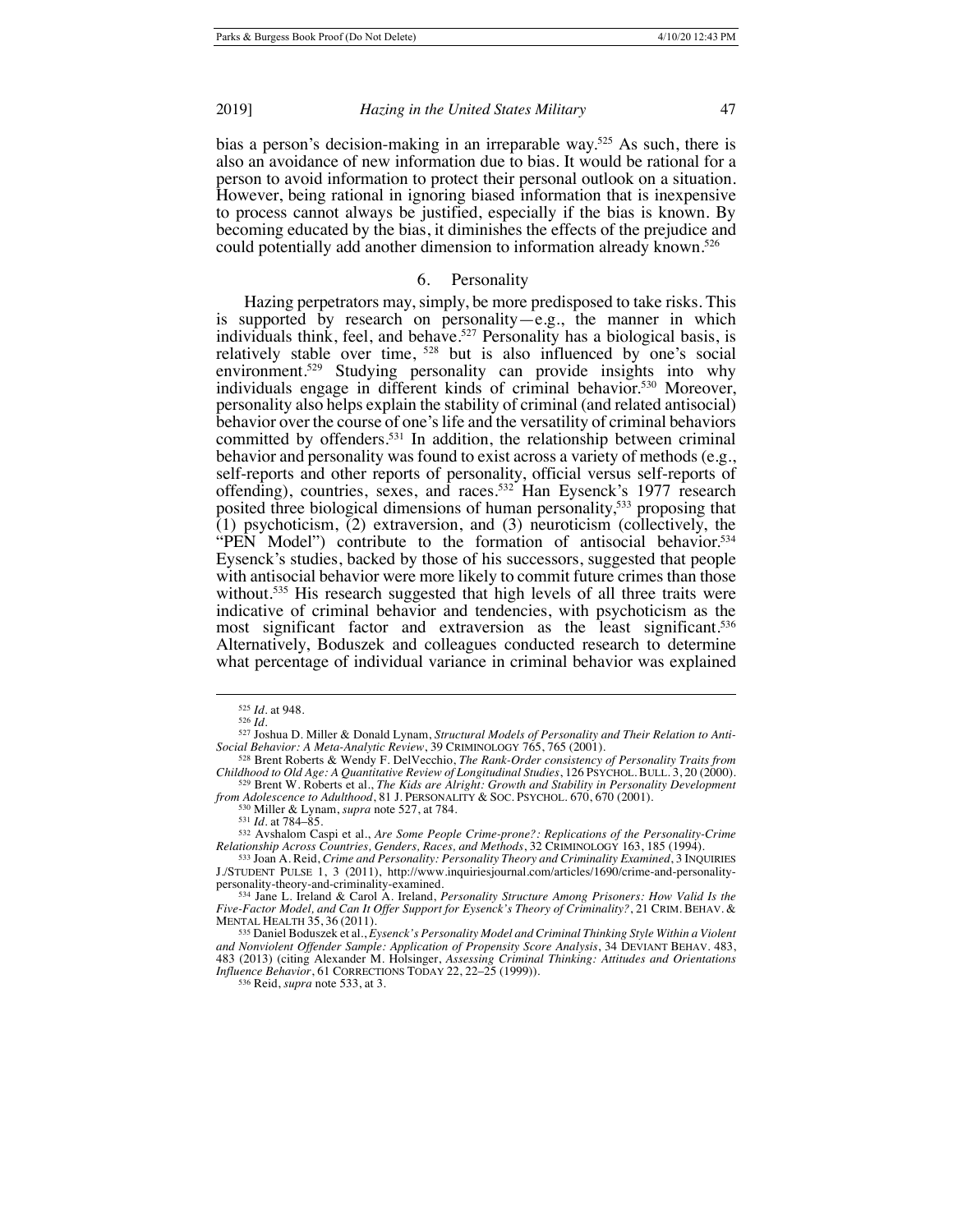by the Big Five model of personality, $537$  which includes (1) conscientiousness, (2) agreeableness, (3) neuroticism, (4) openness to experience, and (5) extraversion.<sup>538</sup>

Boduszek and colleagues first provided previous results on Eysenck's PEN Model. Citing to previous studies, they found that those exhibiting criminal behavior tended to score high on psychoticism.539 Secondly, they provided that extraversion was often questionably effective in predicting criminal behavior, which paralleled Eysenck's findings.540 Lastly, they noted that neuroticism was a weaker predictor of criminal behavior but a stronger predictor of recidivism.<sup>541</sup> Eysenck proposed that the "prisonization" of criminal identity, where criminals who live together interact more and increase their levels of extraversion, as a result, led to skewed results.<sup>542</sup> Contrastingly, the interactions between criminals incarcerated together may not be reflective of their interactions in the outside world, which indicates a limitation of self-reporting trait levels.<sup>543</sup> Ultimately, Boduszek and colleagues found that five factors significantly explained 49 percent of the variance in individuals with criminal thinking and behavior.<sup>544</sup> These were (1) psychoticism, (2) extraversion, (3) neuroticism, (4) criminal social identity, and (5) association with criminal friends.<sup>545</sup> Psychoticism was the strongest predictor of criminal thinking and behavior, consistent with the results from Eysenck's PEN Model and the Big Five model.546 Boduszek and colleagues also found an association with criminal friends, which can be linked to extraversion, and criminal social identity to be significant predictors of criminal thinking and behavior.<sup>547</sup> Association with criminal friends was found to be a weak predictor of criminal behavior.<sup>548</sup>

In one study, which took a prospective, rather than retrospective, look at personality and criminal behavior, researchers administered two tests to two thousand boys to examine the development and progression of antisocial behavior and to see if it led to criminal behavior.<sup>549</sup> Researchers found that criminal offenses were positively and significantly related to neuroticism and were negatively rated to agreeableness, conscientiousness, and cognitive ability.550 When grade point average ("GPA") was added, cognitive ability and conscientiousness lost their significant values, and antisocial behavior itself was not significantly indicative of criminal behavior.<sup>551</sup> Researchers theorized that GPA might be a separate result of personality; it may be

<sup>538</sup> *Id.*

<sup>539</sup> *Id.* at 484.

<sup>540</sup> *Id.* <sup>541</sup> *Id.*

<sup>542</sup> *Id.* at 484, 491.

<sup>543</sup> *Id.* at 491.

<sup>544</sup> *Id.* at 489.

<sup>545</sup> *Id.*

<sup>546</sup> *Id.* at 489–90.

<sup>549</sup> René Mõttus et al., *Longitudinal Associations of Cognitive Ability, Personality Traits and School Grades with Antisocial Behavior*, 26 EUR. J. PERSONALITY 56, 56–58 (2012). <sup>550</sup> *Id.* at 59.

<sup>551</sup> *Id.*

<sup>537</sup> Boduszek et al., *supra* note 535, at 483 (citing Jeremy F. Mills et al., *The Measures of Criminal Attitudes and Associates (MCAA): The Prediction of General and Violent Recidivism*, 31 CRIM. JUST. BEHAV. 717 (2004)).

<sup>547</sup> *Id.* at 491. 548 *Id.*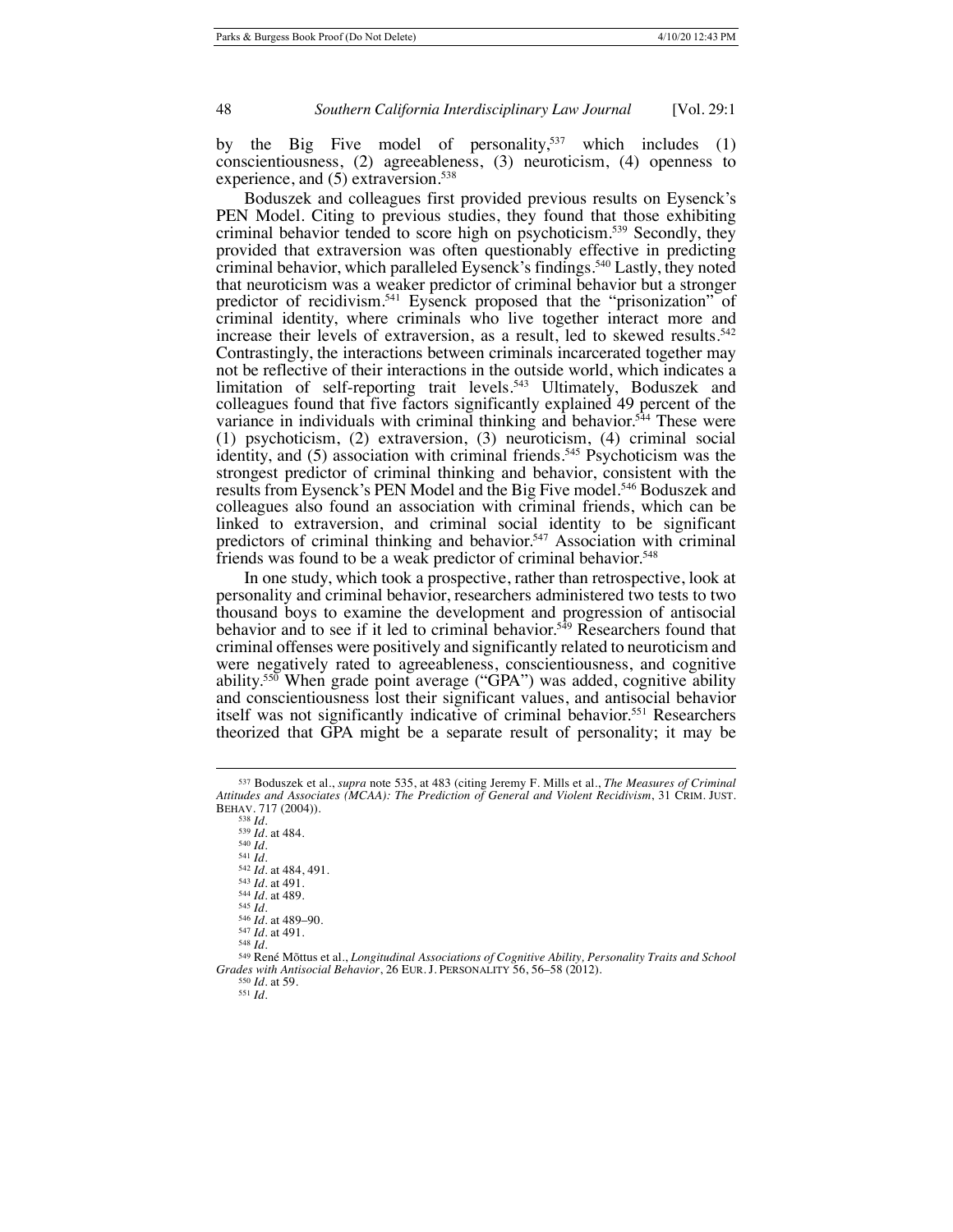affected by personality but not lead to criminal behavior.<sup>552</sup> Therefore, the researchers prospectively found that high neuroticism and high psychoticism are predictive of future criminal behavior. Additionally, recent studies have added nuance to our understanding of a personality's factor structure.<sup>553</sup> For example, a 2011 study investigated inmates to compare the Five-Factor Model of Personality to Eysenck's original PEN Model to determine whether one test was a stronger predictor of criminal behavior than the other.<sup>554</sup> Researchers tried several different models before finding an acceptable fit.

While the results of the new test closely paralleled those of other Big-<br>Five studies, researchers found distinctions in other areas. First, they found that agreeableness was the most commonly reported trait.555 Secondly, the five core traits found closely paralleled those used under the Five-Factor Model, ultimately supporting that the five traits most commonly used are the strongest indicators of individual variances in the development of criminal behavior. Additionally, scholars studied the overall effect size of multiple studies aggregated together. A study by Miller and Lynam included fortyfive previous studies looking at the Five-Factor Model, the PEN Model, and the Three-Factor Model.<sup>556</sup> The patterns of results provided a personality profile of the typical offender: someone who is antagonistic, argumentative, aggressive, impulsive, and sensation seeking.<sup>557</sup>A second meta-analysis performed by Shayne Jones and colleagues included fifty-three previous studies<sup>558</sup> and focused exclusively on the Five-Factor Model.<sup>559</sup> They found that individuals who engage in criminal behavior scored higher on anger hostility, impulsiveness, and excitement seeking<sup>560</sup> and scored lower on numerous traits, including warmth, trustworthiness, straightforwardness, altruism, compliance, modesty, competence, dutifulness, and deliberation.<sup>561</sup> Collectively, both meta-analyses support the use of the Five-Factor Model. 562 It is important to note that, as Davison proposed, personality disorders and antisocial behavior do not completely explain criminal behaviors. There are often comorbid symptoms, such as drug use, social environments, and context.563 In sum, although genetic levels of the Big Five may predispose one towards criminal behavior, other factors and conditions may make the difference in why some exhibiting criminal behavior.

# 7. Impulsivity

Some perpetrators may be inclined to engage in hazing because they are impulsive. Impulsivity, or impulsive behavior, is widely defined as "a predisposition toward rapid, unplanned reactions to internal or external

<sup>552</sup> *Id.* at 60.

<sup>553</sup> *See* Ireland & Ireland, *supra* note 534, at 38.

<sup>554</sup> *Id.* at 37. <sup>555</sup> *Id.* at 48.

<sup>556</sup> Miller & Lynam, *supra* note 527, at 796–98. <sup>557</sup> *See id.* at 776-77.

<sup>558</sup> Shayne E. Jones et al., *Personality, Antisocial Behavior, and Aggression: A Meta-Analytic Review*, 39 J. CRIM. JUST. 329, 335–37 (2011).

<sup>559</sup> *Id.* at 330.

<sup>560</sup> *Id.* at 333.

<sup>561</sup> *See id.* at 332*.*

<sup>562</sup> *Id.* at 333, 335.

<sup>563</sup> Sophie Davison & Aleksandar Janca, *Personality Disorder and Criminal Behavior: What is the Nature of the Relationship*, 25 CURRENT OPINION PSYCHIATRY 39, 43 (2012).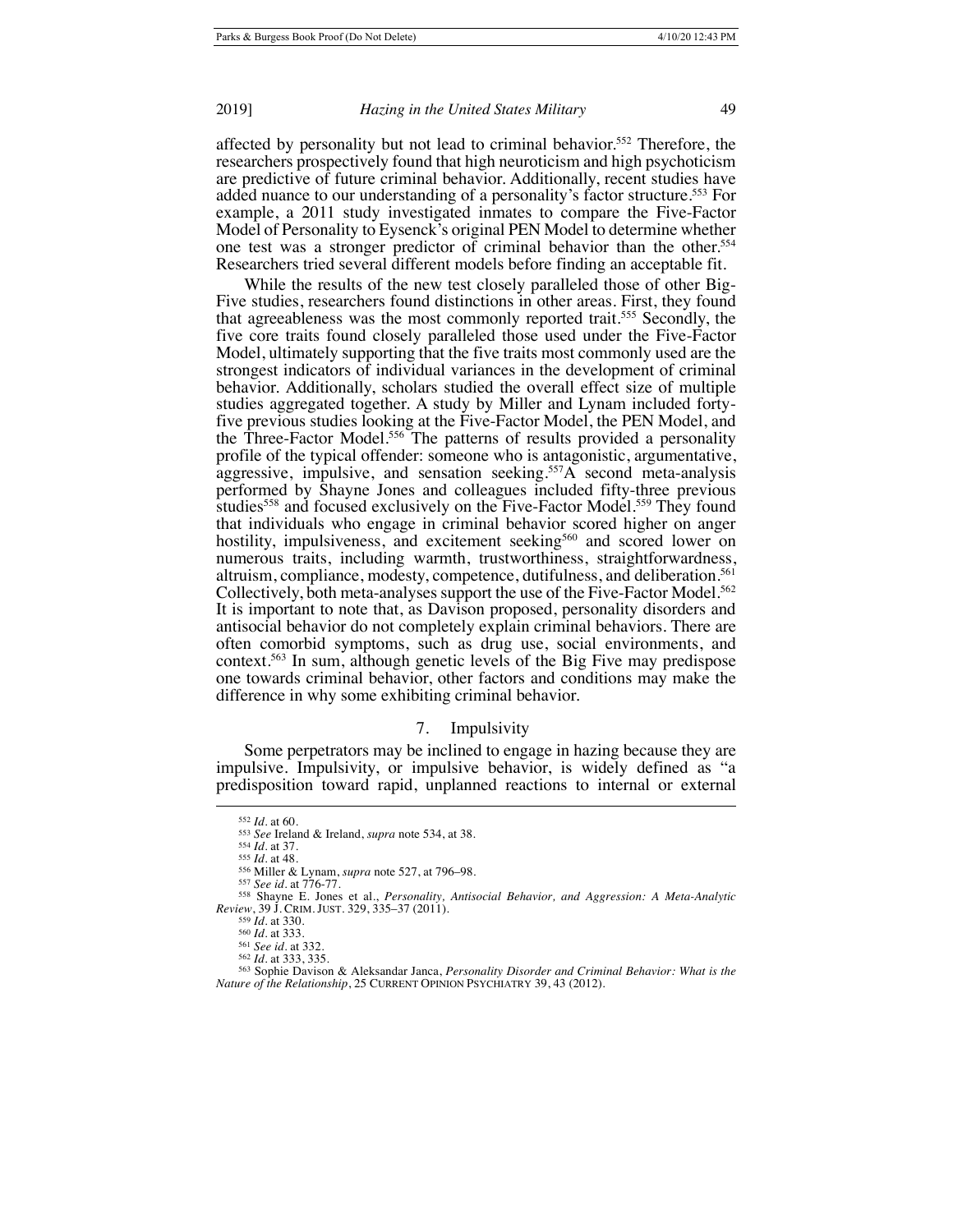stimuli without regard to the negative consequences of these reactions to the impulsive individual or to others."564 Criminal behavior and impulsivity research has ranged from focusing on delinquents,<sup>565</sup> incarcerated criminals,<sup>566</sup> gender differences,<sup>567</sup> mental disorders,<sup>568</sup> brain functioning,<sup>569</sup> and sociological factors.<sup>570</sup> Delinquency is an important factor because it offers insight into predisposing factors that may contribute to criminal behavior and allows the researcher to track criminal activity to see commonalities correlated with delinquency and subsequent criminal behavior. Delinquency has been defined as the behavior of minors that violates the law and leads to direct court action, although not necessarily incarceration.571 Specifically, delinquent youths have been a targeted group to study because children under the age of fifteen account for about 30 percent of all juvenile arrests in the United States.<sup>572</sup> In addition, delinquent youths "are two to three times more likely to become serious, violent[,] and chronic offenders than adolescents whose delinquent behavior begins in their teens."<sup>573</sup> Studies have found an established relationship and a positive correlation between delinquent criminal behavior and impulsivity.<sup>574</sup> One study found that deviants are, in fact, more impulsive than non-deviants.<sup>575</sup> Another study concluded that impulsivity and low self-control are consistent predictors of delinquency.576 Further, "adolescents who exhibit high levels of impulsivity are also likely to demonstrate high levels of delinquency."577 The relationship between criminal behavior and impulsivity of incarcerated criminals is often linked to the study of aggression amongst the incarcerated.578

Aggressive inmates have been found to have higher levels of both anger and impulsivity.579 Specifically, in male offenders, "impulsivity has been shown to be a strong predictor of institutional aggression [and] violence ...

<sup>569</sup> *See* Benjamin J. Shannon et al., *Premotor Functional Connectivity Predicts Impulsivity in Juvenile Offenders*, 108 PROC. NAT'L ACAD. SCI. 11241, 11241 (2011).

<sup>570</sup> *See* Vitulano et al., *supra* note 565, at 315.

573 Id. (citing H. Snyder, *Epidemiology of Official Offending*, *in* CHILD DELINQUENTS: DEVELOPMENT, INTERVENTION, AND SERVICE NEEDS (Loeber & Farrington eds., 2001)).

<sup>574</sup> *See, e.g.*, *id.* (finding that "[i]mpulsivity is an individual characteristic that has been found to be positively associated with child delinquency"); Kelly & Veldman, *supra* note 565, at 193 (finding that deviants are more impulsive than nondeviants").<br>
<sup>575</sup> Kelly & Veldman, *supra* note 565, at 193

<sup>564</sup> Charles W. Mathias et al., *Behavioral Measures of Impulsivity and the Law*, 26 BEHAV. SCI. & L. 691, 693 (2008) (quoting F. G. Moeller et al., *Psychiatric Aspects of Impulsivity*, 158 AM.J. PSYCHIATRY

<sup>1783,</sup> 1784 (2001)). <sup>565</sup> *See, e.g.*, Francis J. Kelly & Donald J. Veldman, *Delinquency and School Dropout Behavior as a Function of Impulsivity and Nondominant Values*, 69 J. ABNORMAL & SOC. PSYCHOL. 190, 190 (1964); Michael L. Vitulano et al., *Delinquent Peer Influence on Childhood Delinquency: The Moderating Effect on Impulsivity*, 32 J. PSYCHOPATHOLOGY BEHAV. ASSESSMENT 315, 315 (2010).

<sup>566</sup> *See, e.g.*, Irina Komarovskaya et al., *The Role of Impulsivity in Antisocial and Violent Behavior and Personality Disorders Among Incarcerated Women*, 34 CRIM. JUST. & BEHAV. 1499, 1499 (2007). <sup>567</sup> *See, e.g.*, Greta M. Massetti et al., *Preventing Youth Violence Perpetration Among Girls*, 20 J.

WOMEN'S HEALTH 1415, 1415 (2011); Elizabeth A. Yeater et al., *Predictors of Sexual Aggression Among Male Juvenile Offenders*, 27 J. INTERPERSONAL VIOLENCE 1242, 1243 (2011).

<sup>568</sup> *See, e.g.*, Komarovskaya et al., *supra* note 566, at 1500; James A. Seager, *Violent Men: The Importance of Impulsivity and Cognitive Schema*, 32 CRIM. JUST. & BEHAV. 26, 31 (2005).

<sup>571</sup> Kelly & Veldman, *supra* note 565, at 191.

<sup>575</sup> Kelly & Veldman, *supra* note 565, at 193. 576 Komarovskaya et al., *supra* note 566, at 1502. 577 Vitulano et al., *supra* note 565, at 316.

<sup>578</sup> Komarovskaya et al., *supra* note 566, at 1501–02. 579 *Id.* at 1502.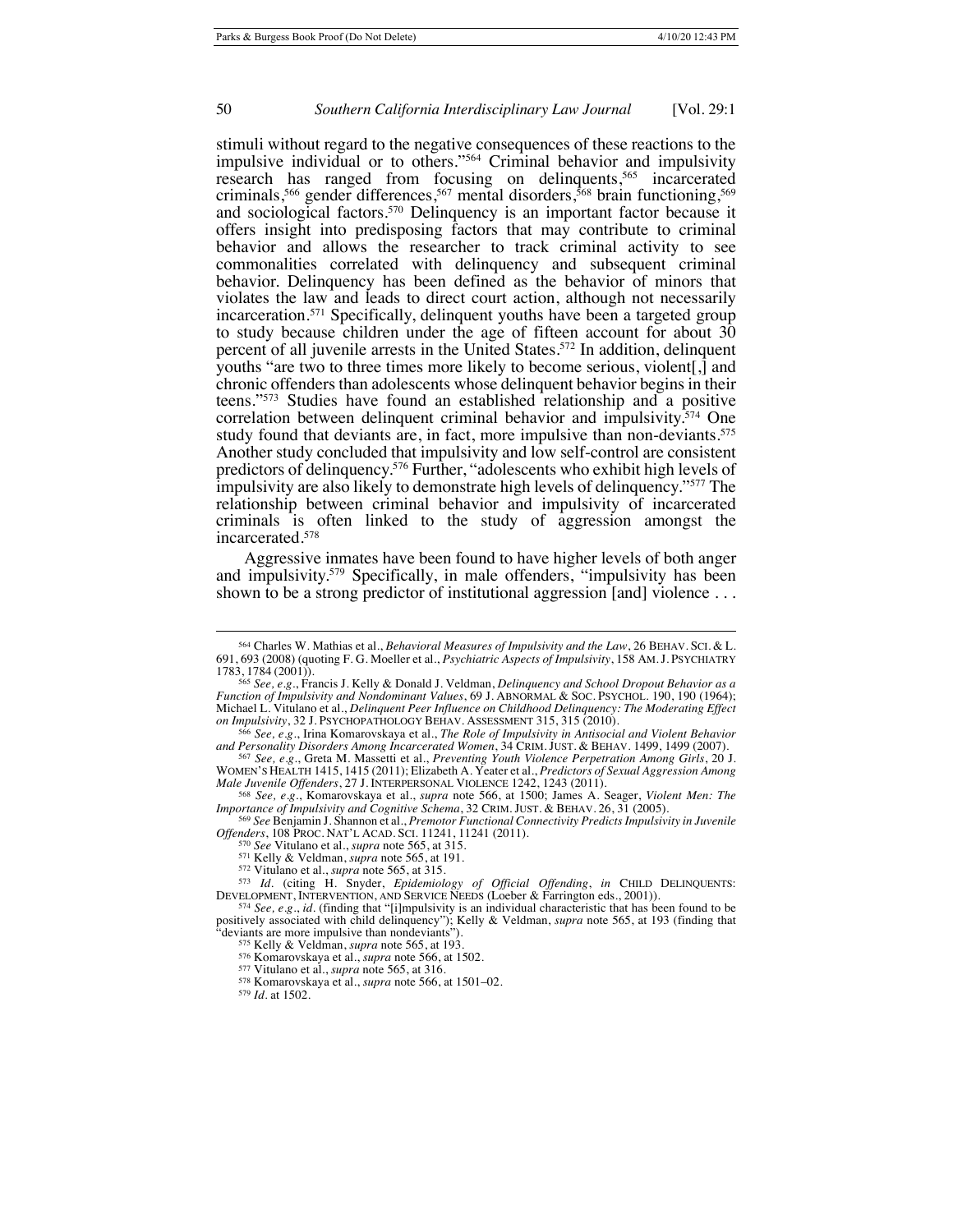."580 In a study of incarcerated female offenders, researchers found a correlation between higher levels of impulsivity and aggressive behavior.<sup>581</sup> However, there did not seem to be a significant relationship between women incarcerated for violent crimes and impulsivity.<sup>582</sup> Additionally, men have been found to participate in more impulsive and risky behavior, and are responsible for about "76 percent of all criminal arrests in the United States, committing 89 percent of homicides and 82 percent of all violent crime."583 The results of one study suggest that the differences in impulsivity between genders may be related to "punishment and reward sensitivity."584 This likely relates to the greater prevalence of male criminal behavior, as higher levels of impulsivity have been directly correlated with criminal behavior.585

Impulsivity has also been found to play a role in sexual aggression in men and women.586 One study found that the difference in impulsivity between males and females "mediates the relationship between sex and social representation of aggression."<sup>587</sup> One study concluded that "a substantial proportion of assaultive behavior is a result of impulsive . . . retaliatory aggression."588 Additionally, men are more likely than women to suffer from certain mental disorders that affect impulsivity.<sup>589</sup>

As previously noted, studies have also found a link between mental disorders, psychopathy, and impulsivity as related to criminal behavior. The Diagnostic and Statistical Manual of Mental Disorders has listed impulsivity as a "behavioral component of several disorders, including attention- deficit/hyperactivity disorder [("ADHD")], borderline personality disorder, and antisocial personality disorder."590 Specifically, children with ADHD tend to be "more susceptible to deviant peer groups" and drug use, which are also related to criminal behavior.591 Conduct Disorder, a "persistent pattern of behavior in which the basic rights of others or major age-appropriate societal norms or rules are violated," has also been linked to criminal behavior and impulsivity.<sup>592</sup> Other studies conclude that "[i]mpulsivity is a key component of psychopathy, a form of personality disorder with a specific pattern of interpersonal, affective, and behavioral symptoms characterized by a grandiose, arrogant, callous, superficial, and manipulative interpersonal

<sup>586</sup> Daniel Strüber et al., *Sex, Aggression and Impulse Control: An Integrative Account*, 14 NEUROCASE 93, 104 (2008).

<sup>591</sup> Vitulano et al., *supra* note 565, at 316.

<sup>592</sup> Mathias et al., *supra* note 564, at 696 (quoting AMERICAN PSYCHIATRIC ASSOCIATION, DIAGNOSTIC AND STATISTICAL MANUAL OF MENTAL DISORDERS 93 (4th ed. 2000)).

<sup>580</sup> *Id.*

<sup>581</sup> *Id.* at 1513. 582 *Id.*

<sup>583</sup> *See, e.g.*, Catharine P. Cross et al., *Sex Differences in Impulsivity: A Meta-Analysis*, 137 PSYCHOL. BULL. 97, 97 (2011).<br> $584$  *Id.* at 121.

<sup>584</sup> *Id.* at 121. 585 Shayne Jones & Donald R. Lynam, *In the Eye of the Impulsive Beholder: The Interaction Between Impulsivity and Perceived Informal Social Control on Offending*, 36 CRIM. JUST. & BEHAV. 307, 307, 316 (2009) (finding that "impulsivity is a robust correlate of offending").

<sup>587</sup> *Id.* at 103*.*

<sup>588</sup> Seager, *supra* note 568, at 46. 589 Cross et al., *supra* note 583, at 97.

<sup>590</sup> Komarovskaya et al., *supra* note 566, at 1501; Matthew S. Stanford & Alan R. Felthous, *Introduction to this Issue: Impulsivity and the Law*, 26 BEHAV. SCI. & L. 671, 671 (2008) (citing AMERICAN PSYCHIATRIC ASSOCIATION, DIAGNOSTIC AND STATISTICAL MANUAL OF MENTAL DISORDERS (4th ed. 2000)).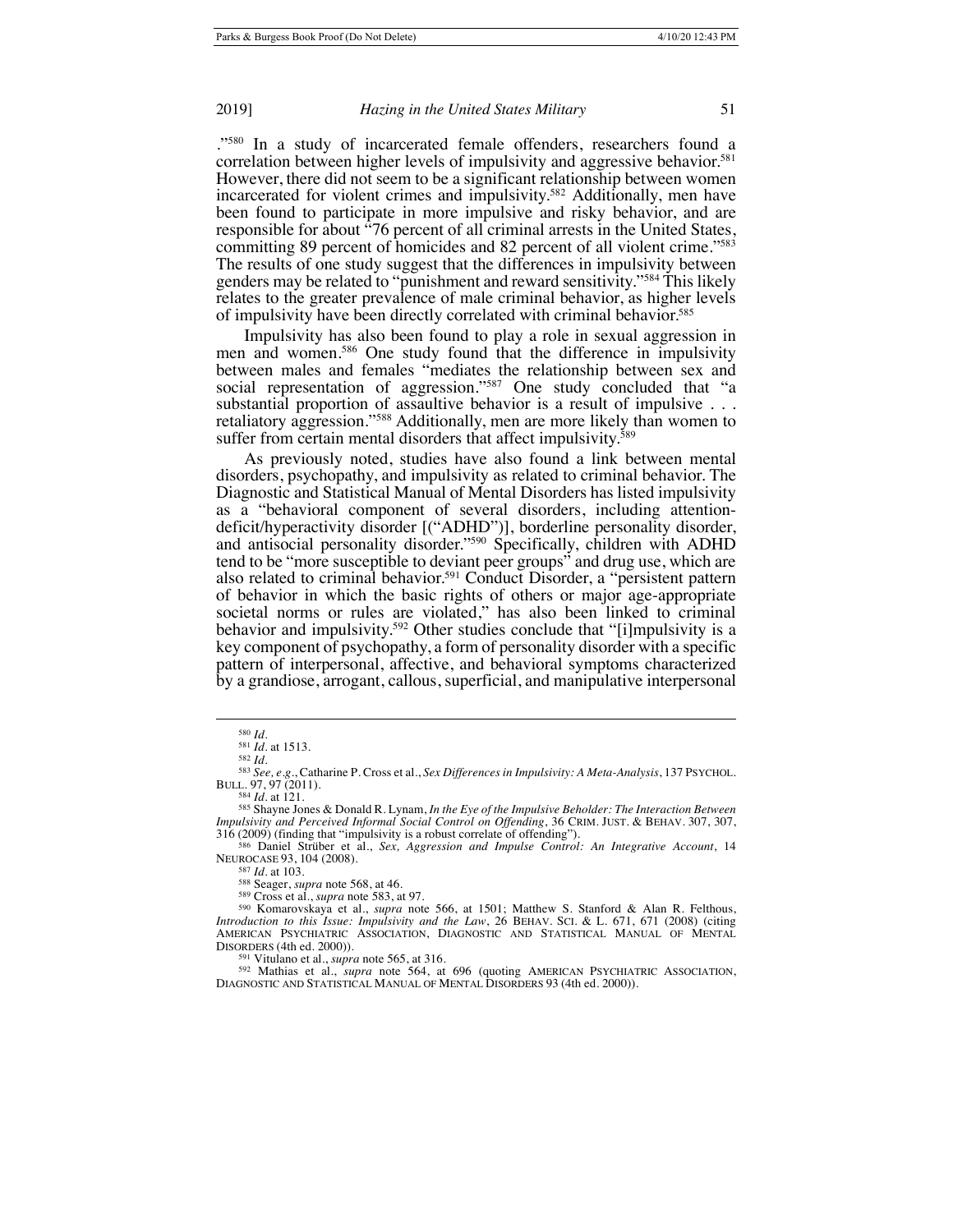style."<sup>593</sup> It follows, then, that mental disorders that affect impulsivity affect criminal behavior as well.<sup>594</sup> Researchers have also found a correlation between specific regions of the brain and their effect on impulsivity and, thus, criminal behavior.<sup>595</sup> A study on the relationship between premotor functional connectivity and impulsivity resulted in a finding that moreimpulsive incarcerated juveniles tended to have functional connectivity that correlated with areas of the brain "associated with spontaneous, unconstrained, self-referential cognition," as compared to less-impulsive juveniles.<sup>596</sup>

Another study focusing on the link between aggression and impulsivity observed: "strong evidence that structural or functional pre-frontal impairments are associated with a heightened risk of impulsive aggression . ...<sup>"597</sup> Data further supported a correlation between impulsivity and function in specific areas of the brain.<sup>598</sup> Researchers have also observed a connection between certain neurotransmitter levels and impulsivity.<sup>599</sup> Additionally, low levels of serotonin have "long been associated with increased impulsivity,"<sup>600</sup> with this relationship being stronger in men than women.<sup>601</sup> Cortisol has also been linked to impulsivity, as it may "moderate the relationship between impulsive aggression and testosterone in delinquent male adolescents . . . ."602 The established correlation between impulsivity and criminal behavior indicates that if certain areas of the brain affect levels of impulsivity and aggression, these changes likely affect criminal behavior as well. Additionally, various sociological factors have relationships with impulsivity and criminal behavior.<sup>603</sup> Race was implicated in a study of delinquent youths, which found that minorities tend to exhibit higher levels of impulsivity.604 Intelligence and impulsivity are also correlated with criminal behavior; research shows male adolescents with low IQs and high impulsivity tend to have high rates of criminal offense.<sup>605</sup> Family and social relationships also play a role, with researchers observing that "impulsivity is more weakly related to offending when parental support is high."<sup>606</sup> In another study, researchers found that "social bond and impulsivity correlates were the only two significant re-offending risk factors for juvenile violent probationers."607

<sup>596</sup> *Id.*

<sup>593</sup> Komarovskaya et al., *supra* note 566, at 1502 (discussing previous research by Hare in 1996 and 2006). <sup>594</sup> *See* Mathias et al., *supra* note 564, at 700, 703.

<sup>595</sup> Shannon et al., *supra* note 569, at 11241.

<sup>597</sup> Strüber et al., *supra* note 586, at 97.

<sup>598</sup> *Id.* at 104. 599 *Id.* at 104, 108. 600 *Id.* at 104.

<sup>601</sup> *Id.* at 105. 602 *Id.* at 110.

<sup>603</sup> *See, e.g.*, Rolf Loeber et al., *Findings from the Pittsburgh Youth Study: Cognitive Impulsivity and Intelligence as Predictors of the Age-Crime Curve*, 51 J. AM. ACAD. CHILD & ADOLESCENT PSYCHIATRY 1136, 1138–41 (2012); Vitulano et al., *supra* note 565, at 319.

<sup>604</sup> Vitulano et al., *supra* note 565, at 318. 605 Loeber et al., *supra* note 603, at 1146. 606 Jones & Lynam, *supra* note 585, at 308.

<sup>607</sup> Heng Choon (Oliver) Chan & Wing Hong Chui, *Psychological Correlates of Violent and Nonviolent Hong Kong Juvenile Probationers*, 30 BEHAV. SCI. & L. 103, 115 (2012).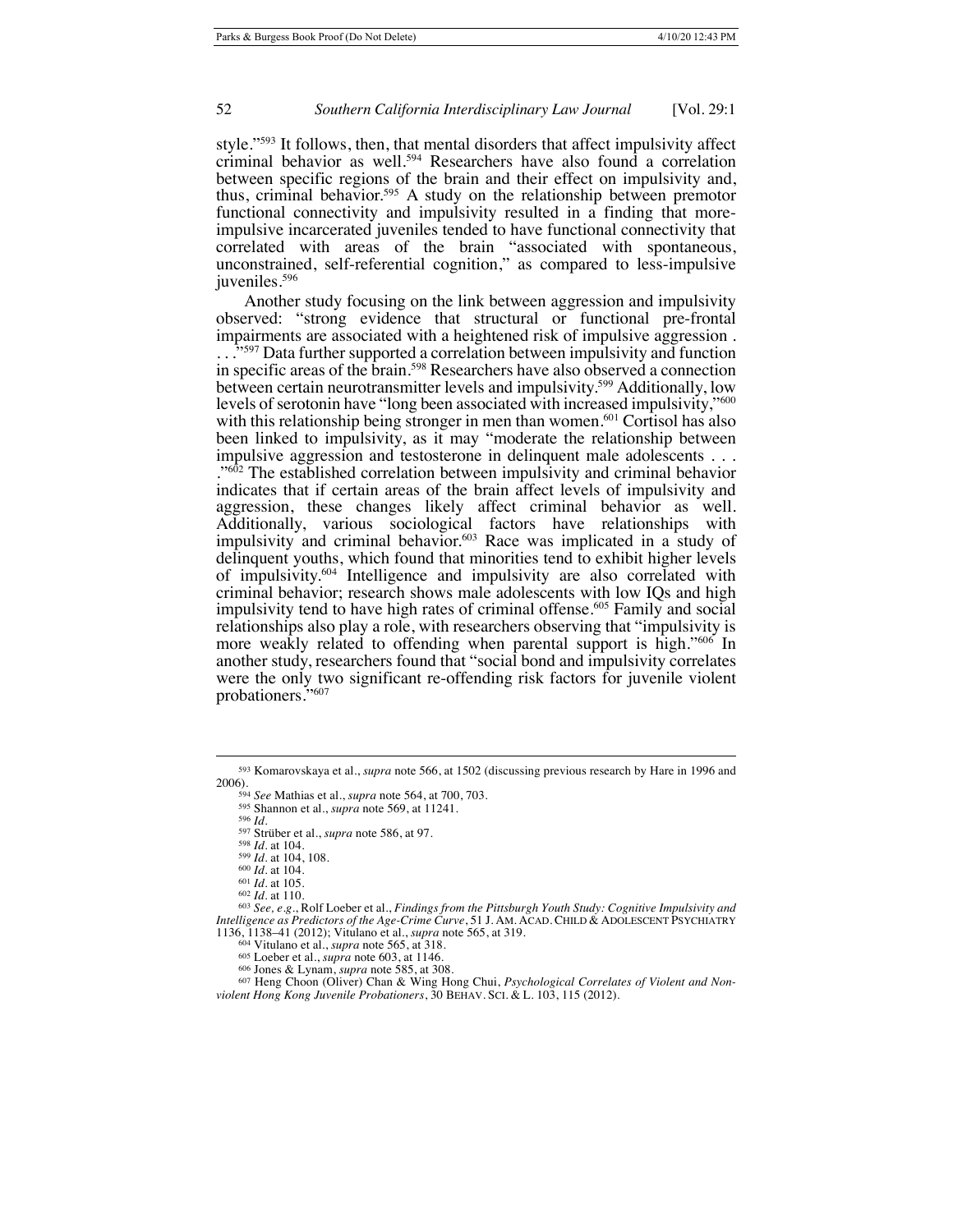Other factors such as violence or abuse, <sup>608</sup> neglect, rejecting or hostile mothers, a chaotic childhood family, and parental reinforcement of immediate gratification have also been correlated with impulsive behavior.<sup>609</sup> Finally, impulsivity has a stronger effect on the delinquency of male adolescent boys from homes with low socioeconomic status.<sup>610</sup> Poor housing has also been considered a predictor of adolescent aggression and teenage violence. Additionally, large family size (five or more children) has been used to predict teenage violence and convictions for violence.<sup>611</sup> This study found that the most important predictor of aggression and violence included elements of impulsivity,  $612$  which were "more strongly related to offending among young adults who perceived their neighborhoods as lacking in informal social control."613 Drug use, often considered criminal behavior in itself, has also been correlated with impulsivity.<sup>614</sup> Overall, the lack of premeditation and sensation-seeking elements of impulsivity bore the strongest relationship to criminal behavior.<sup>615</sup> Another study found a positive correlation between hard drug use, the frequency of alcohol and marijuana use, elements of impulsivity, and sexual aggression and harassment.<sup>616</sup> In addition, higher levels of impulsivity have been found amongst those with substance-abuse disorders.<sup>617</sup> In each of the various levels of drug use and abuse studied, some form of impulsivity was found to be linked to the criminal behavior.<sup>618</sup>

#### 8. Moral Development

Hazing perpetrators may inappropriately make decisions between what the right and wrong thing to do is in a hazing situation. Accordingly, moral development is a process by which people reason through ethical dilemmas and justify social decisions based on ideals of justice, fairness, and right and wrong.<sup>619</sup> Lawrence Kohlberg, an influential researcher in moral development theories, created the moral judgment interview,<sup>620</sup> and used the findings to develop a hierarchy of moral development comprised of six ordered stages.621 These stages, Kohlberg claimed, were universal to all

<sup>&</sup>lt;sup>608</sup> Strüber et al., *supra* note 586, at 96.<br><sup>609</sup> Seager, *supra* note 568, at 45.<br><sup>610</sup> Jones & Lynam, *supra* note 585, at 309.<br><sup>611</sup> David P. Farrington, *Early Predictors of Adolescent Aggression and Adult Violence* & VICTIMS 79, 87 (1989).

<sup>&</sup>lt;sup>612</sup> *Id.* at 97 (finding that the most important predictors from ages eight to ten of aggression and violence include hyperactivity-impulsivity-attention deficit (psychomotor impulsivity, daring, lack of concentration or restlessness).<br><sup>613</sup> Jones & Lynam, *supra* note 585, at 316.

<sup>613</sup> Jones & Lynam, *supra* note 585, at 316. 614 *See, e.g.*, Donald R. Lynam & Joshua D. Miller, *Personality Pathways to Impulsive Behavior and Their Relations to Deviance: Results from Three Samples*, 20 J. QUANTITATIVE CRIMINOLOGY 319, 335 (2004).

<sup>615</sup> *Id.* at 336.

<sup>616</sup> Yeater et al., *supra* note 567, at 1250.

<sup>617</sup> Komarovskaya et al., *supra* note 566, at 1499.

<sup>618</sup> *See, e.g.*, *id.*; Lynam & Miller, *supra* note 614, at 335; Yeater et al., *supra* note 567, at 1252.

<sup>619</sup> Aleksey Martynov, *Agents or Stewards? Linking Managerial Behavior and Moral Development*, 90 J.BUS. ETHICS 239, 242 (2009); Eveline Van Vugt et al., *Moral Development and Recidivism: A Meta-*

analysis, 55 INT'L J. OFFENDER THERAPY & COMP. CRIMINOLOGY 1234, 1237 (2011).<br><sup>620</sup> C.P. Woods, *Gender Differences in Moral Development and Acquisition: A Review of Kohlberg's*<br>and Gilligan's *Models of Justice and Care*,

<sup>&</sup>lt;sup>621</sup> William J. Niles, *Effects of a Moral Development Discussion Group on Delinquent and Predelinquent Boys*, 33 J. OF COUNSELING PSYCHOL*.* 45, 45 (1986).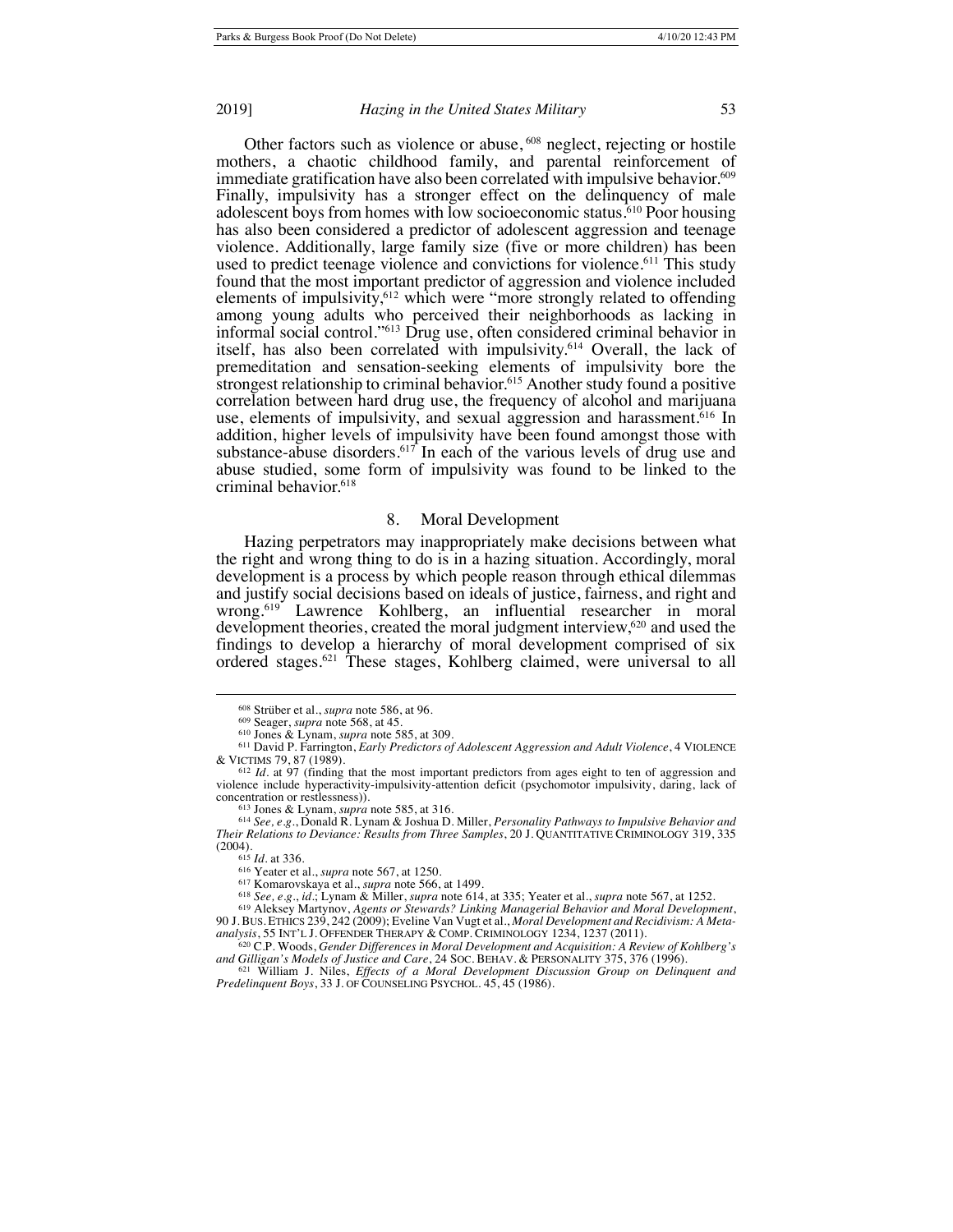humans in that people advanced through the six stages in the same order, though not always at the same pace.<sup>622</sup> Additionally, Kohlberg did not believe that all individuals ceased development at the same stage, and his research suggested that men consistently reach higher stages of moral development than women.623 Carol Gilligan believed Kohlberg's stages seriously misrepresented women. Kohlberg conducted his original longitudinal studies only on Western males and, therefore, Gilligan argues the results should not be generalized to female or non-Western populations.<sup>624</sup> Further, Gilligan claims that the differing way women define themselves—specifically, in terms of their relationships—causes female morality to appear less advanced and makes Kohlberg's methods inadequate to measure female morality. Intimacy, knowledge of care, and nurturing are often more consistent with the concept of morality in females, while males tend to be more justiceoriented in their morality.<sup>625</sup> Similarly, Leming suggests that increased variation in further moral development research by varying gender and culture and examining moral development in different situations.<sup>626</sup> Nonetheless, the majority of moral development research draws from Kohlberg's stages.

The six hierarchical stages are organized into three levels: pre- conventional, conventional, and post-conventional. In the pre-conventional stage, children evaluate morality in terms of personal consequences; actions are viewed as positive when they lead to personal rewards and negative when they lead to punishment.<sup>627</sup> The conventional level values social relationships and upholds social and legal responsibilities, even when there is no direct personal benefit. Correct behavior does not disrupt social order and may cause positive effects on others.<sup>628</sup> The post-conventional level is not obtained by everyone, according to Kohlberg,<sup>629</sup> and is governed by universalistic principles of rights and justice $630$  that focus on benefiting an ideal society.<sup>631</sup> Martynov predicted an association between level of moral development, as defined by Kohlberg, and the tendency for managers to behave like agents or stewards. Agent-like behavior is defined as actions that contribute to an individual's personal well-being, while steward-like behavior benefits the principal or stakeholder.<sup>632</sup> According to Martynov, conventional and pre-conventional morality are related to agent-like behaviors, while post-conventional morality is related to steward-like actions.633 The highest stage of moral development may even lead to managers serving third-party interests if that action subscribes to a universal moral principle*.* 

<sup>622</sup> Woods, *supra* note 620, at 376.

<sup>623</sup> *Id.* at 377. <sup>624</sup> *Id.* at 378.

<sup>625</sup> *Id.*

<sup>626</sup> James Leming, *Cheating Behavior, Situational Influence, and Moral Development*, 71 J. EDUC. RES. 214, 216 (1978).

<sup>627</sup> Maureen Ambrose et al. *The Effect of Leader Moral Development on Ethical Climate and Employee Attitudes*, 97 ORG. BEHAV. & HUM. DECISION PROCESSES 135, 136 (2005). <sup>628</sup> *Id.*

<sup>629</sup> Woods, *supra* note 620, at 376.

<sup>630</sup> Ambrose et al., *supra* note 627, at 136.

<sup>631</sup> *Id.*

<sup>632</sup> Martynov, *supra* note 619, at 240.

<sup>633</sup> *Id.*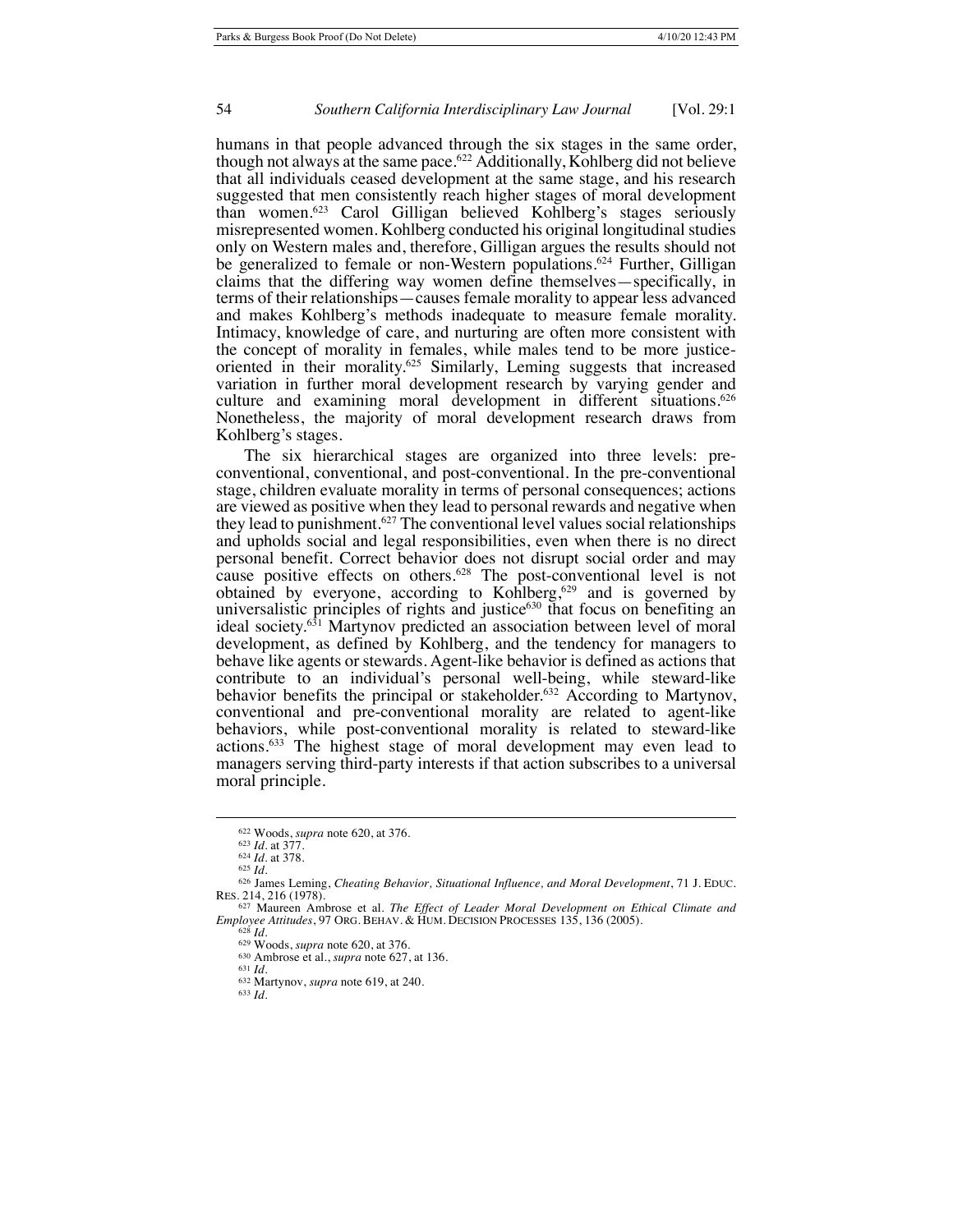Those assigned leadership positions in organizations often respond with cruelty rather than fairness. $634$  Gentry McCreary suggests that hazers are affected by displacement of responsibility.<sup>635</sup> Individuals explain their actions by claiming that they only did what they were told or what was expected of them. This relates to conventional morality, which assumes individuals judge actions as "moral" when they conform to social norms. Chung and Hsu examined levels of moral development and honesty in reporting hazing incidents and found that lower levels of moral development lead to more dishonesty in managerial reporting.636 It can be assumed, therefore, that individuals with lower levels of moral development, such as pre-conventional and conventional individuals, will be less likely to report incidents of hazing. Post-conventional individuals are most likely to report honestly because they conceptualize morality as universal principles that ought to be upheld in every situation. This is consistent with McCreary's study, which found that fraternity members are more likely to have lower measures of moral judgment and higher levels of moral disengagement, which likely leads to a lower likelihood of reporting hazing. 637

Moral disengagement is the separation of one's moral accountability from a harmful action by convincing oneself that a moral standard does not apply to said act.<sup>638</sup> It is commonly associated with large-scale inhumanities and consequential moral circumstances.639 However, moral disengagement is common across all types of moral predicaments, and all types of people in everyday life.<sup>640</sup> It occurs cross-culturally; the practices of moral disengagement are employed regardless of age, gender, race, social class, level of transgression, or religious affiliation.<sup>641</sup> People construct their moral standards by drawing on a variety of sources from significant people in their lives, and by how others, whose views they value, react.<sup>642</sup> While people like to think they are bound to their principles, everyone can think of examples in which one did not follow one's own moral principles. Individuals are not bound to their moral principles; rather, people use reasoning to justify harmful activities that go against them.<sup>643</sup> Often with moral disengagement, justice is used to justify injurious means.<sup>644</sup> Two characteristics that are associated with moral disengagement are aggressive and antisocial behavior; the greater the moral disengagement, the more frequent the occurrence of these behaviors.<sup>645</sup>

<sup>634</sup> Gentry Russell McCreary, The Impact of Moral Judgement and Moral Disengagement on Hazing Attitudes and Bystander Behavior in College Males 49 (2012) (unpublished Ph.D. dissertation, The University of Alabama) (on file with ProQuest Dissertations Publishing). 635 *Id.* at 38.

<sup>636</sup> Janne Chung & Sylvia Hsu, *The Effect of Cognitive Moral Development on Honesty in Managerial Reporting*, 44 J. BUS. ETHICS 291, 310 (2015). 637 McCreary, *supra* note 634, at 90.

<sup>638</sup> Albert Bandura, *Moral Disengagement in the Perpetration of Inhumanities*, 3 PERSONALITY &<br>SOC. PSYCHOL. REV. 193, 193–209 (1999).

<sup>539</sup> ALBERT BANDURA, MORAL DISENGAGEMENT: HOW PEOPLE DO HARM AND LIVE WITH THEMSELVES 1 (2016).<br><sup>640</sup> *Id.*<br><sup>641</sup> *Id.* at 34.

<sup>641</sup> *Id.* at 34. 642 *Id.* at 28.

<sup>643</sup> *Id.* at 24.

<sup>644</sup> *Id.* at 25. 645 *Id.* at 34.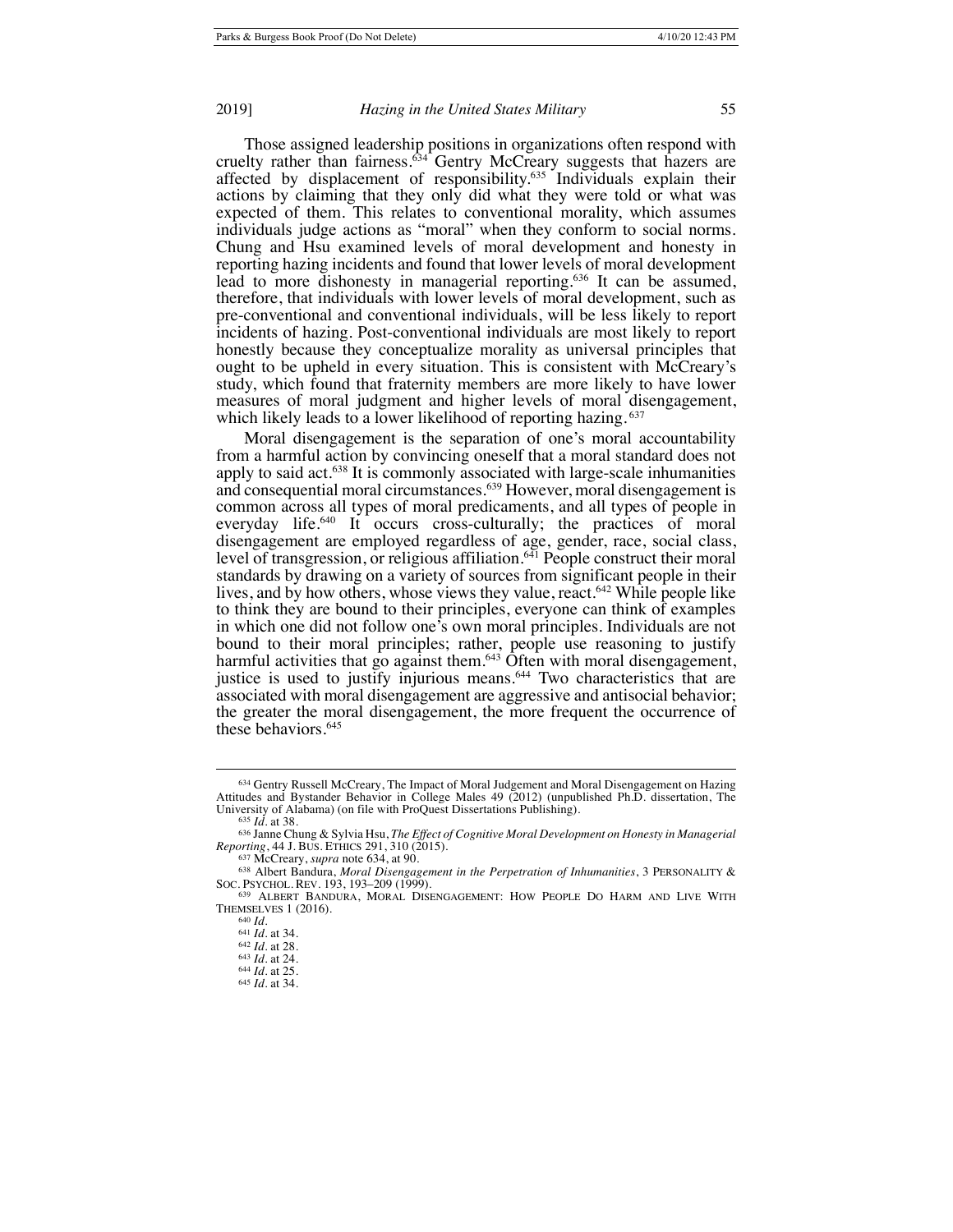Bandura developed the concept of moral disengagement grounded within social cognitive theory.<sup>646</sup> Moral disengagement occurs in three types of agency within social cognitive theory: individual, proxy, and collective agency.<sup>647</sup> Human agency arises through forethought, self-reaction, and selfreflection, and is rooted in the idea of self-efficacy.<sup>648</sup> At the level of self-<br>reflectiveness, individuals commonly encounter moral predicaments, and if they act outside of their morals, they then find ways to distance themselves from their conduct.<sup>649</sup> Social cognitive theory favors interactive causation—<br>triadic determination—in which personal influences, the behavior individuals choose to participate in, and environmental factors all comprise human functioning.<sup>650</sup> The theory also assumes the perspective that after moral standards are adopted, behavior causes two sets of consequences: social outcomes and self-evaluative reactions.<sup>651</sup>

In this subsection, the seven mechanisms of moral disengagement are discussed. These seven psychosocial mechanisms include moral justification, euphemistic labeling, advantageous comparison, displacement of responsibility, diffusion of responsibility, disregarding or distorting consequences, and dehumanization.

#### *a. Moral Justification*

Hazing perpetrators may try to justify their conduct with plausibly positive rationale—e.g., hazing builds bonds. In doing so, they engage in social and moral justifications to provide themselves with a way to justify their harmful actions.652 These justifications, despite the harm they inflict, allow people to preserve a positive self-image.<sup>653</sup> One of the most common uses of moral and social justification occurs with just-war principles, in which violent force in warfare is justified given a moral cause in which the war is being fought for.<sup>654</sup> Throughout the Crusades, Pope Urban II proclaimed that "Christ commands it," giving a religious cause to the war.<sup>655</sup> Religious extremists use a similar justification.<sup>656</sup> Economic justifications for harmful practices are also utilized throughout many industries; common examples are industries that manufacture products that are violent or can have detrimental effects.<sup>657</sup>

#### *b. Euphemistic Labeling*

Hazing perpetrators may devise benign names for their conduct—e.g., putting victims through a "rites of passage process." Using such euphemistic labeling, they employ language to shape perceptions and thought patterns, converting negative behavior to behavior that can be viewed benignly.<sup>658</sup>

 *Id.* at 48*. Id.* at 13. *Id.* at 4. 649 *Id.* at 5. 650 *Id.* at 6. *Id.* at 10. 652 *Id.*  $\frac{653 \text{ Id.}}{654 \text{ Id.}}$  at 49. *Id.* at 50.<br>656 *Id.* at 51. *Id.* at 51. 657 *Id.* at 53. <sup>658</sup> *Id.*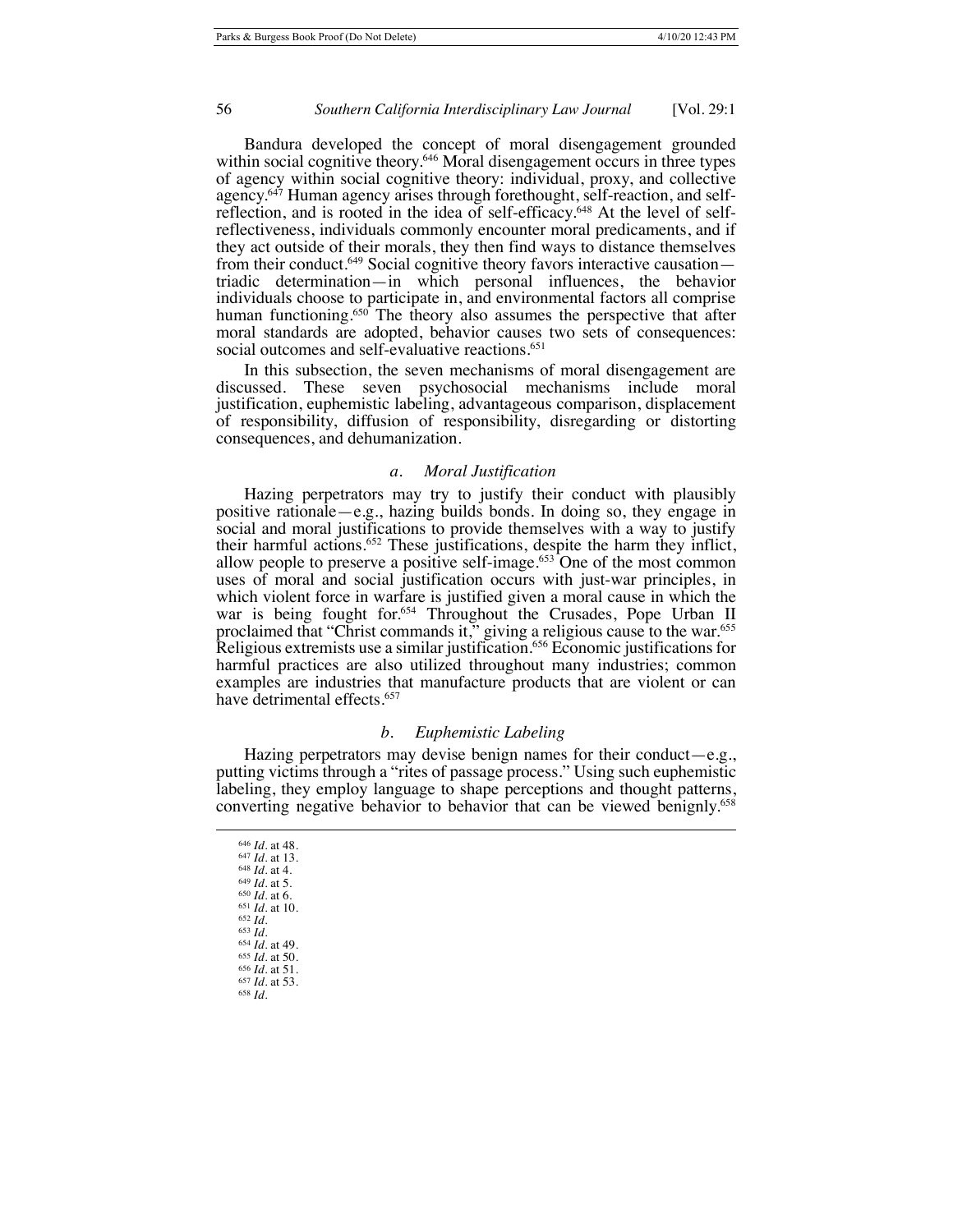Language can influence what people view as personally and socially acceptable through how it is used to describe an action or behavior. Four techniques used with euphemistic language include giving "sanitized labels" to actions, verbal camouflage, using the passive form, and specialized jargon.<sup>659</sup> People behave more cruelly when "assaultive actions" are given a "sanitized label" than when they are called aggression.<sup>660</sup> Verbal camouflage, like sanitized labels, disguises activities that could raise moral concern. One example is the term "equity retreat"—verbal camouflage for a stock market crash.<sup>661</sup> The passive form makes it seem as if harmful acts do not originate from the individual source but instead from a 'nameless force.'662 Lastly, specialized jargon can be used to create a sense of respectability for an illegitimate cause. $663$ 

One group of scholars examined leaders to see how they used moral disengagement language to reframe the unethical work of their subordinates.<sup>664</sup> The researchers executed two studies. Their first study confirmed that observers lower in moral disengagement propensity had higher intentions to ostracize leaders who used larger amounts of moral disengagement language—instances where the leader euphemistically labeled his actions as acceptable.<sup>665</sup> Their second study showed that observers ostracize leaders with high amounts of moral disengagement language because they view the leader's actions as unethical. In conclusion, the researchers note that when leaders used ethically questionable language and euphemistically labeled their actions as ethical, observers noticed and judged their leaders harshly for their behavior.<sup>666</sup>

#### *c. Advantageous Comparison*

Hazing perpetrators may compare their conduct to arguably more egregious conduct to make it more palatable—e.g., that while they forced their victims to do calisthenics, unlike some other organization, they did not beat their victims. By engaging in such advantageous comparison, people utilize humans' comparative nature. How behavior is viewed is biased by what it is compared against.<sup>667</sup> The larger the contrast of injurious actions alongside inhumanities, the more likely it is that the injurious action will appear benevolent.<sup>668</sup> One example of this is in the corporate world, where some organizations use uplifting comparisons to this effect. For example, Karine Corrion and colleagues assessed athletes' use of the relation to advantageous comparison in competitive sports.<sup>669</sup> This study used twelve

<sup>659</sup> *Id.* at 54. 660 *Id.* at 53. 661 *Id.* at 54.

<sup>662</sup> *Id.* at 55.

<sup>663</sup> *Id.* 

<sup>664</sup> Carolyn T. Dang, Elizabeth E. Umphress & Marie S. Mitchell, *Leader Social Accounts of Subordinates Unethical Behavior: Examining Observer Reactions to Leader Social Accounts with Moral Disengagement Language*, 1 J. APPLIED PSYCHOL. 1448, 1448–61 (2017).

<sup>665</sup> *Id.* at 1552. 666 *Id.* at 1557.

<sup>667</sup> BANDURA, *supra* note 639, at 56.

<sup>668</sup> *Id.*

<sup>669</sup> Karine Corrion, Thierry Long, Alan L. Smith and Fabienne d'Arripe Longueville, *It's Not My Fault; It's Not Serious: Athlete Accounts of Moral Disengagement in Competitive Sport*, 23 SPORT PSYCHOLOGIST 388, 388 (2009).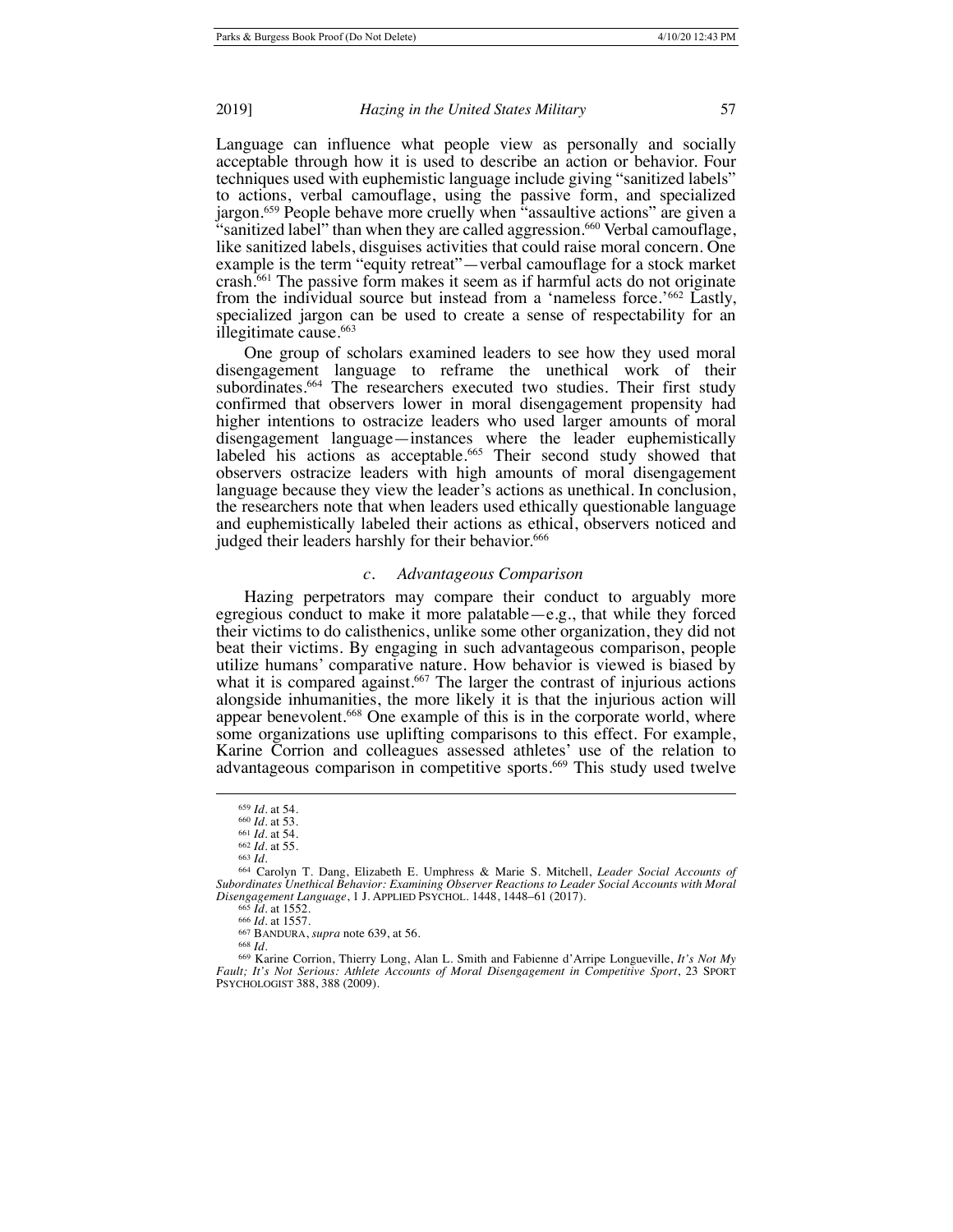elite fighting athletes in taekwondo and twelve elite basketball players (with equal gender representation in both sports) because these sports "are both propitious to transgressions and moral disengagement."670 Twenty-four 'semi-structured" interviews were conducted with each athlete, and the questions were structured into three categories: main questions—focusing on the athletes' backgrounds and sport history; probe questions—the "most significant transgressive situations" for the athletes; and follow-up questions summarizing the main topics and permitting the athletes to discuss anything that the interview may have overlooked.<sup> $\delta$ 1</sup> The "transgressive behaviors" associated with moral disengagement mechanisms were using the sport rules to one's advantage, unintentional fouls, and verbal or physical aggression."672 Advantageous comparison, in particular, was demonstrated in the responses of 20.8 percent of the participants and was typically associated with "using the sport rules to one's advantage, in particular concealed fouls."673

# *d. Displacement of Responsibility*

Hazing perpetrators may suggest that their conduct simply reflects them following the directions of superiors to haze the victims. Such displacement of responsibility minimizes or blurs one's role in causing harm.674 One common tactic to do this is placing the agentic role on authorities who give the orders, allowing individuals to claim they are not the agent of their actions.675 Because of this, individuals do not place blame or selfcondemning reactions on themselves for their behavior.<sup>676</sup> Displacement of responsibility protects from self-condemning reactions and from a loss of self-respect. $677$  A prime example of this mechanism is institutionally sanctioned genocide, where the self is exempted from whatever its role is in the genocide and can remove its association as the instigator of human cruelty.678

Adam Barsky and colleagues looked at displacement of responsibility. The study begins by looking at how and why certain individuals (in this study, employees specifically) may be more inclined to engage in egregious actions.679 It looks at cognitive moral development ("CMD") when examining the likelihood of individuals engaging in corrupt behavior.<sup>680</sup> It found that individuals, over time, develop moral standards based on observations. Moreover, individuals with higher CMD typically engage in more complex reasoning and are less vulnerable to outside pressures.<sup>681</sup> While individuals with higher CMD may use more complex and sophisticated reasoning to refrain from immoral behavior, they may also use more complex and sophisticated rationalizations to engage in immoral

<sup>675</sup> *Id.*

<sup>680</sup> *Id*. 681 *Id*.

<sup>670</sup> *Id.* at 390. <sup>671</sup> *Id.* at 390–91.

<sup>672</sup> *Id.* at 399.

<sup>673</sup> *Id.* at 397.

<sup>674</sup> BANDURA, *supra* note 639, at 58.

<sup>&</sup>lt;sup>676</sup> *Id*.<br><sup>677</sup> *Id*. at 60.

<sup>677</sup> *Id.* at 60. 678 *Id.* at 58.

<sup>679</sup> Adam Barsky, *Investigating the Effects of Moral Disengagement and Participation on Unethical Work Behavior*, 104 J. BUS. ETHICS 59, 59 (2011).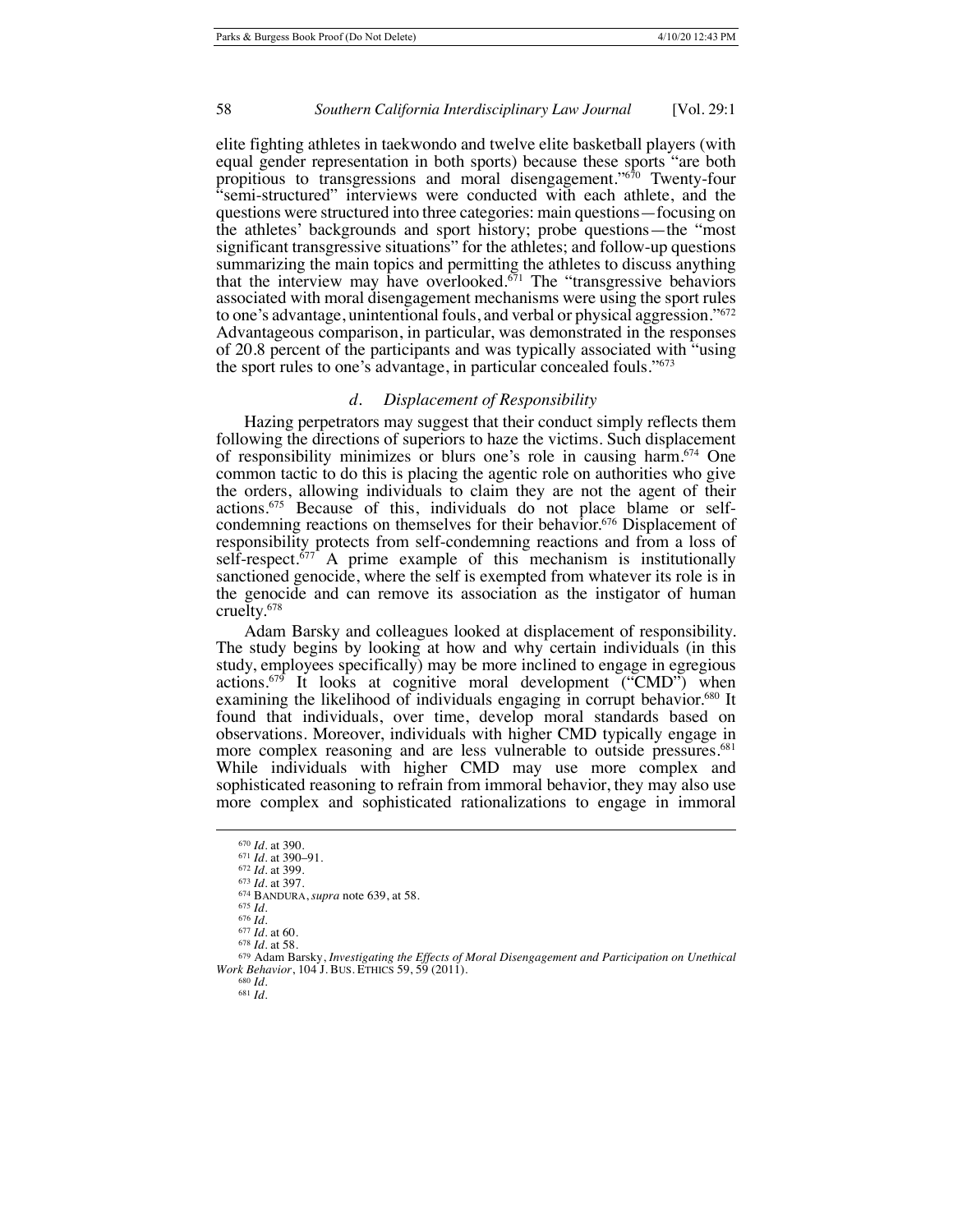behavior.<sup>682</sup> So, because they have a higher capability for good judgment, individuals also have a higher likelihood of poor judgment and decisionmaking.<sup>683</sup> The Barsky study then explains how displacement of responsibility, a technique of moral disengagement, can interfere with moral reasoning. Research suggests that individuals are most likely to behave ethically if they feel they are the cause of their reactions.<sup>684</sup> If another individual can take responsibility, people are more likely to behave immorally.685 Thus, if individuals are able to deny responsibility and displace the accountability, they will believe the circumstances fall beyond their control. As Tenbrunsel and Messick explain, ''we falsely believe that it is someone else's problem, either because they are to blame or because the responsibility is someone else's, not ours."<sup>686</sup> Displacement of responsibility is also more likely to increase the likelihood of unethical behavior as it has been shown to decrease the moral intensity of the situation.<sup>687</sup> For example, if an individual perceives the responsibility of his or her actions as being shared among several individuals rather than just one, the decision is then seen as potentially less harmful and more acceptable.<sup>688</sup>

# *e. Diffusion of Responsibility*

Hazing perpetrators may suggest that they played a minimal role in the victimization compared to the many other perpetrators who were present for the victimization. Engaging in such diffusion of responsibility allows people to act more cruelly than when they are holding themselves personally accountable for their actions.689 Under group responsibility conditions, members can discredit their personal role, so they are not held responsible.<sup>690</sup> Diffusion of responsibility in group conditions can occur through a division of labor, or through collective action where the isolated sub-functions each individual plays diminish a sense of responsibility and dissociate the individual from the ultimate harmful act.<sup>691</sup> For example, in an execution by lethal injection, the routinized drug sub-functions are distributed across a team of multiple drug technicians. $692$  In this example, the division of labor shows how one guard could fail to take responsibility for the outcome. Collective action can provide a sense of anonymity to members of the group, providing an avenue for harmful behavior without the fear of judgment from others.<sup>693</sup> In a 1975 study regarding the relationship among dehumanization, diffusion of responsibility, and aggression, subjects behaved more punitively when their personal responsibility was obscured than when it was not. It should be noted that the study found dehumanization held greater

<sup>682</sup> *Id*. 683 *Id*. 684 *Id*. at 63.

<sup>685</sup> *Id*.

<sup>686</sup> *Id.* (citation omitted).

 $\frac{687}{688}$  *Id*.

<sup>688</sup> *Id*. 689 BANDURA, *supra* note 639, at 62.

<sup>690</sup> *Id.* 

 $691$  *Id.* 

<sup>692</sup> *Id.*

<sup>693</sup> *Id.*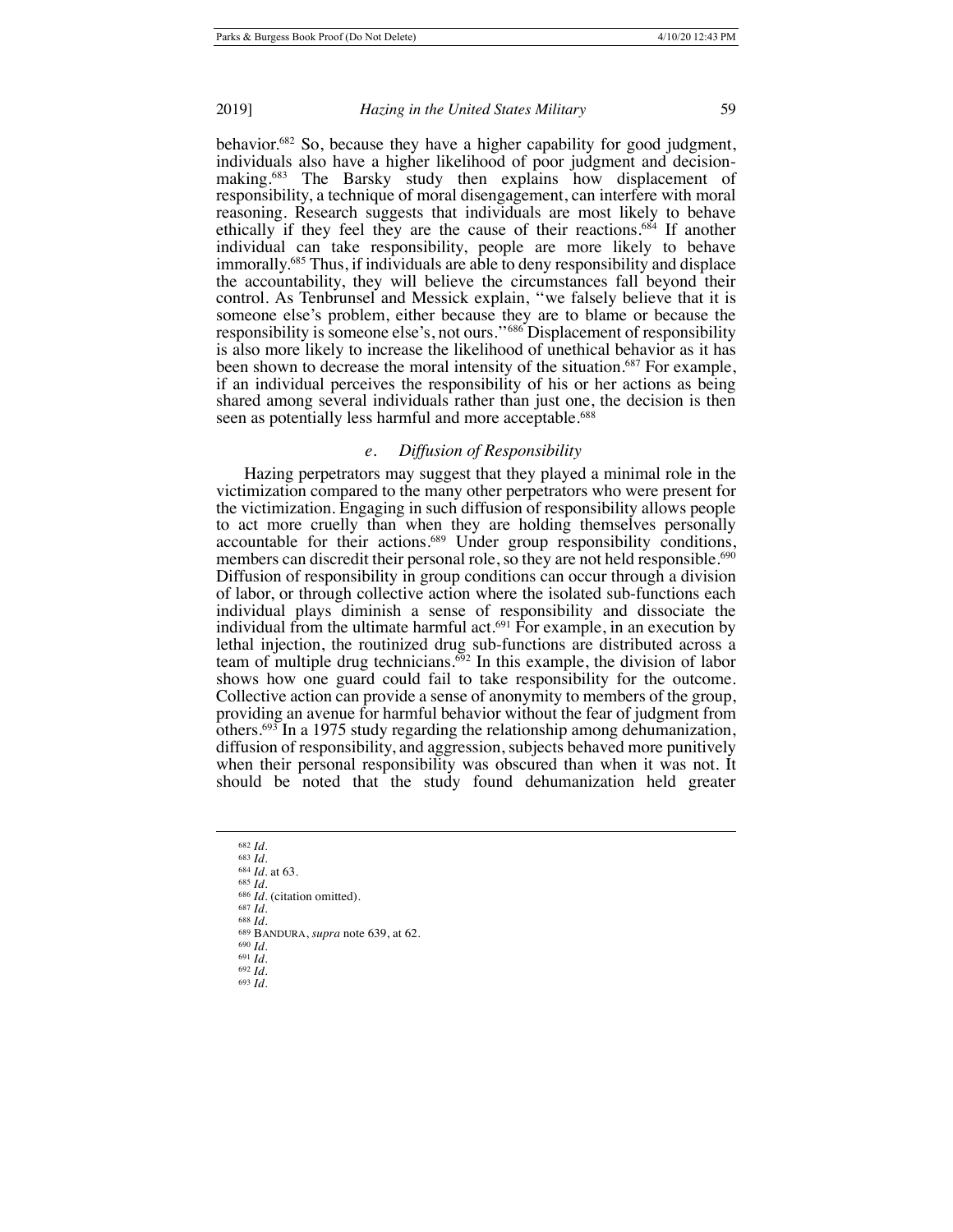disinhibitory power than the diffusion or masking of responsibility.<sup>694</sup> Dehumanization, alongside the diffusion of responsibility, is regularly used to weaken objections to something, both by observers and operators.<sup>695</sup>

Moral disengagement, specifically the diffusion of responsibility, has been studied in relation to bullying. In a 2013 study, analyzing moral disengagement and bullying, diffusion of responsibility proved to be a significant predictor in both traditional bullying and cyberbullying.<sup>696</sup> By employing diffusion of responsibility, the bullies themselves take no personal responsibility for their actions or the actions committed by a group of bullies. Thus, the individual bully feels their role in the situation is of little consequence.697 Diffusion of responsibility can also be viewed as shifting the blame and may include the "it's not my fault" mentality discussed by Corrion and colleagues in their study on sports and moral disengagement.698 The study found that diffusion of responsibility is frequently used by athletes to justify transgressions in the game because "everybody does it"—where "everybody" refers to the player's own team, the opposing team, or even the entire athletic community.<sup>699</sup> If everyone is doing it, individual players will not view themselves as in the wrong.700

# *f. Disregarding or Misrepresenting Injurious Consequences*

Hazing perpetrators may describe harm to victims in positive terms e.g., calling the victim's injuries and scars "medals" or "prizes." The effort to disregard or misrepresent injurious consequences results when individuals disregard, minimize, distort, or dispute the negative effects of their harmful behavior.701 When people act or behave in ways that bring harm to others, they attempt to find ways of disregarding or distorting the harm they have caused.702 This is especially true when they act alone and cannot escape responsibility.703 Cognitive processes such as selective inattention, construing harmful effects that make them appear less harmful, and not remembering, are ways individuals can distort, deny, or disregard the harmful effects they have caused.<sup>704</sup> Disengaging makes individuals feel greater freedom to disregard the harm they cause.

Another widely studied strategy for disregarding or misrepresenting injurious harm is minimizing the pain of the victim. Two studies researched feelings of responsibility and how people minimize those feelings. Tilker's study had a participant and two accomplices in a teacher-learner-observer scenario where the teacher administered increasing volts of shock to wrong

<sup>700</sup> *Id.*

<sup>704</sup> *Id.* at 66.

<sup>694</sup> A. Bandura, B. Underwood & M.E. Fromson, *Disinhibition of Aggression Through Diffusion of* 

<sup>&</sup>lt;sup>695</sup> ALBERT BANDURA, DISENGAGING MORALITY FROM ROBOTIC WAR 42–43 (2017) (noting this occurrence in drone warfare).

<sup>696</sup> *See generally* Claire Robson & Rivka T. Witenberg, *The Influence of Moral Disengagement, Morally Based Self Esteem, Age, and Gender on Traditional Bullying and Cyberbullying*, 12 J. SCHOOL VIOLENCE 211 (2013).

<sup>697</sup> *Id.* at 223–25.

<sup>698</sup> Corrion et al., *supra* note 669, at 399. 699 *Id.*

<sup>701</sup> BANDURA, *supra* note 639, at 3.

<sup>702</sup> *Id.* at 64.

<sup>703</sup> *Id.*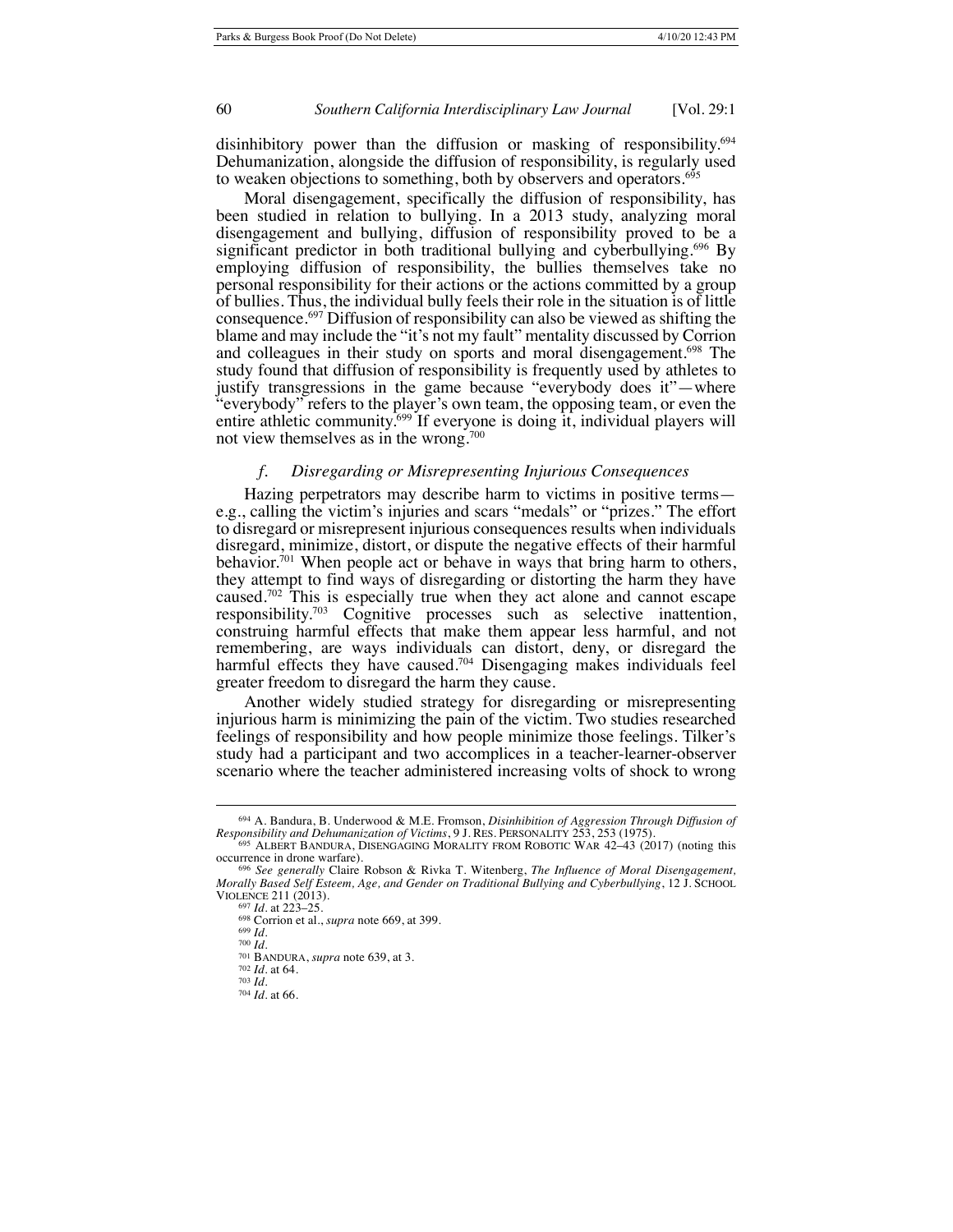answers.705 Using varying conditions where different levels of responsibility were given to the participant, and varying amounts of feedback received from the victim, the experimenters measured the participant's protests to the study and whether they interrupted or halted the experiment.<sup>706</sup> The experimenters found that the more feedback given, the more participants stopped the experiment, the earlier they started protesting the experiment, and the more those participants protested.<sup>707</sup> People feel less responsible and therefore interfere less with the experiment when the responsibility is not solely theirs, and they are unaware of the victim's feelings or reactions.<sup>708</sup>

Another study by Brock and Buss examined instead how participants minimized the victim's pain.<sup>709</sup> Their set-up had the participant as the teacher and an accomplice as the learner, who audibly gasped when administered high shocks.<sup>710</sup> Participants were divided into four conditions and asked to administer high shocks, from six to ten, or low shocks, from one to five. They were either given no choice or the choice to administer the level of shock they desired within the given range.<sup>711</sup> They found that participants minimized how much pain the victims felt in order to continue with the shocks when they were given the choice; participants usually tried to administer the lowest shock possible, yielding an average of 6.4 in the high shock group.712 Minimizing the pain felt by the victim is a way of distorting the consequences of a harmful act by making it seem less harmful, which therefore helps the perpetrator continue to administer the shocks.

#### *g. Dehumanization*

Hazing perpetrators may label victims with less than human descriptors—e.g., "scabs" or "maggots"—to further justify the victimization. As such, dehumanization serves as the final mechanism of moral disengagement. This involves the perception of the victim to injurious practices.713 It is difficult to cause harm to others when a sense of common humanity is instigated through viewing another person as having the same basic needs.714 However, it is easier to dehumanize strangers than acquaintances.715 Furthermore, it is easy to inflict suffering without selfcensure if people are stripped of their humanness, or if demonic or bestial qualities are attributed to the person.<sup>716</sup> Pope Urban II portrayed Muslims as "despicable, degenerate, and enslaved by demons" as a way to dehumanize the 'enemy' of the Crusades.<sup>717</sup> Osama bin Laden portrayed Americans as

<sup>707</sup> *Id.* at 98–99.

<sup>708</sup> *Id.* at 99.

<sup>709</sup> Timothy C. Brock & Arnold H. Buss, *Dissonance, Aggression and Evaluation of Pain*, 65 J.

ABNORMAL & SOC. PSYCHOL. 197, 197 (1962).

<sup>711</sup> *Id.* at 198.

<sup>705</sup> Harvey Tilker, *Socially Responsible Behavior as a Function of Observer Responsibility and Victim Feedback*, 14 J. PERSONALITY & SOC. PYSCHOL. 95, 95 (1970). 706 *Id.* at 97.

<sup>710</sup> *Id.*

<sup>712</sup> *Id.* at 200.

<sup>713</sup> BANDURA, *supra* note 639, at 84. 714 *Id.* 

<sup>715</sup> *Id.* at 89. 716 *Id.* at 84. 717 *Id.* at 88.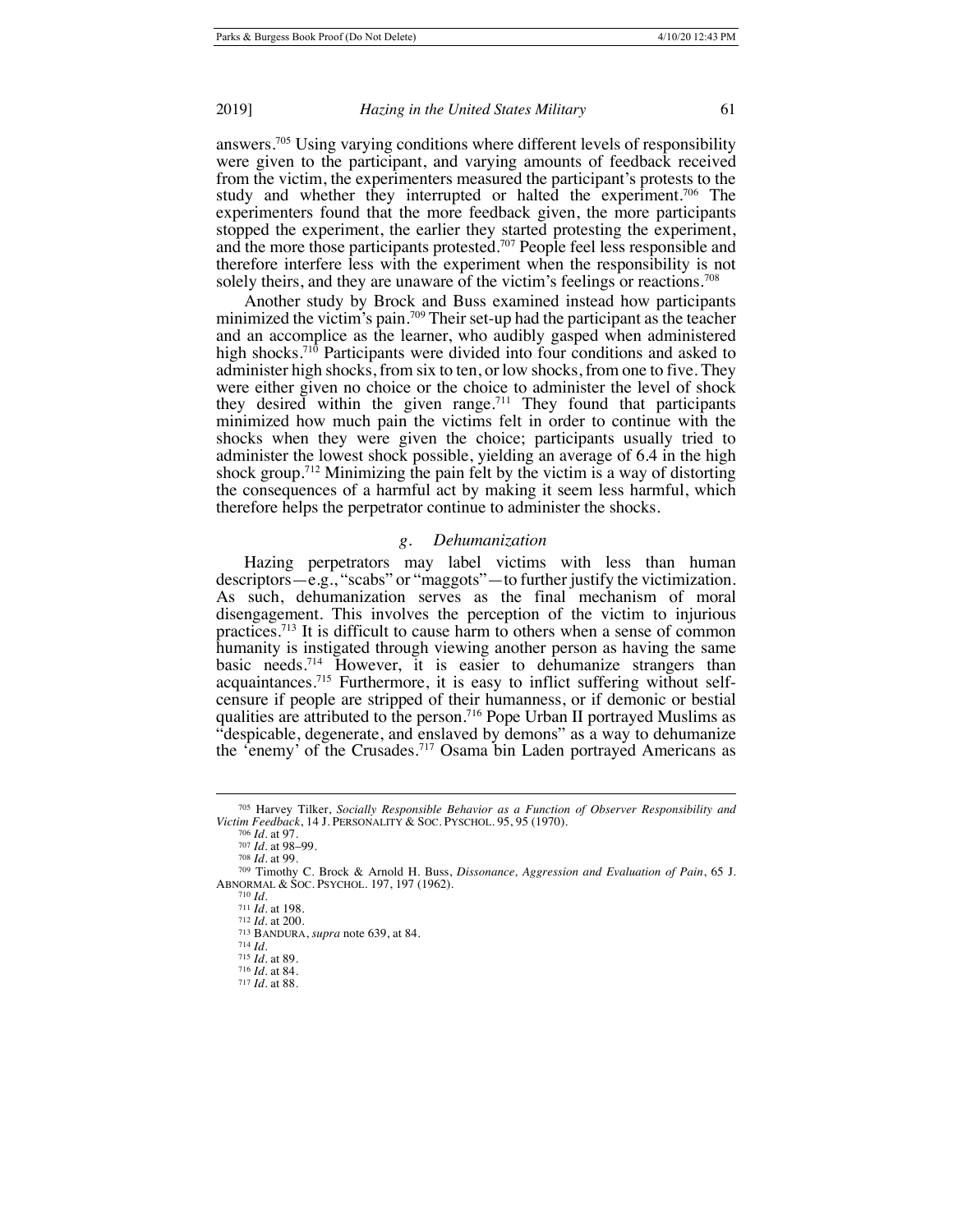"decadent infidels" and "the most ravenous of animals" in pursuit of his  $aims.<sup>718</sup>$ 

In one study, 189 young people were selected from areas prone to gang violence to study the unknown factors that facilitate violence and gang membership.719 Initial questions were asked regarding gang affiliation, which was followed by an assessment on a moral disengagement scale that reduces cognitive dissonance from behavior by framing questions related to common forms of group violence.720 Gang members were significantly more likely than non-gang members to use moral justification, euphemistic language, advantageous comparison, displacement of responsibility, attribution of blame, and dehumanization.<sup>721</sup> From these responses, Alleyne, Fernandes, and Pritchard concluded that dehumanization served as a contributing factor to violent crime associated with gang membership.<sup>722</sup>

In their review of the research literature, Tirza van Noorden found that dehumanization was due to limited activity in the medial prefrontal cortex, which is the part of the brain that perceives human emotion in others.<sup>723</sup> Little research has been done to understand dehumanization amongst children, apart from a 2012 study led by Costello and Hodson involving "infrahumanization."<sup>724</sup> These results show that children, like adults, deprive out-group individuals of human emotion and faculties in a manner that contrasts the dehumanized out-group with the child's in-group, whose members are given human attributes.<sup>725</sup> In their child study, van Noorden and colleagues explored whether children dehumanize non-friends while attributing to their friends' human characteristics and emotions.726 The participants included 800 children who answered questions and took part in a Juvenile Dehumanization Measure in which they were given descriptions of "planets" in which inhabitants had either human or non-human emotional aptitudes.<sup>727</sup> Students were asked to place where both their friends and nonfriends would go according to "planet" descriptions. Planets associated "my friends" or "other children" with either modesty, trustworthiness, and kindness, or with opposing characteristics of pride and dishonesty.<sup>728</sup> Results showed that non-friends were dehumanized more than friends in a child's in-<br>group.<sup>729</sup>

#### 9. Hypothetical: Bringing It All Together

Darrius Ima is a Drill Instructor in the United States Marines. He hazes new Marines, despite hearing that hazing is problematic because he believes the "so-called" research on the topic is all over the place and up for

<sup>718</sup> *Id.* 

<sup>719</sup> Emma Alleyne, Isabel Fernandes & Elizabeth Pritchard, *Denying Humanness to Victims: How Gang Members Justify Violent Behavior*, 17 GROUP PRAC. & INTERGROUP REL. 750, 750 (2014).

<sup>720</sup> *Id.* at 754. 721 *Id.* at 756. 722 *Id*. 723 Tirza H.J. van Noorden et al., *Dehumanization in Children: The Link with Moral Disengagement in Bullying and Victimization*, 40 AGGRESSIVE BEHAVIOR 320, 320 (2014).<br>
<sup>724</sup> *Id.* at 321.<br>
<sup>725</sup> *Id.* at 322.

<sup>726</sup> *Id.* at 322. 727 *Id.* at 323.

<sup>728</sup> *Id.* 

<sup>729</sup> *Id.*